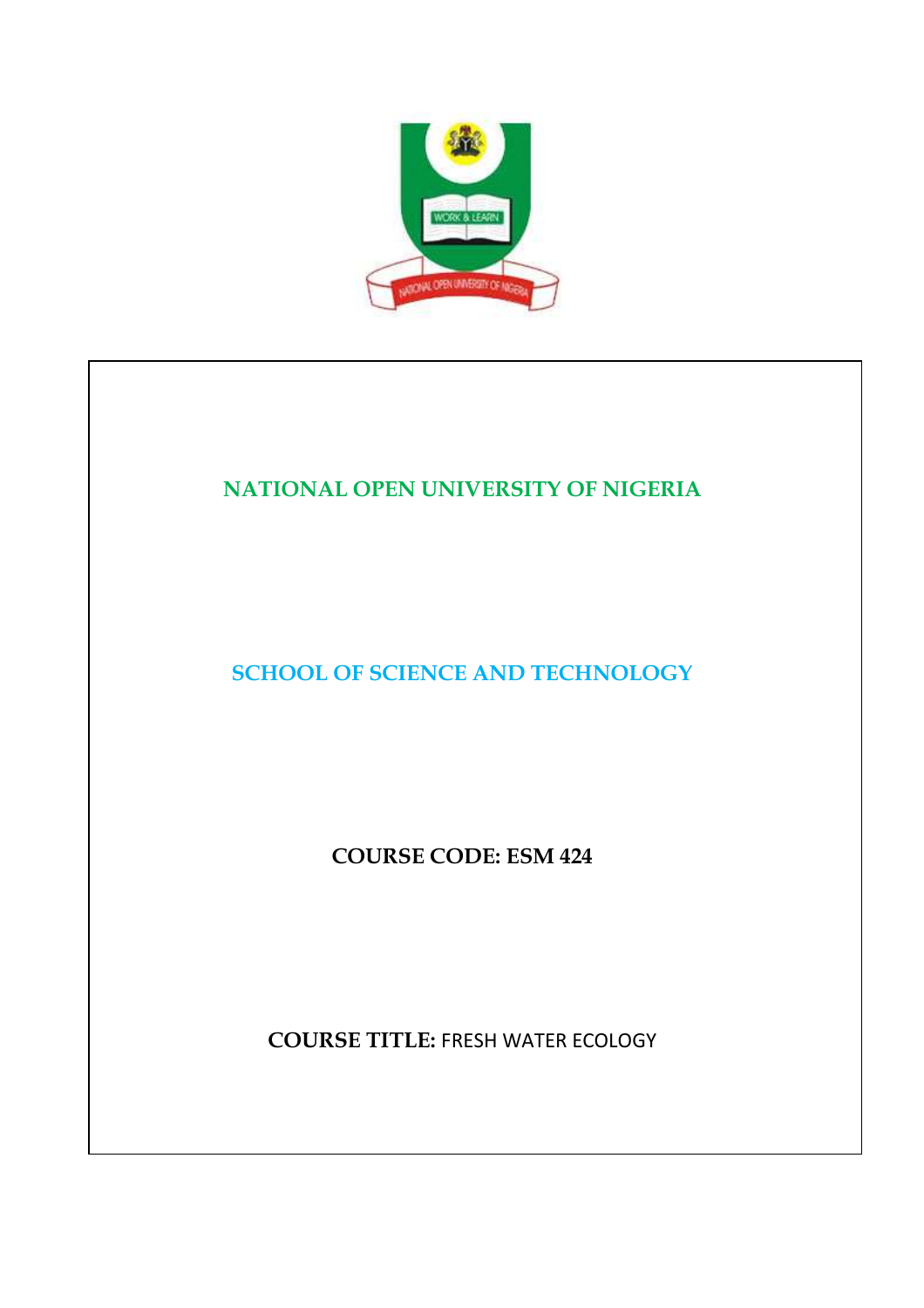# FRESH WATER ECOLOGY

### **INTRODUCTION**

This course discusses the basic issues that relate to Fresh water ecology, the branch of ecology that deals with uncontaminated fresh water bodies. The course thus begins with an introductory lesson which attempts to define and explain the basic concepts of ecology, and its various branches. The lesson also examines the scope of fresh water ecology. The course continues with other lessons which will focus on the structure and characteristics of fresh water ecology as well as the interactions which take place between the various organisms in a fresh water ecosystem. The course also examines the structure of aquatic plants and animals micro invertebrates, salinity and eutrophication, the influence of human activities on aquatic ecosystems, affluent control in fresh water ecology, as well as the management of fresh water ecosystems.

Students are therefore expected to acquaint themselves with the basic knowledge and understanding of the subject of Fresh Water Ecology, as a branch of ecology, and be able to explain the relevance of the course, and its applications in contemporary scientific and technological endeavours.

Exercises are provided at the end of each lesson to enable students assess themselves on the main issues covered in that lesson.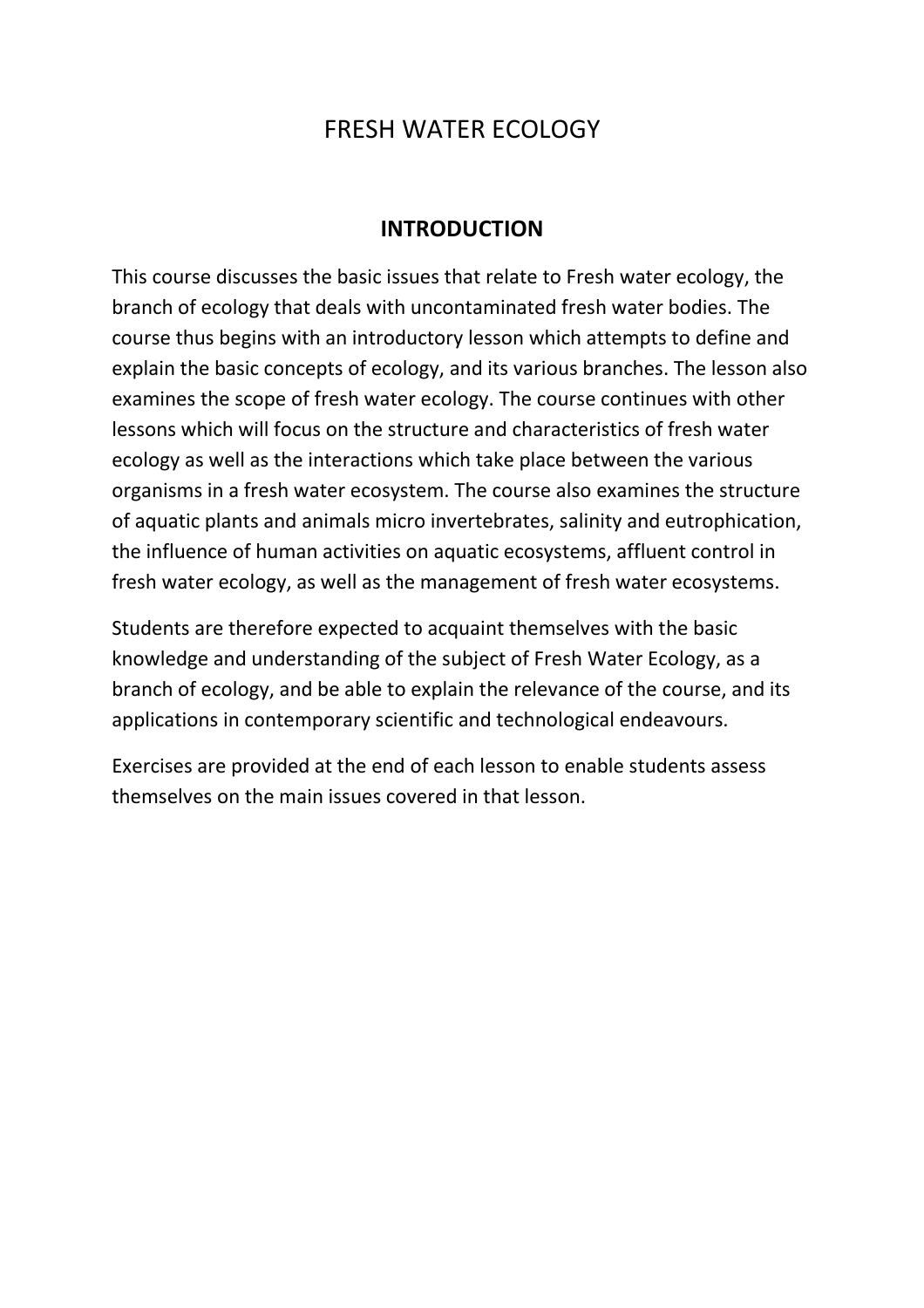## **TABLE OF CONTENTS**

- Lesson One Introduction to Fresh water Ecology
- Lesson Two Structure and Characteristics of Fresh water Ecology
- Lesson Three Aquatic Organisms 1
- Lesson Four Aquatic Organisms 11
- Lesson Five Factors Affecting Fresh water Ecosystems
- Lesson Six Life in Aquatic Ecosystems
- Lesson Seven Fresh water Communities 1
- Lesson Eight Fresh water Communities 11
- Lesson Nine Lotic water Community Animals
- Lesson Ten Human Influence on Fresh water Ecosystems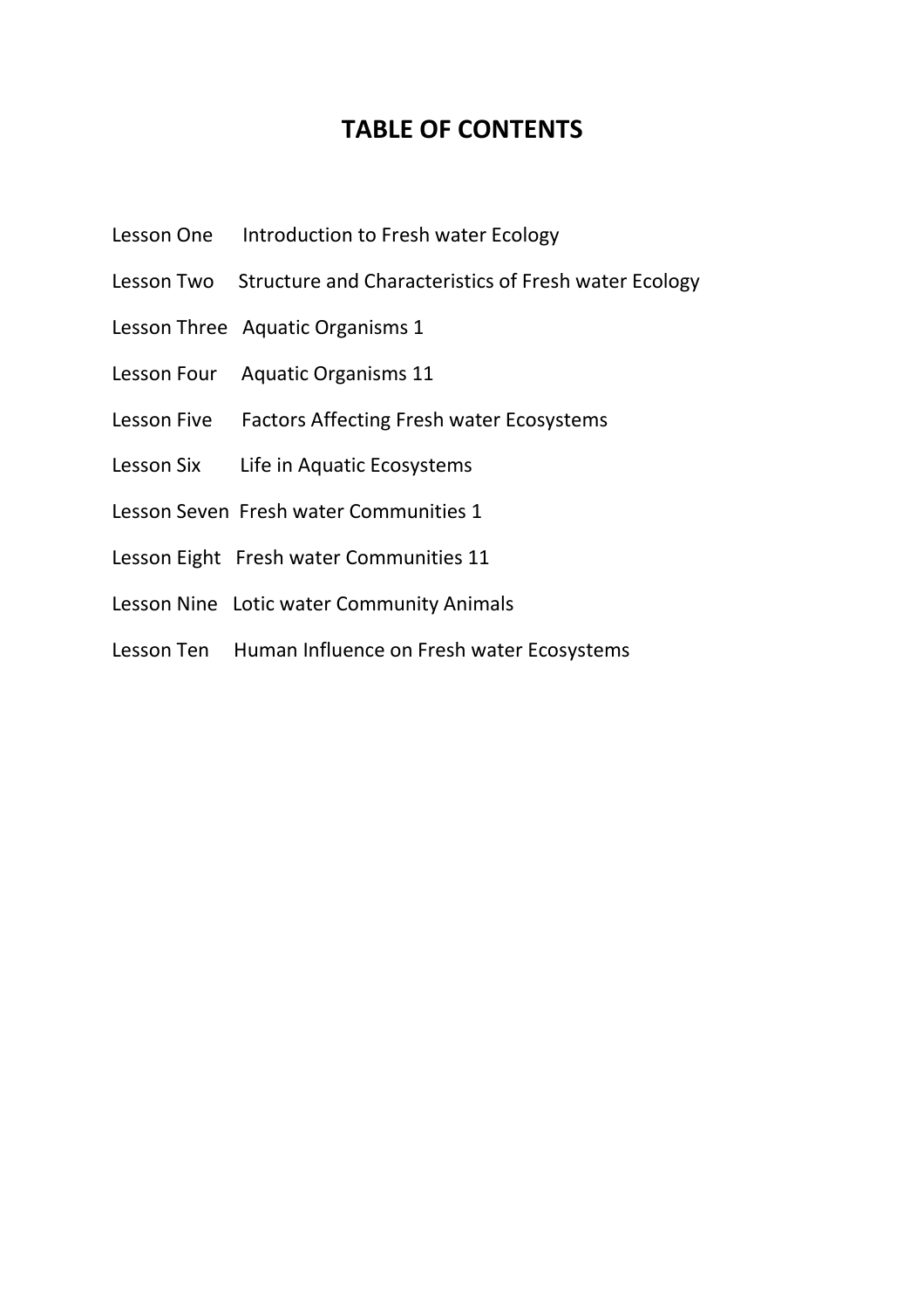# **LESSON ONE**

## **INTRODUCTION TO FRESH WATER ECOLOGY**

Fresh Water Ecology is a branch of ecology which deals with fresh water ecosystems. For us to have an understanding of the subject there is a need to first understand the meaning of ecology.

 Ecology is a branch of environmental science which focuses on the examination of living organisms in the natural environment. It is concerned with how organisms interact with the environment and each other, and the e complex and interconnected systems which influence life on Earth. Ecology has a number of sub disciplines, which deal with specific topics of interest, such as the relationship between humans and the natural environment.

Researchers in ecology study individuals, populations, communities, and entire ecosystems. At each level, there are more things to learn about. The natural environment is usually heavily interconnected such that researchers can focus on a single population of plants or animals, for example, and find much fodder for study, ranging from how that population shapes the physical environment to how other organisms interact with it Ecologists are often interested in looking at entire ecosystems, and studying all of the organisms which live in them and influence them. Each ecosystem is characterised by unique plant and animal species which have adapted to the environment and each other, and studying this can provide scientists with information about the history of that ecosystem, and the evolutionary roots of the animals which live there. Ecology can also be studied in urban environments.

### **Marine Ecology**

The study of ecology is not limited to the terrestrial environment; marine environments, lakes, and streams can also provide a great deal of food for thought and inspiration for study. The marine environment in particular is not very well understood, with researchers constantly finding that there is more to learn about the ocean, the creatures which live there, and its underlying geography and geology. For example, for centuries people assumed that the bottom of the ocean was inactive and bleak, but in the 20th century, researchers discovered areas of biological activity around hydrothermal vents,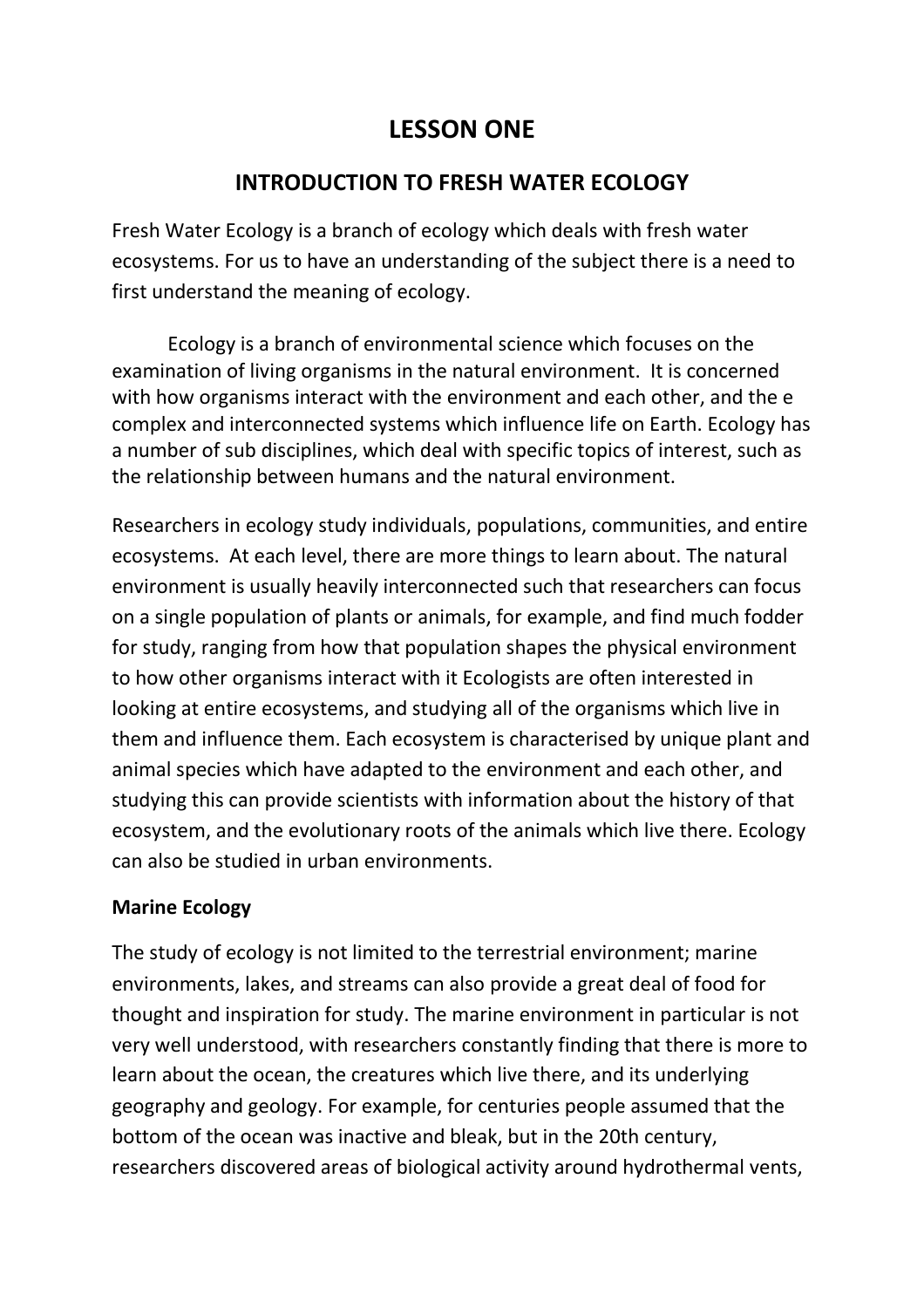with organisms which had adapted to the dark, high pressure, low oxygen environment of the deep sea.

#### **Fresh Water Ecology**

Freshwater ecology is a specialized subcategory of the overall study of ecology that is concerned with the study of fresh water organisms and their environment. By studying the plants and animals in a body of water as well as the components of the water itself, a scientist specializing in freshwater ecology can discover vital information about the health and needs of a freshwater system.

Rather than study the vast world of saltwater like marine ecologists, scientists that work in freshwater ecology concentrate on the ecosystems of bodies of non-brackish water, such as lakes, ponds, and streams. Some may also work in wetland environments where the water is primarily fresh. The information that freshwater ecologists gather can be helpful to conservation efforts for plants and animals, but also provides data that can affect humans as well.

In the study of freshwater ecology, scientists attempt to get accurate ideas of how a body of fresh water goes about its daily existence. Every detail, from the microbial creatures busily creating algae, to the large reptilian or avian predators present, affects the life of the ecosystem. New factors can disrupt and reorganize the ecosystem dramatically, and can range from an introduced exotic species, chemical runoff from a new industrial plant, or even increased usage if the lake becomes a tourist spot. By understanding how this body of water behaves under normal circumstances, freshwater ecologists can make an educated guess as to how new factors will sometimes affect the local environment.

For conservation efforts, freshwater ecology can give roughly accurate ideas of how populations of plants or animals are surviving in their environment. This can help determine whether a fading species is given protective status by governing bodies, or whether an already endangered species is recovering due to conservation efforts. Although most of the work is based on probabilities and population graphs rather than literal census taking, freshwater ecologists can give a fairly clear picture of which way a species is going, and identify key factors that determine its situation.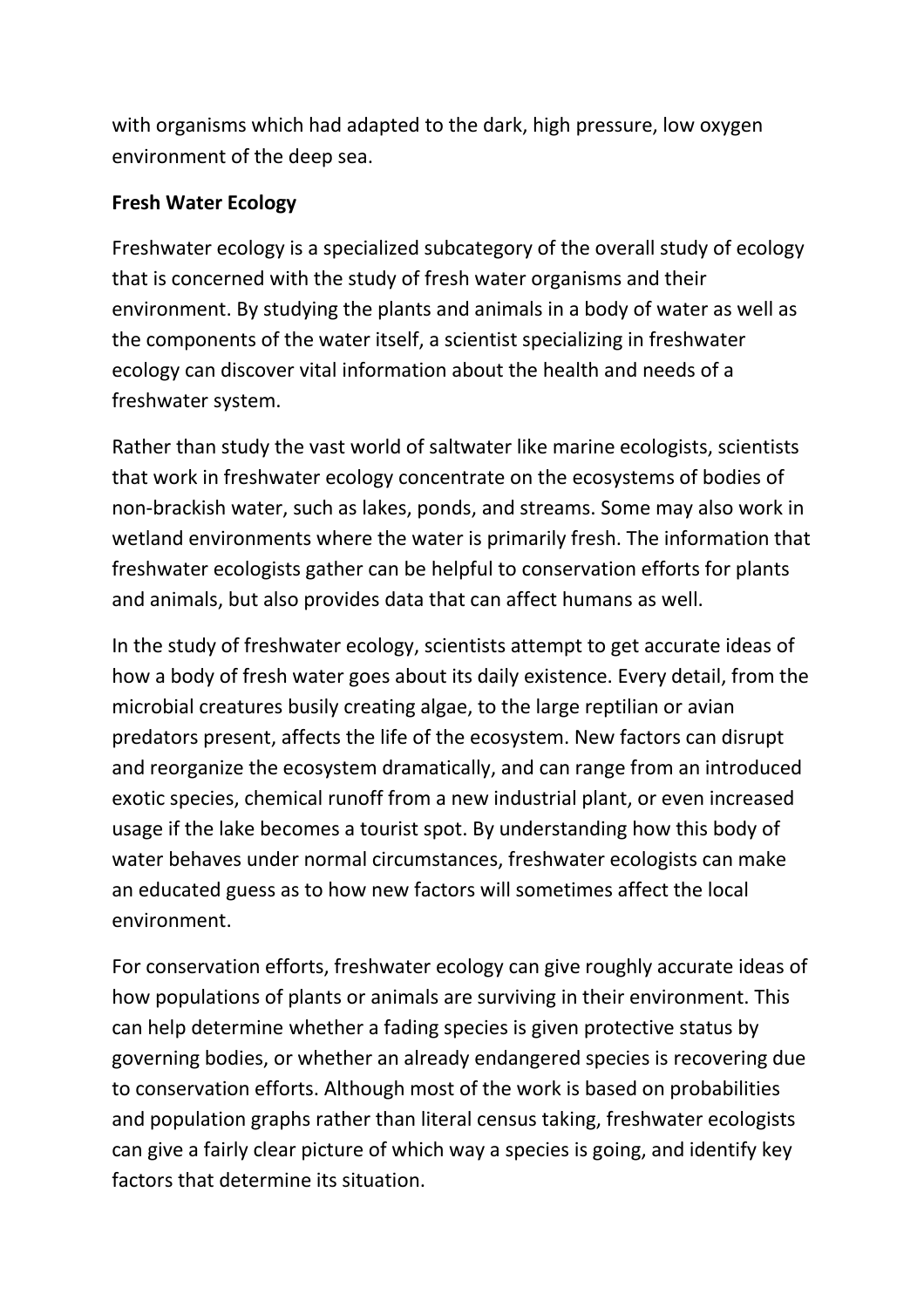Humans benefit from the studies of freshwater ecology as well. As the largest component of the ecosystem, the water is constantly tested and analysed for important data such as chemical composition and possible hazards. The work of freshwater ecologists can be used to determine the viability of a new drinking water source, or test a current water source for possible contamination. By protecting drinking water sources, freshwater ecologists are contributing not only to the good of the environment, but the good of their own species as well.

### **The Scope of Fresh Water Ecology**

From the discussion so far, it is obvious that the subject of fresh water ecology is concerned with the study of organisms in fresh waters, as well as their interactions with themselves and their environment. The study of ecology in freshwater is usually divided into 2 categories, lentic (still) and lotic (running) water. These two bodies of water also have a bearing on which organisms are likely to occupy the area. Specifically, the following, among others, can be identified as constituting the major areas of concern of this course.

- 1. Identification of the various species of organisms that inhabit fresh waters. This therefore includes all the plant and animal species that are found in fresh water communities. It also includes all the algae, the micro invertebrates, fungi, and tiny organisms that occur, and form part of the fresh water ecosystems. Also of interest here is an understanding of the structure, and characteristics of the fresh water ecosystem.
- 2. The various forms of interactions that occur within these ecosystems are also of interest in this course. Interactions between the different plant and animal species in terms of feeding relationships or energy transfer, as well as material cycling are considered here.
- 3. Another area of concern here is the influence of human activities in altering, or bringing about changes in fresh water ecosystems. Human activities often result in changes in species composition, and sometimes the water quality of the ecosystem. Such often result in pollution of the water, which if not ameliorated negatively affect the health of the organisms of the fresh water. Human activities have sometimes resulted in eutrophication and alteration of salinity levels of affected fresh waters.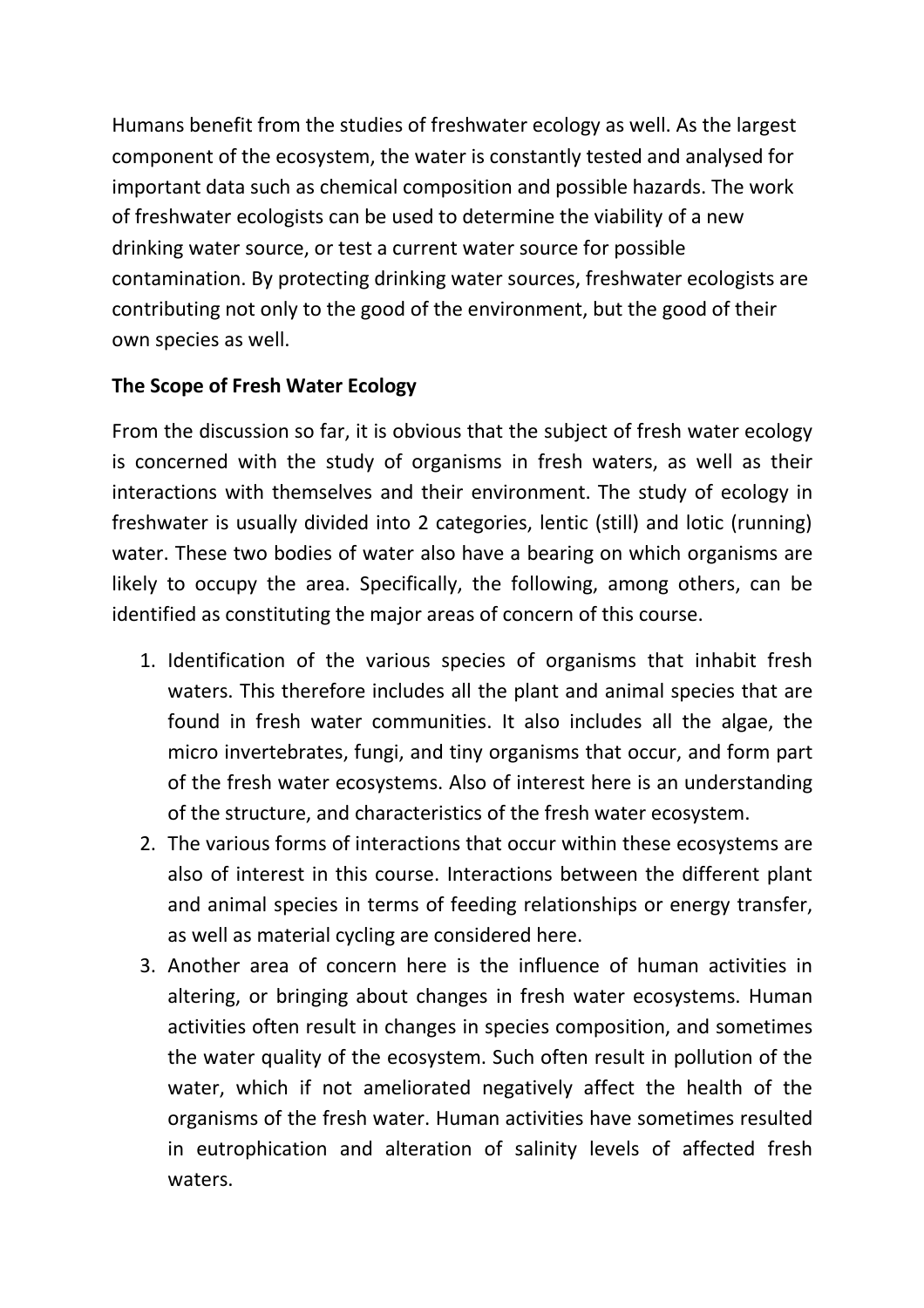- 4. Also within the scope of fresh water ecology is the aspect of fresh water aquaculture systems and affluent control. This is examined as an attempt to manage fresh water ecosystems, by properly utilising such waters not only in terms of pollution control, but also with respect to provision of food for human population. This is also aimed at ensuring a health environment for the fresh water organisms, as well as human beings which exploit the environment for their livelihood.
- 5. Wetlands and catchment management are also significant in the study of fresh water ecology. The nature and significance of wetlands is of concern here. The management of catchment areas also constitutes a major area of concern for fresh water ecologists.

#### STUDY EXERCISES

- 1. Explain the subject of fresh water ecology
- 2. Identify the scope of fresh water ecology.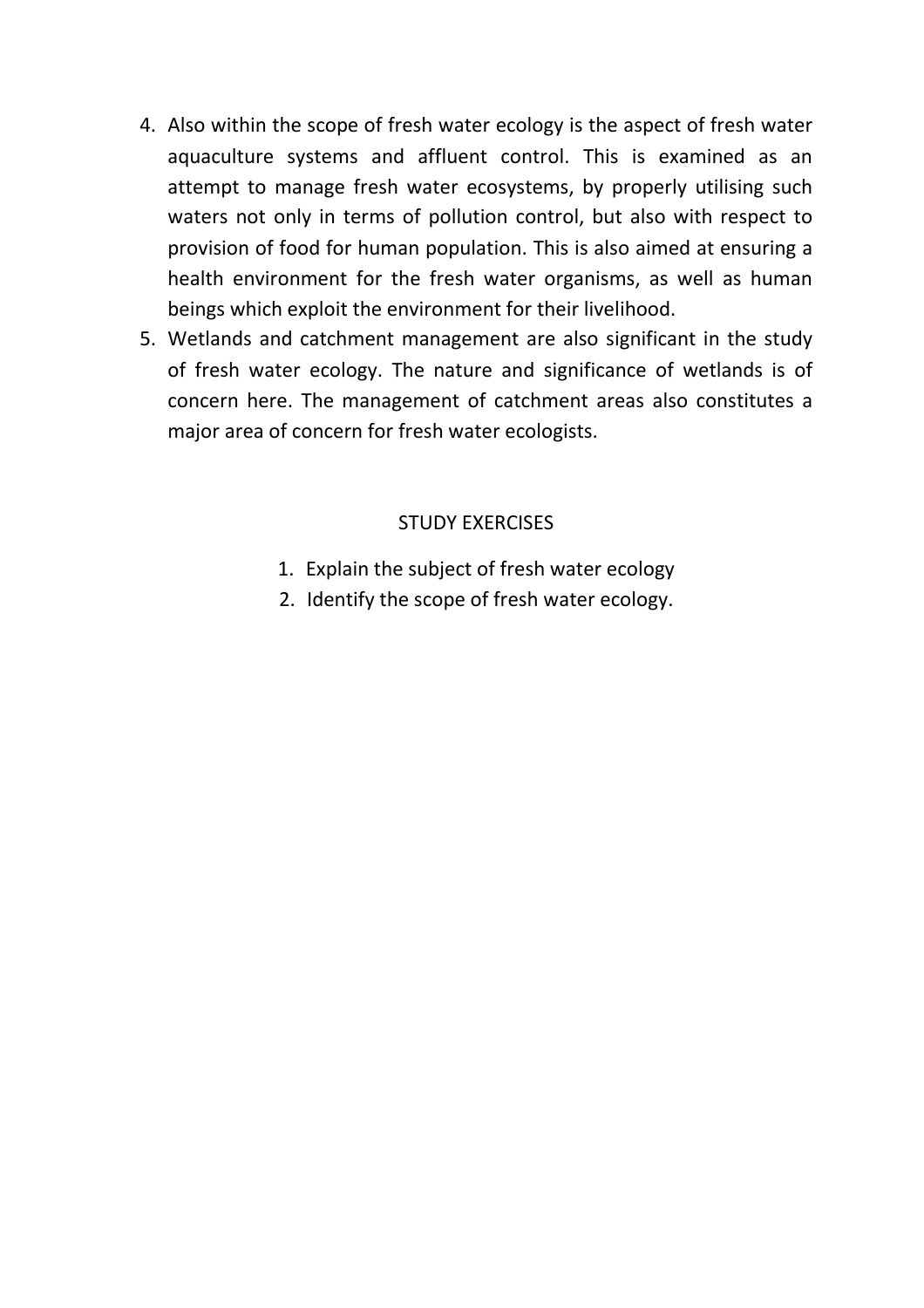# **LESSON TWO**

#### **THE STRUCTURE AND CHARACTERISTICS OF FRESH WATER ECOLOGY**

The structure of the fresh water ecology refers to the nature and arrangement of the species and components of a typical fresh water ecosystem. Four main constituents of the living environment that form the fresh water ecosystem can be summarised as follows.

• Elements and Compounds: These are some essential elements (such as carbon, oxygen, nitrogen, calcium and lead) and their compounds, which are absorbed by organisms in the ecosystem, and are required as a food source or for respiration. Many of these elements and their compounds are required by plants and are passed along the food chain.

 • The Primary Producers: These refers to plants which are autotrophic by nature In other words these plants are capable of synthesizing food by harnessing energy from inorganic compounds through the process of photosynthesis(plants do so by absorbing energy from the sun and using it the process of Primary Productivity). These plants (and some bacteria) are therefore the primary producers, as they produce (and introduce) new energy into the ecosystem.

 • Consumers: These are the organisms that feed on other organisms as a source of food. These organisms depend on the primary producers for food supply, and may be primary consumers who feed from the plant material or secondary consumers who feed on the primary consumers. Consumers who feed directly on the producers are mainly omnivores, while those who feed indirectly by feeding on the omnivores are known as the carnivores.

 • Decomposers: These are mainly micro-organisms which depend on the remains of the producers and consumers for survival. They therefore contribute to the energy transfer by breaking down dead organic material (detritus), and during this reaction, release critical elements and compounds which in turn are required by plants. Plants, along with other organisms will inevitably die out, and the organic material produced by these dead plants decomposes into the soil, allowing new energy to be stored in the nutrient soil for plants to re-absorb.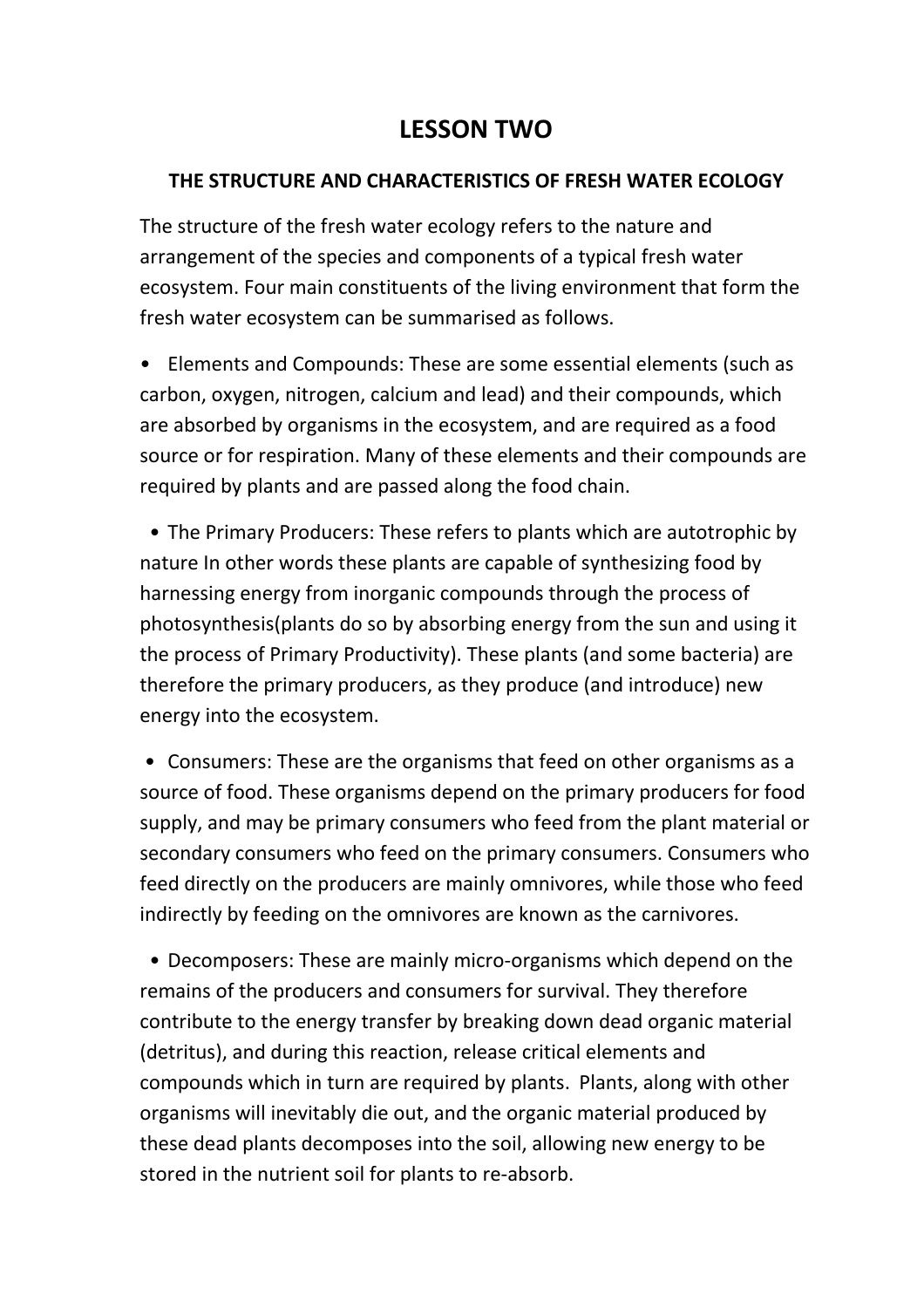This simple classification of life in the ecosystem indicates a simplified relationship where each passes on energy in the food chain allowing one another to survive.

The non-living component of the fresh water environment consists of the water and substance which provides an anchor to the living organisms. There are always interactions of the living component not only within the organisms, but also with the non-living component.

### **Food Chains and Ecological Pyramids**

An ecological pyramid indicates energy passing along from autotrophic organisms to carnivores at the top of the chain. Those at the bottom of the food chain are usually the smallest in size but not always, and are almost inevitably the largest in number. Those who feed off these primary producers are less in number, usually because they are larger and require more than one portion of prey per meal as a means of fulfilling nutritional requirements for a larger organism. This situation continues to the top of the chain, where few secondary consumers are eaten by an even smaller amount of tertiary consumers.

This is typical of a food chain in a freshwater community. Sometimes the pyramid diagram of a food chain can be inversed, usually in the case of parasites and hyper-parasites, where many smaller organisms rely on much larger organisms as a means of food and survival. Just like in the case of other ecosystems where the simply food chain is merely illustrative, the same is the case of fresh water ecosystems. The nature of energy transfer or feeding relationship is often very complex, and can best be described as a food web, where more than one organism are dependent on organisms of the lower trophic level for food supply.

When energy is passed on, there is always a net loss in the energy that is available in the ecosystem. This is because some energy is always lost somewhere along the line due to inefficiencies and waste produced by each of the organisms that contains some of the biological energy that was created inside them. Detrivores (decomposers) will feed on this waste matter, and once again the energy will be re-siphoned back into the food chain.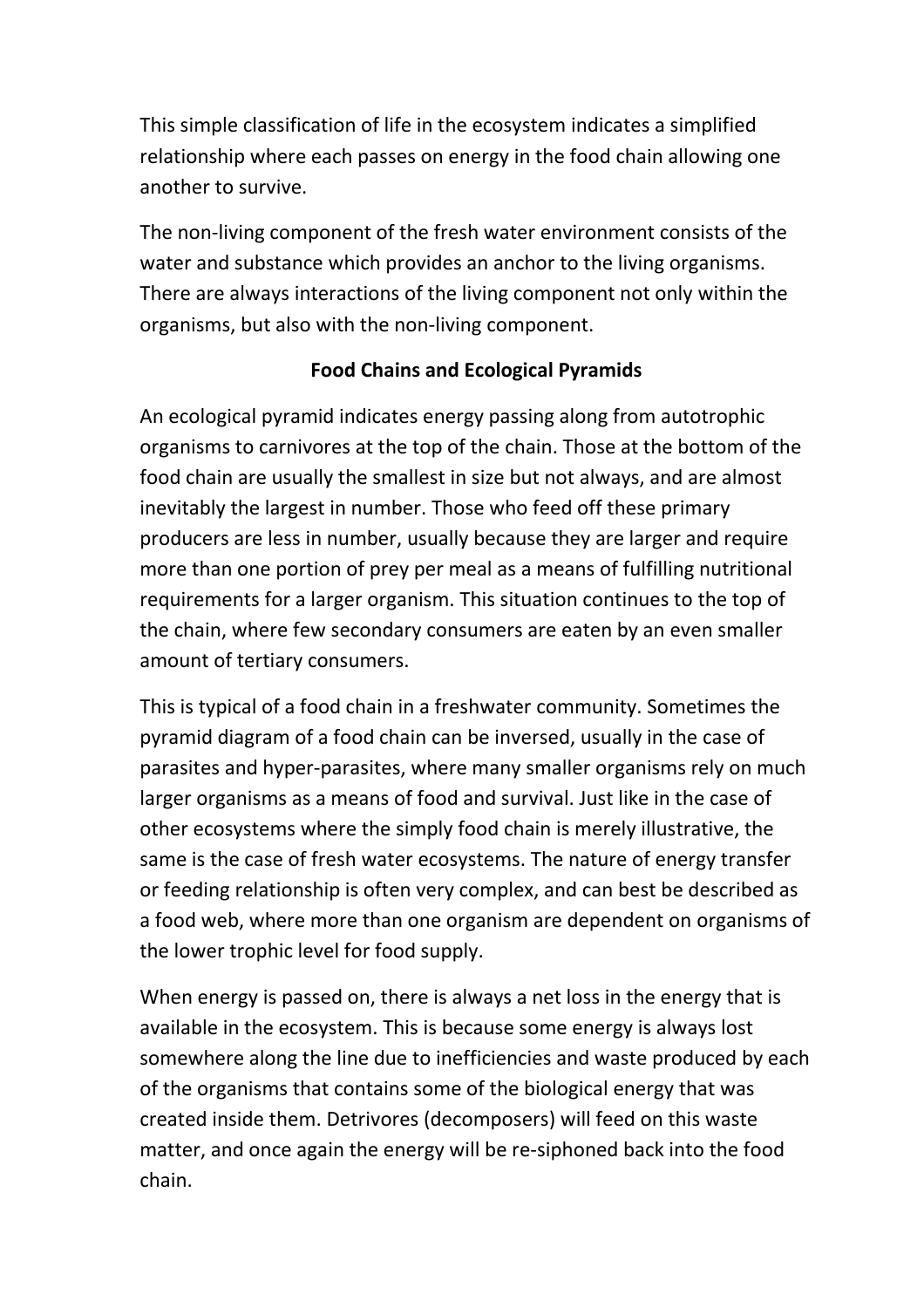### **Trophic Levels**

Food chains that allow a diversity of species to survive are divided into trophic levels, with plants providing the first trophic level as they are the primary producers of most food chains. In almost all freshwater ecosystems, animals will be present, and form part of the many grazing food chains in the area. Other organisms leach the energy from dead organic matter forming detritus food chains. Such relationships allow the free flow of organic energy to be passed along from species to species, and provide an environment where food is available for them to survive.

The most important fact to be taken from this is that no matter what species occupies an area; chances are they will require another species to be in abundance in the area for feeding. The population of a particular species will depend on density dependant and density independent factors, therefore the abundance of food in the ecosystem (a density independent factor), comes into play. The prey of a particular species will also require the existence of a food source for them to survive, and so forth.

Therefore we can see how the complex interrelationships between organisms allow an ecosystem to support such a wide variety of organisms. Plants are the essential constituent for a healthy freshwater ecosystem, being the primary producers and harnessing energy from sunlight, they provide the building blocks and energy to allow the arrival of herbivores, and subsequently omnivores and carnivores into the ecosystem.

## STUDY EXERCISES

- 1. Briefly explain the structure of fresh water ecosystems
- 2. Explain the existence of ecological pyramids in fresh water ecology.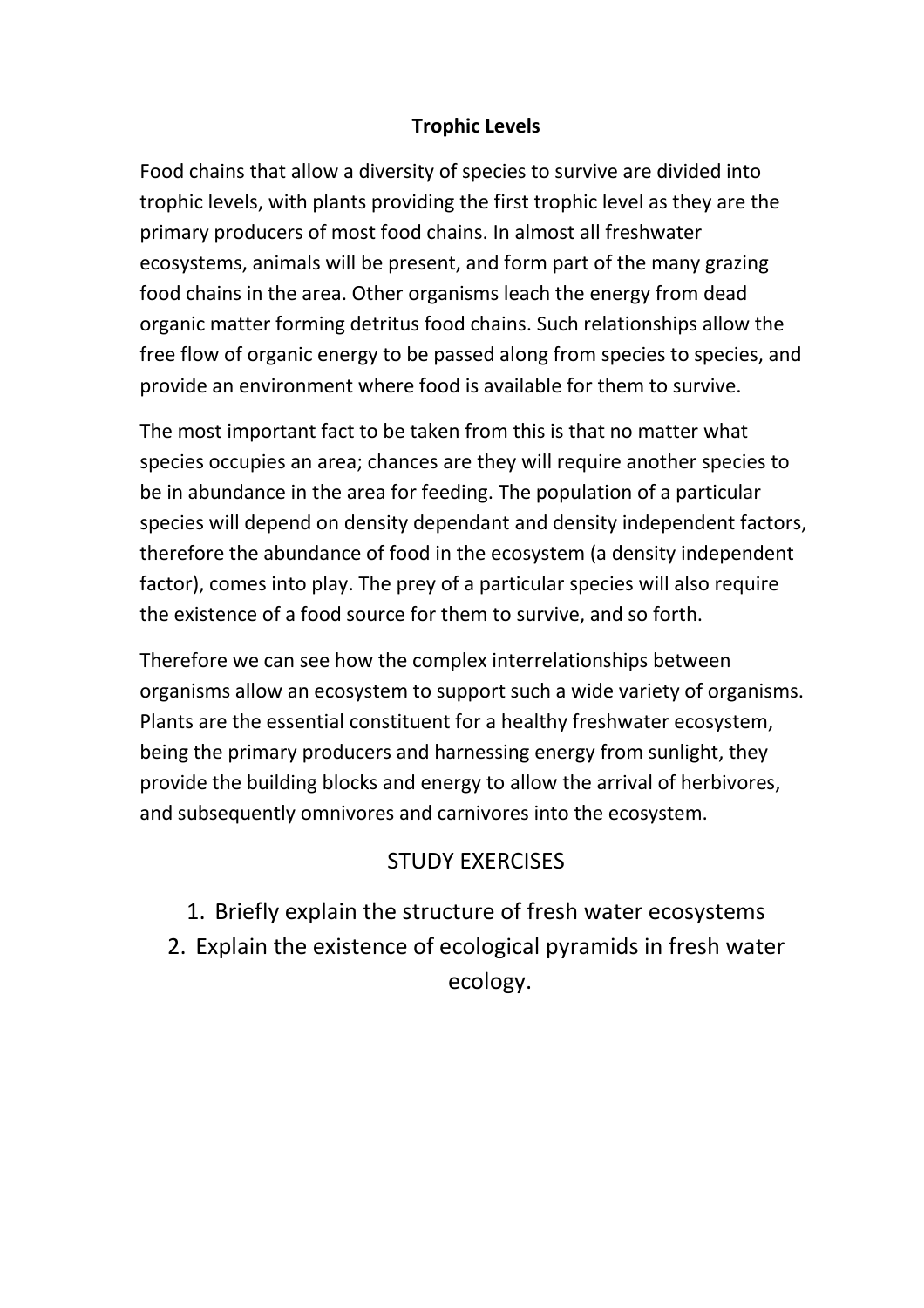# **LESSON THREE**

## **AQUATIC ORGANISMS**

Aquatic organisms can be classified into four major groups, each varying in their biological characteristics, habitat, and adaptations, but linked within a complex network of ecological roles and relationships. All these organisms are found in fresh water ecosystems, and an overview of each group may be understood by examining the following sub divisions:

- Microorganisms
- Plants
- Invertebrates
- Vertebrates

# **Aquatic Organisms: Microorganisms**

 Microorganisms include members of the plant kingdom, protozoa, bacteria, and fungi. These organisms differ radically, and share only their small size; most are not visible without a microscope, though colonies of some can be seen with the naked eye. They are present in large quantities everywhere and can survive extreme physical and chemical conditions. Many microorganisms play foundational roles in aquatic ecosystems, capturing the sun's energy through photosynthesis and, through their role in decomposition, releasing nutrients stored in organic tissue. A further look at these organisms may be done by highlighting the different types.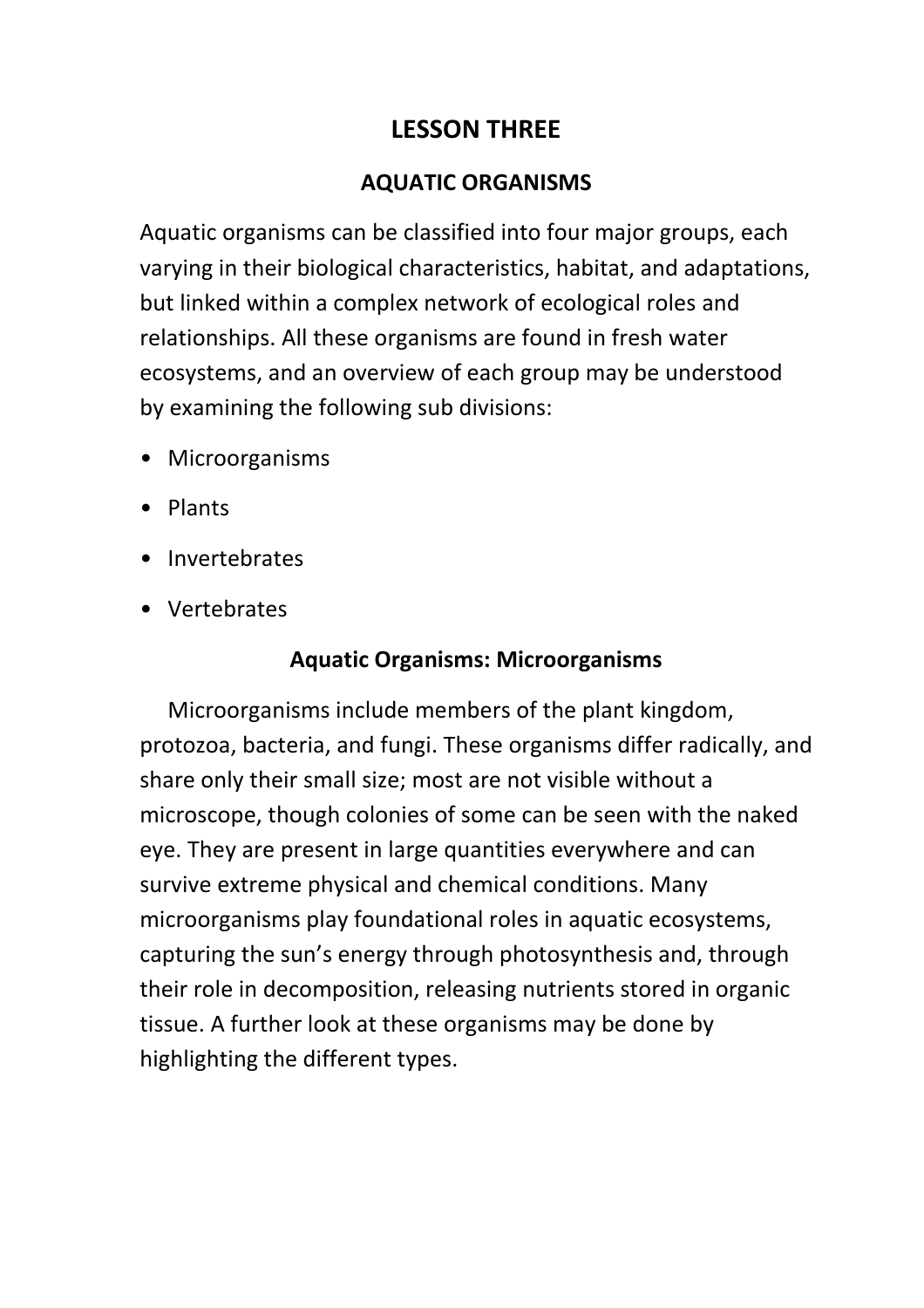### 1. Bacteria

Some of the smallest and most ancient organisms on earth, bacteria are present in virtually every environment and are abundant in all aquatic systems. In rivers and streams, many of the bacteria wash in from the surrounding land, and their abundance can increase dramatically after a rainfall. The abundance of bacteria is typically in the millions per millilitre (mL), and in the hundreds of millions per millilitre in especially productive or polluted waters.

 If conditions are right, bacteria reproduce extremely rapidly by simple division to produce very large numbers in a short period of time. Bacteria can be found suspended in the water, associated with decaying material (such as dead wood or leaves), or coating the surface of rocks, stones and sand grains as part of the biofilm (the slippery coating on hard surfaces in rivers). They can make up a large fraction of the living material in aquatic ecosystems.

Bacteria display the greatest range in the metabolic ability of any group of organisms. There are both autotrophic and heterotrophic bacteria. Heterotrophic bacteria are a crucial link in the decomposition of organic matter and the cycling of nutrients in aquatic systems.

 Autotrophic bacteria are primary producers in aquatic systems as are true algae. For this reason, autotrophic bacteria (predominantly cyanobacteria) are often categorized as 'algae', though the organisms are by no means closely related. Cyanobacteria used to be mistakenly called 'blue-green algae'. Ecologically, much of what applies to algae is relevant to autotrophic bacteria.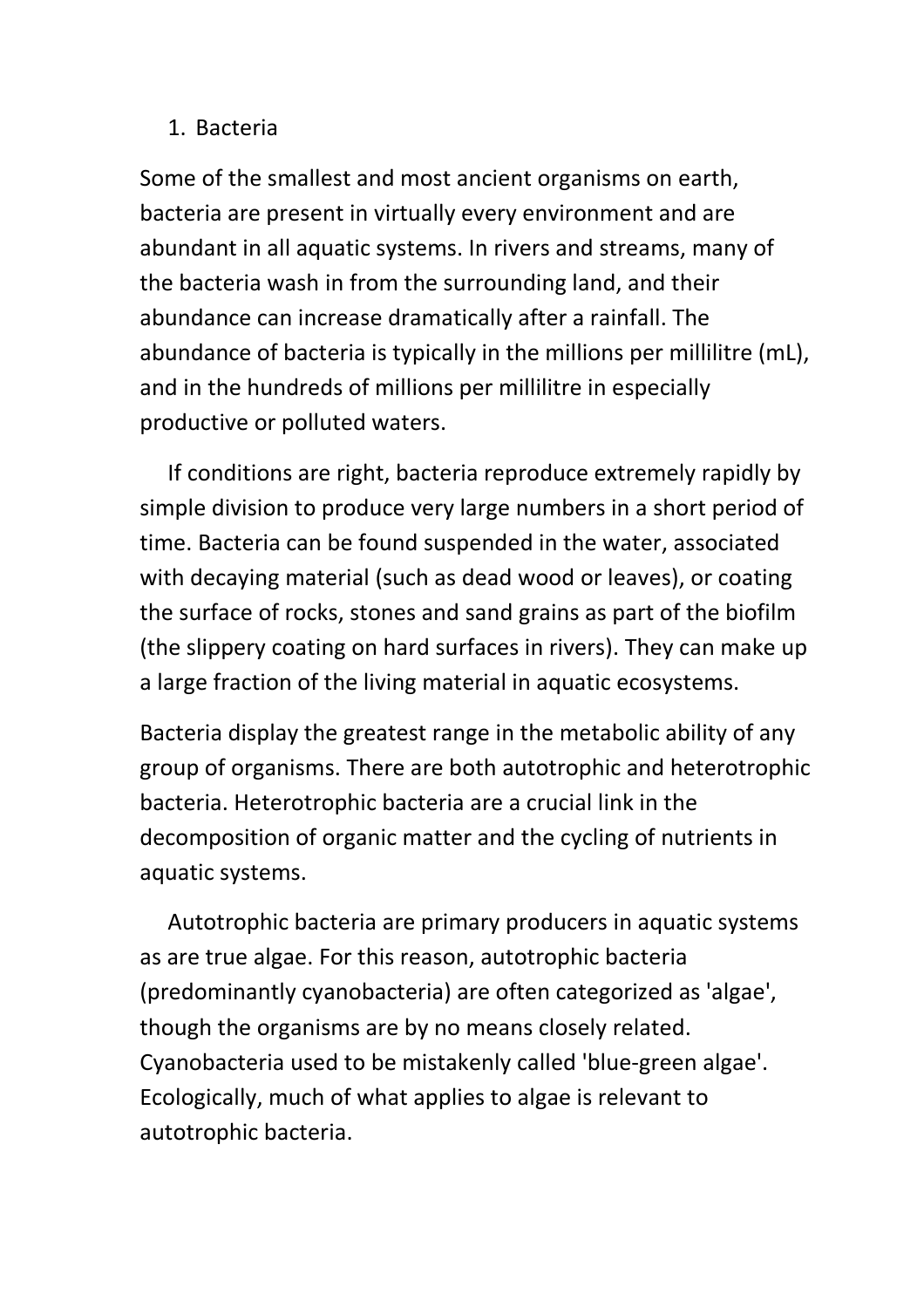## 2. Fungi

 These occur as single cells, and in filaments called hyphae. Most aquatic fungi are microscopic; those known as hyphomycetes are the most abundant and important. Fungi are heterotrophic, and, like heterotrophic bacteria, obtain their nutrition by secreting exoenzymes into their immediate environment, which break compounds down into simpler substances such that the fungi can easily absorb. Fungi are critical to the decomposition of plant matter in aquatic ecosystems, because they are among the few organisms that can break down certain plant structural compounds such as cellulose and lignin.

3. Protozoa

These are microscopic, single-celled organisms that sometimes group together into colonies. There are both autotrophic and heterotrophic types of protozoa. Unlike bacteria and fungi, which absorb dissolved organic compounds from their environment, heterotrophic protozoa (such as the amoebas and Paramecium) consume other organisms such as algae, bacteria, or other protists. Together with other microorganisms, protozoa make up the biofilm coating sediments and hard surfaces on riverbeds, though some protozoa are free-swimming. Certain protozoa are parasites and cause diseases such as giardia (beaver fever).

4. Algae and Phytoplankton

Several groups of largely autotrophic protists are referred to as algae. Like the term 'microorganisms' it is an informal term, used for convenience to describe microorganisms that carry out photosynthesis; the cyanobacteria are often included as algae. Algae vary in size from microscopic to large colonies that can be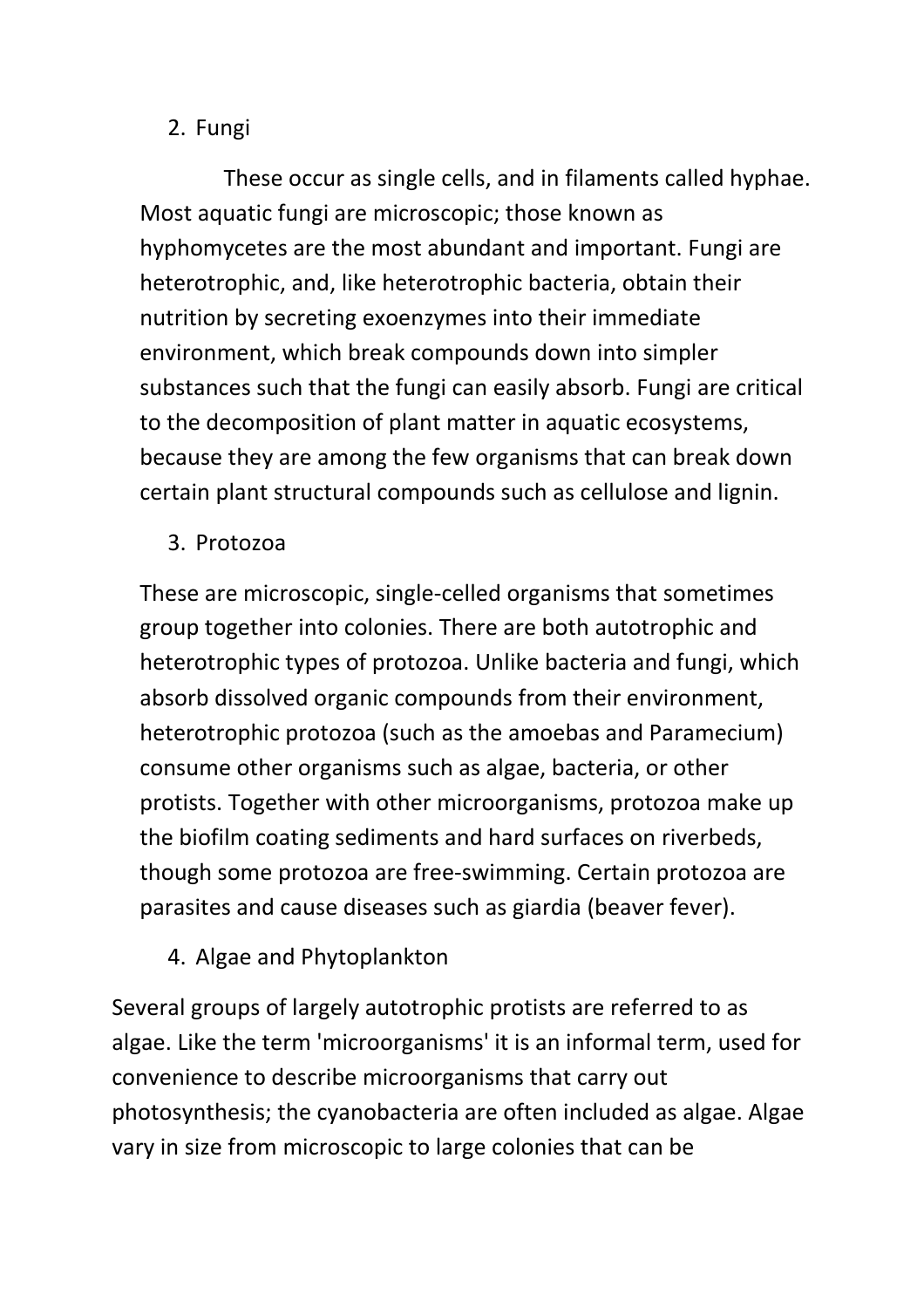macrophytes. Several types of algae—including phytoplankton—play an important role in supplying the energy at the base of many aquatic food webs.

Phytoplankton are small, microscopic plants that live suspended in the open water. They are generally more abundant in lakes than rivers, and are absent from fast-flowing streams, or where the rate at which the plants are washed downstream is greater than the rate at which they reproduce. Damming a river leads to still-water conditions more suitable for phytoplankton, and nuisance algal blooms may develop in reservoirs. Inputs of nutrients, including nitrogen and phosphorus, can also lead to algal blooms.

Phytoplankton can exist as single cells or in chains or colonies. They are direct food sources for many zooplankton and some fish, and constitute the base of the food web in deep waters. Phytoplankton vary in their requirements for nutrients, light, and other conditions. Fresh water ecosystems support a complex mixture of phytoplankton that can change markedly with environmental conditions. In rivers containing significant amounts of phytoplankton, the concentration of algal cells (number per unit volume) is generally highest when flows are lowest, while elevated suspended sediment loads during high flows can lead to reduced light and photosynthesis. Some phytoplankton can cause taste and odour problems in water, and anoxic conditions that can kill fish. Some cyanobacteria produce toxins lethal to various fish, wildlife, and domestic species.

5. Periphyton and Biofilm

 Algae, bacteria, fungi, protozoa, and the breakdown products of dying cells form layers on submerged surfaces, including bottom sediment, rocks, submerged leaves and branches, and macrophytes. The term periphyton refers to a layer consisting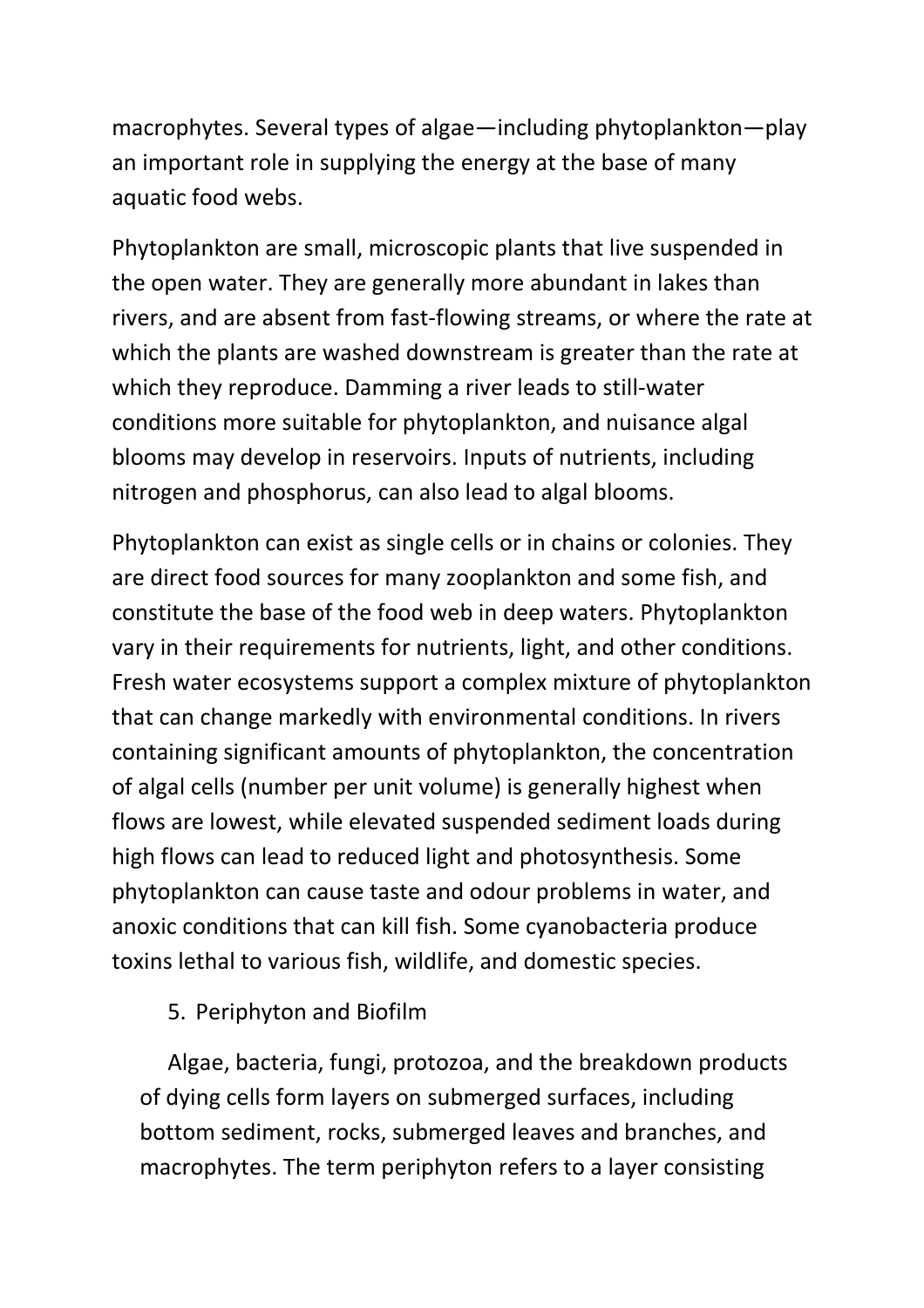mainly of algae, but the entire assemblage of layers is often known as biofilm. Periphyton is an important food source in shallow, stony rivers with adequate light penetration. Heterotrophic organisms, including larger invertebrates such as snails and insects, scrape the biofilm from surfaces, while some larger animals, such as fish, also feed on biofilm. Biofilm can be important in absorbing or breaking down chemical contaminants as well. Seasonal changes in the abundance of periphyton reflect fluctuations in river discharge, as layers of algal cells build up in times of low or decreasing flow, and wash away during flood periods.

# **Aquatic Organisms: Plants**

1. Macrophytes

Macrophytes (literally 'large plants') are individual aquatic plants that can be seen by the naked eye, and can be categorized based on where and how they grow. Based on this categorization, the following types can be identified.

• Rooted macrophytes: These are always rooted in the riverbed or lake substrate, and are thus restricted to areas where flow is low enough to permit fine sediments to accumulate. Rooted macrophytes may have leaves entirely submerged (under the water), floating on the surface, or emergent above the surface. In turbid water, little light penetrates and photosynthesis is restricted, hence only plants with floating or emergent leaves can thrive. Rooted macrophytes may extract nutrients from the substrate as well as absorbing them from the water as algae do.

• Floating aquatic macrophytes are rootless plants that persist only in backwater areas where the flow slackens—otherwise they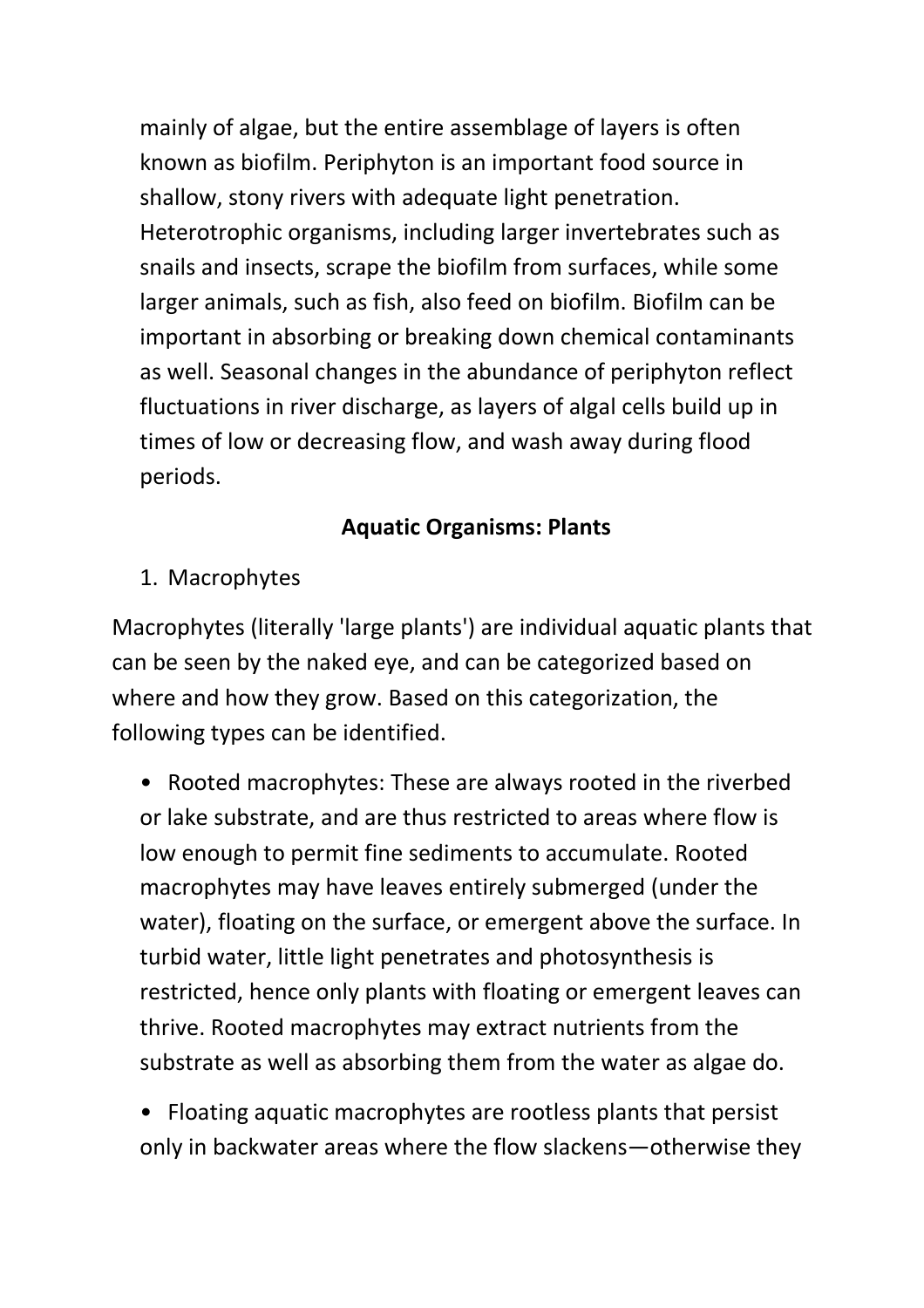are carried downstream. Because their photosynthetic surfaces are above the water surface, these plants can grow in deep, turbid water and places where rooting sites are sparse.

 Macrophyte abundance can fluctuate seasonally as a result of scouring of the bottom sediments and washout of plants during heavy rains. For this reason, the number of macrophytes in river channels generally peaks during periods of low flow.

Aquatic macrophytes are important in many aquatic ecosystems, especially wetlands, slower moving water in streams and rivers, and in shallower areas of lakes. Aquatic macrophytes add threedimensional complexity to aquatic habitat, and can provide habitat, refuge, and spawning areas for animals such as aquatic insects and fish, as well as a surface for periphyton growth. As they are primary producers, aquatic macrophytes produce organic matter which can be eaten by some fish; however, most of this plant material is unpalatable to herbivores while it is alive. Energy is transferred to animals primarily when the dead plant tissue and associated decomposers are eaten.

Large populations of aquatic macrophytes can have negative effects on aquatic ecosystems and the people that rely on them. In some cases, floating plants are so numerous that they form dense mats covering the water surface. Their buoyant leaf crowns merge above the surface while the root masses dangle below into the water. The interlocking vegetation mat blocks light penetration down the water column and prevents the growth of other plants. In extreme cases, the underlying water becomes deoxygenated, and floating plants become a nuisance by inhibiting the passage of boats and interfering with fishing.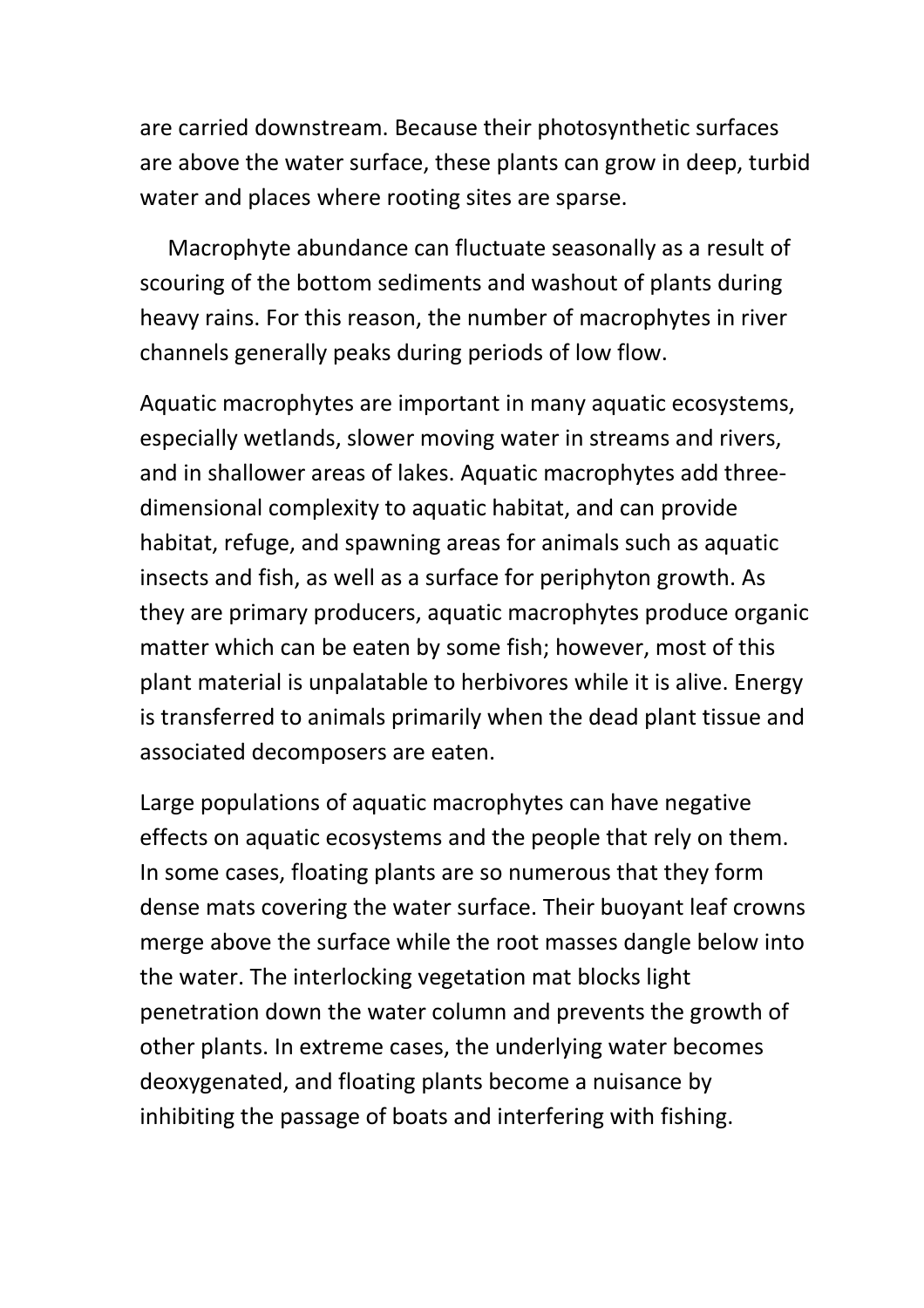Invasive species of macrophytes can be particularly disruptive to natural aquatic ecosystems.

2. Riparian Vegetation

 Riparian vegetation is plant growth that lines the banks of rivers and other inland water bodies. These plants protect river banks from wave action and erosion, and offer shelter, feeding, and breeding areas for fish, birds and other organisms. Leaves, twigs, and other organic matter from riparian vegetation can provide significant quantities of organic matter to streams and rivers. The riparian zone can contain a variety of plants—from grasses to trees—often in a gradual transition with distance from the bank, reflecting different species' tolerances for soil saturation.

## STUDY EXERCISES

- 1. Mention the various microorganisms that constitute part of the fresh water organisms
- 2. Briefly describe the plants in a typical fresh water ecosystem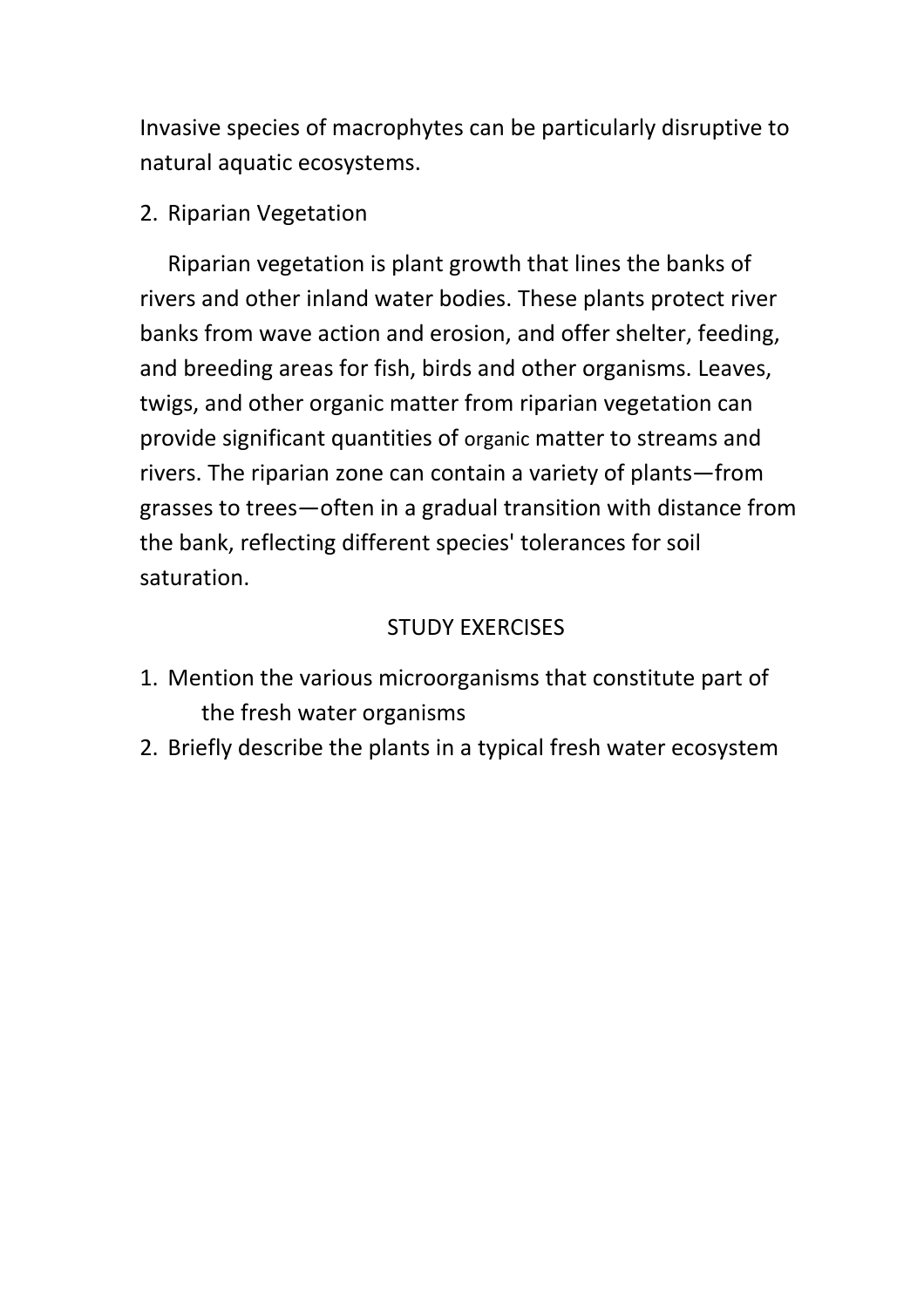# **LESSON FOUR**

## **AQUATIC ORGANISMS 11**

This lesson continues from the previous one, and it takes a look at the invertebrates and vertebrates that occur in aquatic ecosystems.

## **Invertebrates**

 Invertebrates include all animals without a backbone. They are far more diverse and abundant than vertebrates, and many groups of invertebrates are found in fresh water ecosystems. Invertebrates living on or in aquatic sediments are termed benthic invertebrates. Benthic invertebrate communities—including measurements of population abundance and diversity—are often used as indicators of aquatic ecosystem health. Some of the more common benthic invertebrates are described below.

• Worms: These are an informal collection of three major groups, including flatworms (Platyhelminthes), roundworms (nematodes), and segmented worms (annelids). Flatworms include a major group that is free-living and often predatory (Turbellaria), and two major groups, Trematoda (flukes) and Cestoda (tapeworms), that have adult stages that are entirely parasitic, although their intermediate stages may be aquatic. Some flukes and tapeworms are important parasites of human beings, often causing serious illnesses.

• Molluscs: These include the familiar groups of snails (gastropods) and bivalves (clams and mussels). A hard shell encloses, wholly or in part, the bodies of most molluscs. Snails feed by scraping biofilm from surfaces, collecting organic matter deposited in the sediment, consuming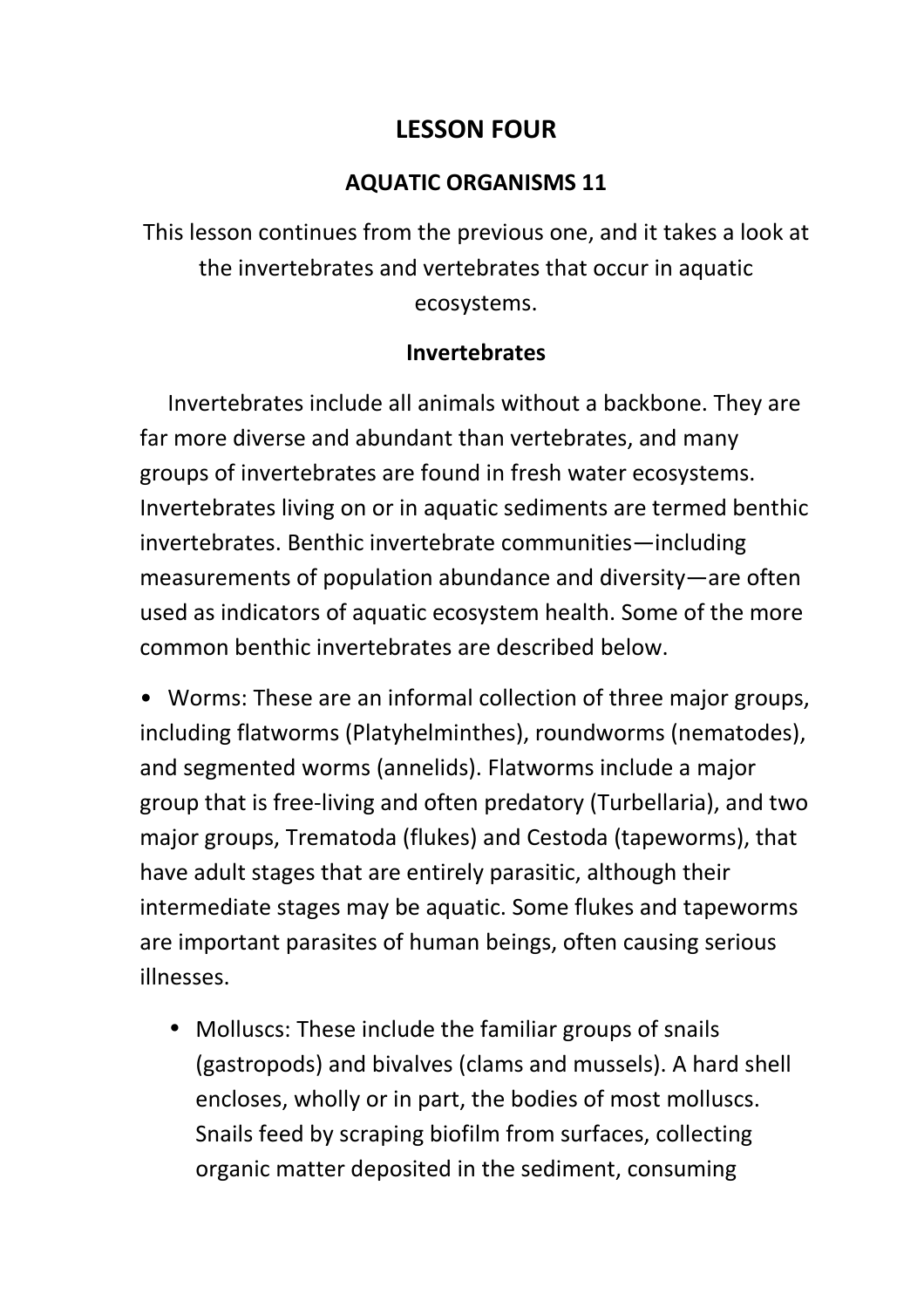macrophytes, or feeding on decaying animals. Bivalves have gills, which they use both for breathing and for collecting small particles from the water.

- Insects: These are the most diverse group of animals on earth. Most insects are terrestrial, while some have life stages that are aquatic (e.g., dragonflies and mosquitoes). A few insects are entirely aquatic (e.g., aquatic beetles). While most aquatic insects live on or near the bottom of waterbodies, though some (such as the larvae of the phantom midge Chaoborus) can swim into the water column. Most aquatic insects have gills and need water with dissolved oxygen while others, such as mosquito larvae, breathe through the surface film of still waters. Insects may be herbivores, carnivores, or detritivores. Stream and river insects are crucial in the processing of organic matter. Some scrape biofilm, others shred larger leaves into smaller particles, while still others filter or collect these smaller particles. This chain of processing reduces large organic matter to successively smaller and smaller particles.
- Zooplankton are aquatic animals that cannot swim against water currents, typically because they are too small to do so. However, many zooplankton can swim significant distances in fairly still waters. Because they cannot swim against currents, they are more important in lakes than in running water, as running water usually carries them downstream faster than they can reproduce. However, they can be abundant in large slow flowing rivers. Zooplankton are heterotrophic and are significant sources of energy and nutrients to carnivorous invertebrates and some vertebrates.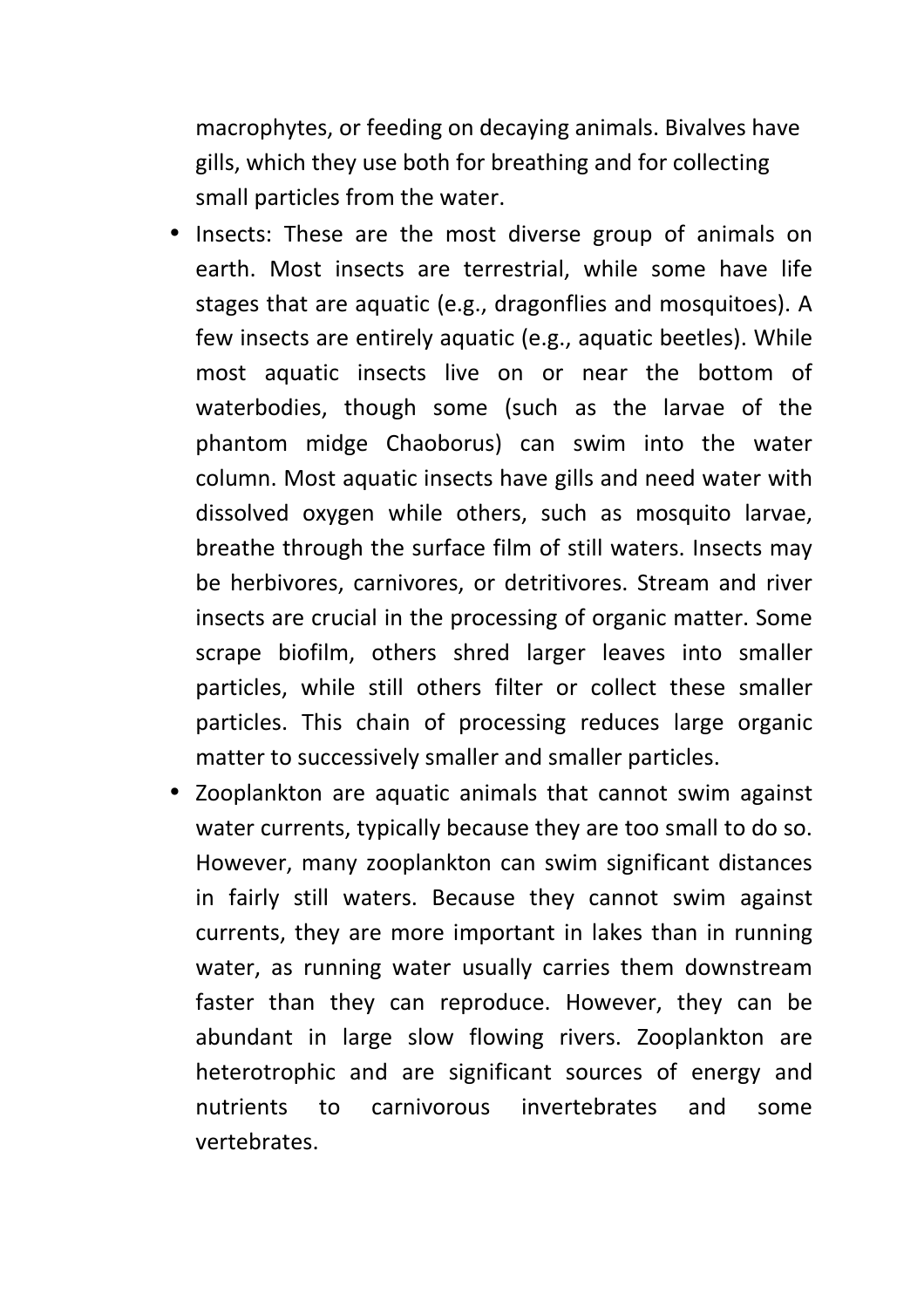## **Aquatic Organisms: Vertebrates**

 All animals that have a backbone are called vertebrates. They are generally the most familiar of animals, and include fish, amphibians, reptiles, mammals, and birds.

## 1. Fish

Fish display every major feeding type: herbivorous fish feed onperiphyton or macrophytes, or may even filter phytoplankton from the water; carnivorous fish feed on molluscs, worms, insects, zooplankton, and other fish; omnivorous fish may feed on specific types of prey, or feed indiscriminately on nearly anything they can consume. Due to this diversity in modes of feeding, different fish can occupy very different places in a food web.

 As with feeding behaviour, some fish occupy very specific habitats while others can be found in a wide variety of lakes and rivers. The distribution of fish can be influenced by a large number of factors, including oxygen concentration, temperature, the presence of macrophytes, the availability of suitable substrate for spawning, and current speed (in streams and rivers). Changes in fish habitat (such as reduction of flooding due to damming) can favour some types of fish, and disadvantage others.

## 2. Amphibians

These are cold-blooded vertebrates that generally live out their juvenile stages in aquatic environments and then move onto land as adults; however, some amphibians remain aquatic for their entire life. The most familiar amphibians are frogs, toads, and salamanders.

When amphibians transform from juvenile to adult, they often undergo a significant change in diet. Tadpoles, for example, are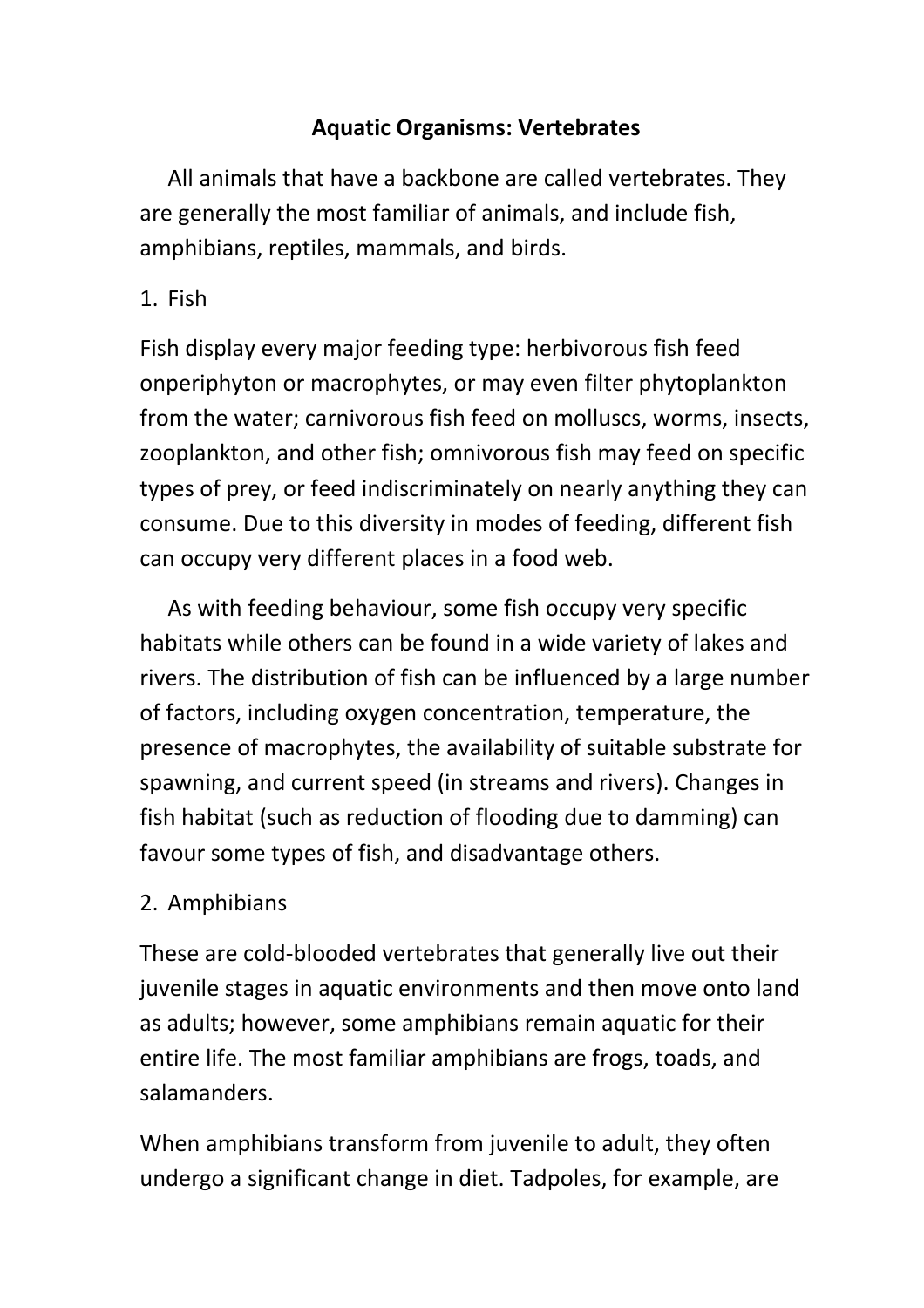usually herbivorous, consuming periphyton or macrophytes, but adult frogs are carnivorous, feeding on animals such as insects, worms, snails, or nearly any other animal that they are capable of swallowing whole. Frog tadpoles are an important food source for some fish. In addition, aquatic birds and some reptiles (such as aquatic snakes) prey upon the adults. Due to the dependence of amphibians on water and warmer temperatures, they are most active in the summer and often hibernate on land in the winter.

### 3. Reptiles

 Unlike amphibians, reptiles are largely a terrestrial group of animals. In the oil sands region, they include turtles and snakes. As they are also cold blooded, reptiles depend on environmental conditions to regulate their body temperature. Reptiles lay eggs on land and it must be warm enough for eggs to hatch and grow. Reptiles are more active in the summer months when temperatures permit and they often hibernate during the winter. Reptiles have a thick skin that allows them to tolerate dry conditions and are not as dependent on water as amphibians are. However, some reptiles spend large amounts of time in water and feed there. Most reptiles, including those that feed in fresh water, are predatory and capture a variety of prey.

### **STUDY EXERCISES**

- 1. Identify the plants and invertebrates that are found in aquatic ecosystems.
- 2. Highlight the relationship between the vertebrate species of a fresh water ecosystem.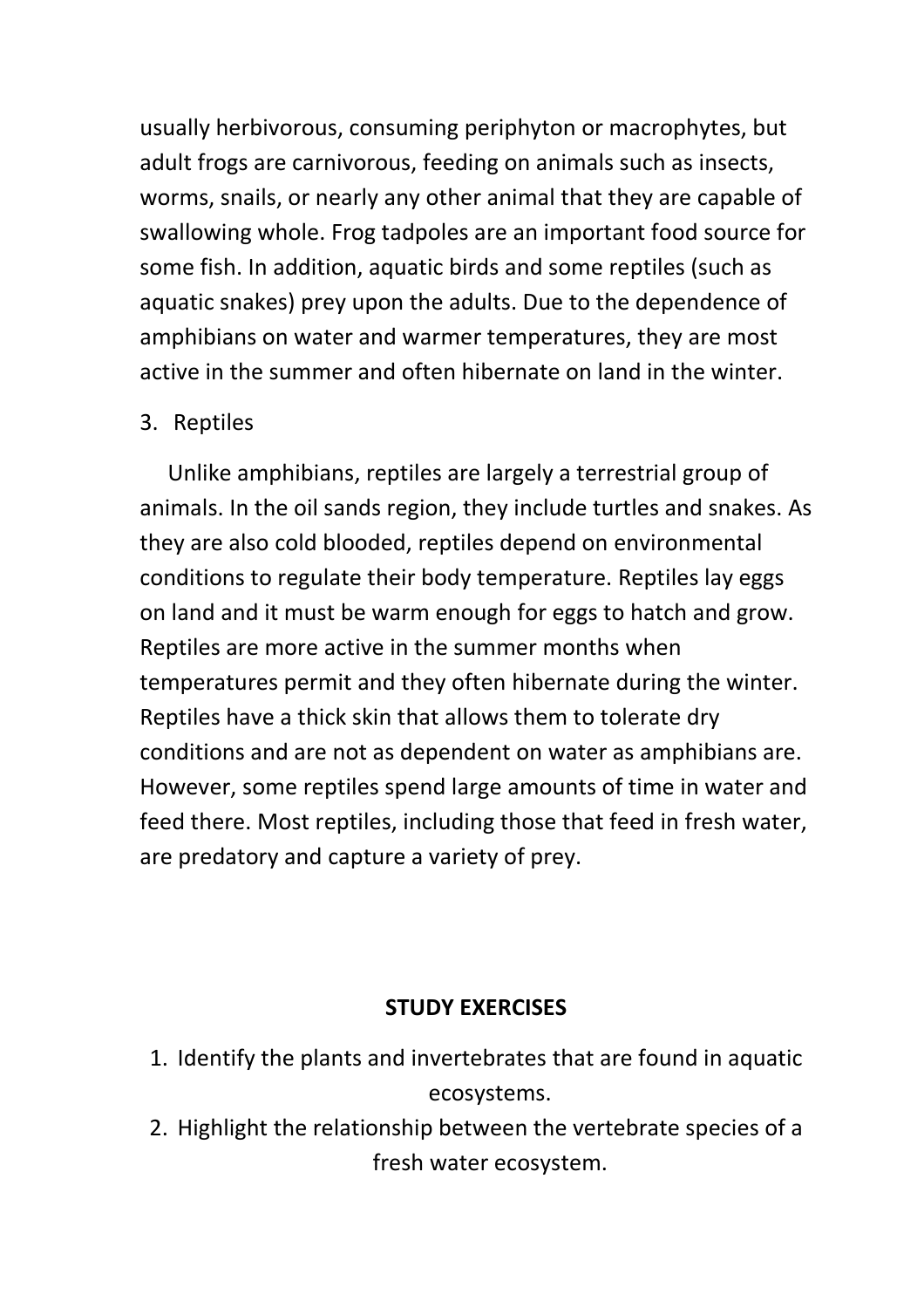# **LESSON FIVE**

#### **FACTORS AFFECTING FRESH WATER ECOSYSTEMS**

The factors that affect the development and operations of fresh water ecosystems are mainly biotic and abiotic factors. Abiotic factors are essentially non-living components that affect the living organisms of the freshwater community. The abiotic factors can be further divided into two; those which relate to temperature and those which relate to water conditions. The biotic factors on the other hand are those factors that relate to living organisms within the ecosystem.

 When a variety of species are present in such an ecosystem, the consequent actions of these species can affect the lives of other species in the area. These factors, which determine the sort of life that will suit adaptation to the conditions of the ecosystem, are referred to as biotic factors.

### **Abiotic Factors: Temperature**

As described in above, the light from the sun is a major constituent of a fresh water ecosystem, providing light for the primary producers, plants. There are many factors which can affect the intensity and length of time that the ecosystem is exposed to sunlight. Some of these factors are as follows;

• Aspect - The angle of incidence at which light strikes the surface of the water. During the day when the sun is high in the sky, more light can be absorbed into the water due to the directness of the light. At sunset, light strikes the water surface more acutely, and less water is absorbed. The aspect of the sun during times of the day will vary depending on the time of the year.

• Cloud Cover - The cloud cover of an area will inevitably affect intensity and length of time that light strikes the water of a freshwater ecosystem. Species of plants rely on a critical period of time where they receive light for photosynthesis.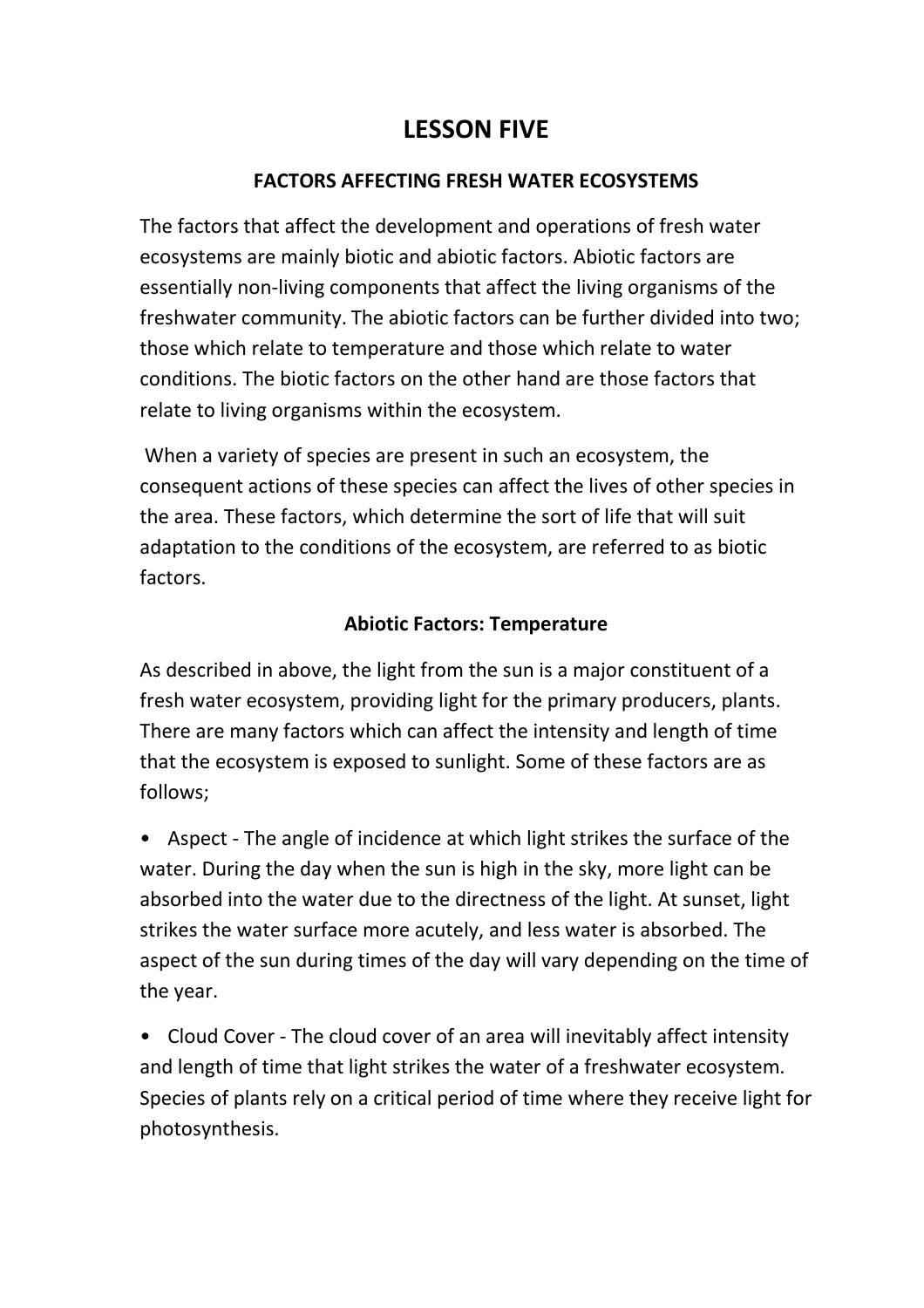• Season - The seasons in an ecosystem are very different, and this is because less light and heat is available from the sun in winter and vice versa for summer, therefore these varying conditions will affect which organisms are suited to them. This factor applies more in temperate environments than the tropics, where little differences may be experienced at different seasons.

- Location The extreme latitudes receive six months of sunlight and six months of darkness, while the equator receives roughly 12 hours of sunlight and darkness each day. This sort of variance greatly affects what type of organisms would occupy freshwater ecosystems due to these differences.
- Altitude For every one thousand metres above sea level, average temperature drops by one degree Celsius. Altitude will also affect the aspect of which sunlight hits the freshwater ecosystem, therefore playing a part on which organisms will occupy it.
- Temperature- As you can see, many abiotic factors can play a part in determining the end product, which organisms live and succeed in the freshwater ecosystem. The sun provides light for photosynthesis, but also provides heat giving a suitable temperature for organisms to thrive in. The temperature of a freshwater environment can directly affect the environment as a whole and the organisms that occupy it.

Furthermore, enzymes operate best at an optimum temperature, and any deviation from this temperature 'norm' will result in below optimum respiration in the organism. All aquatic organisms are ectotherms, meaning their body temperature varies directly with its environment. Temperature also affects the density of substances, and changes in the density of water means more or less resistance for animals who are travelling in the freshwater environment.

The above examples of abiotic factors involve physical characteristics of the freshwater environment, which are continued, with subsequent information studying how the chemical composition of the freshwater ecosystem also affects which organisms survive in the environment and how they cope in these conditions.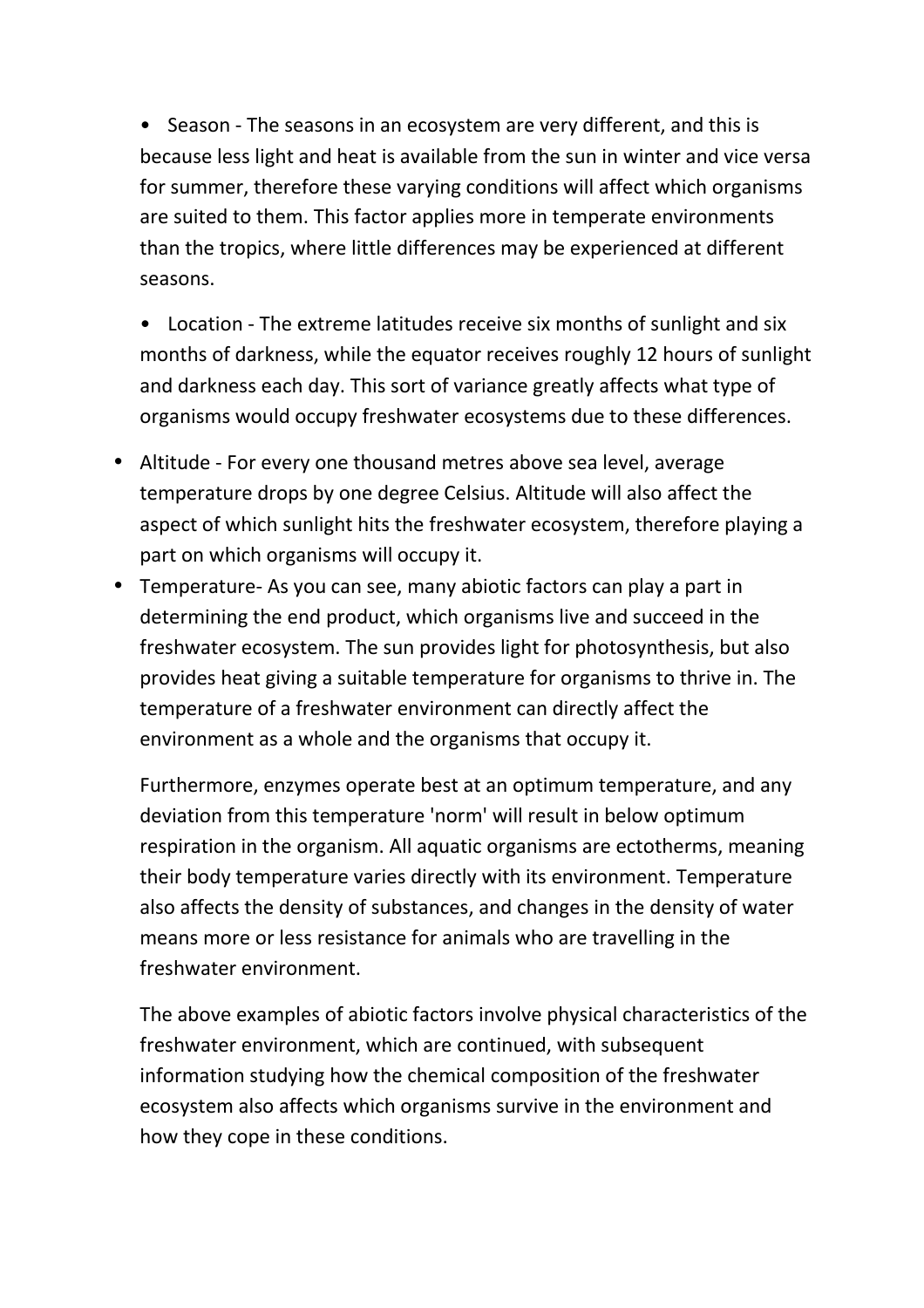### **Abiotic Factors - Water Conditions**

Evidently, the light and heat from the sun play an important role in providing suitable conditions. However, the water conditions also inevitably have an effect on life in the ecosystem.

A still body of water will inevitably be disturbed by various factors, which will affect the distribution of organisms in the water. Wind is considered to be the prime factor responsible for disturbing water, though changes in temperature can create convection currents where temperature is evened out across the body of water via this movement.

Naturally, a river will have water movement as water succumbs to gravity and moves downstream. These are relatively constant factors that affect water movement though, for example, human intervention can also cause water movement. The surface tension of the water will also affect the organisms that occupy the area, depending on the cohesion of water at the surface; it can affect the amount of oxygen that reaches organisms living below the water surface.

These factors all affect the way of life for organisms occupying such a freshwater ecosystem. On a more molecular level, the chemical compositions of the water, soil and surrounding air also play a part in determining the face of the ecosystem.

The oxygen concentration of the water and the surrounding air will have great bearing on which organisms can survive in a particular environment. Oxygen is required for aerobic respiration in animals, and the concentration of oxygen in an area is determined by many factors, including temperature and abundance of organisms for example.

Many chemical reactions and cellular processes rely on the availability of oxygen; therefore the concentration of oxygen in the ecosystem will inevitably alter the ecosystem itself. The same applies to carbon dioxide concentration, which is required for photosynthesis, and can also affect the pH of the water for example.

It is thus evident that many factors will affect the overall existence of organisms in an ecosystem. The chemical and physical characteristics to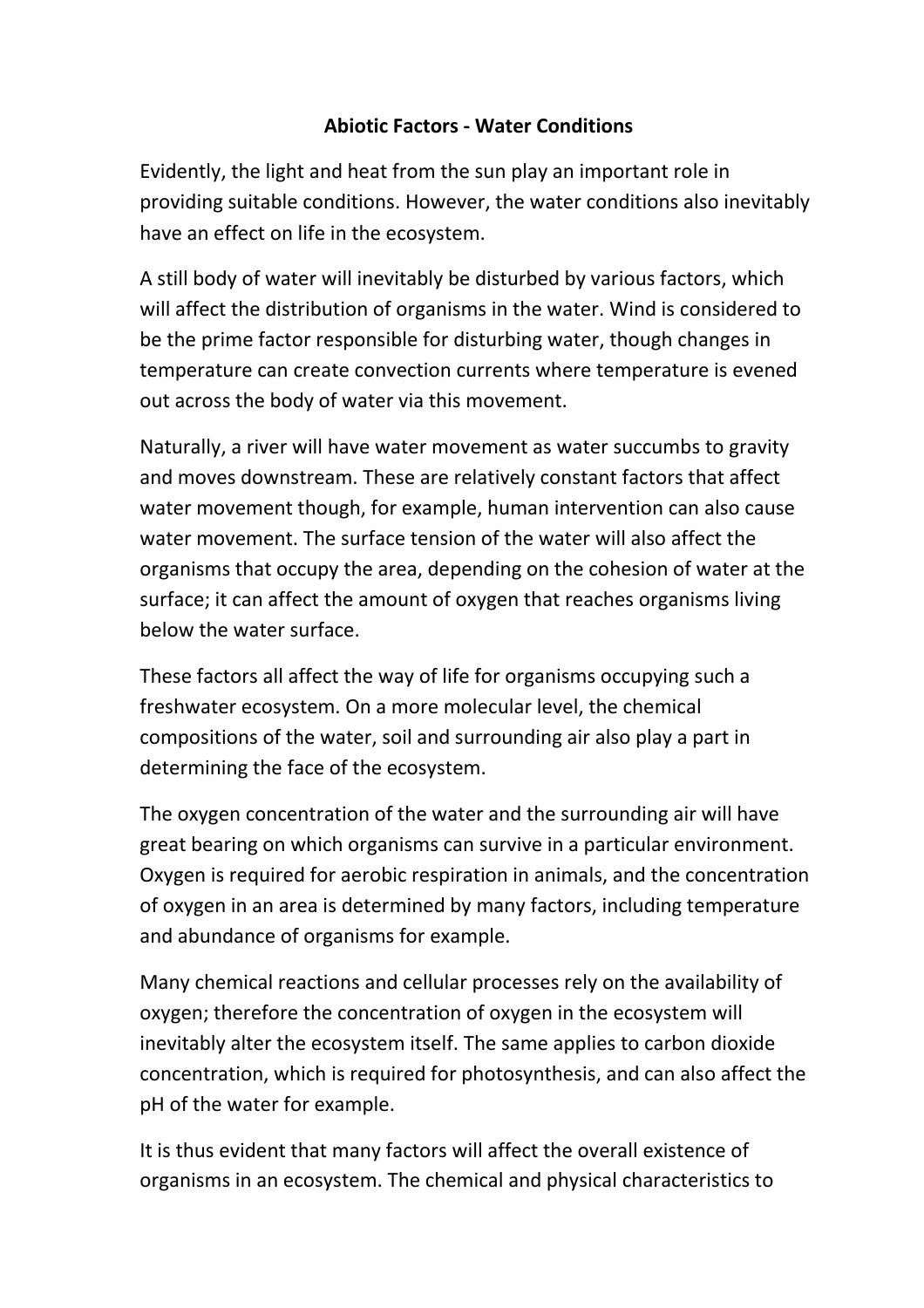begin with will determine which organisms are most likely to survive in the freshwater ecosystem. In turn, these pioneers entering the environment will actively manipulate these factors and change the schematics of the ecosystem as a whole, meaning that they also play a part in determining which organisms will succeed in a particular environment.

### TUDY EXERCISES

- 1. Explain the Temperature related factors affecting the functioning of any fresh water ecosystem
	- 2. Discuss how water conditions of fresh water ecosystem may affect its operation.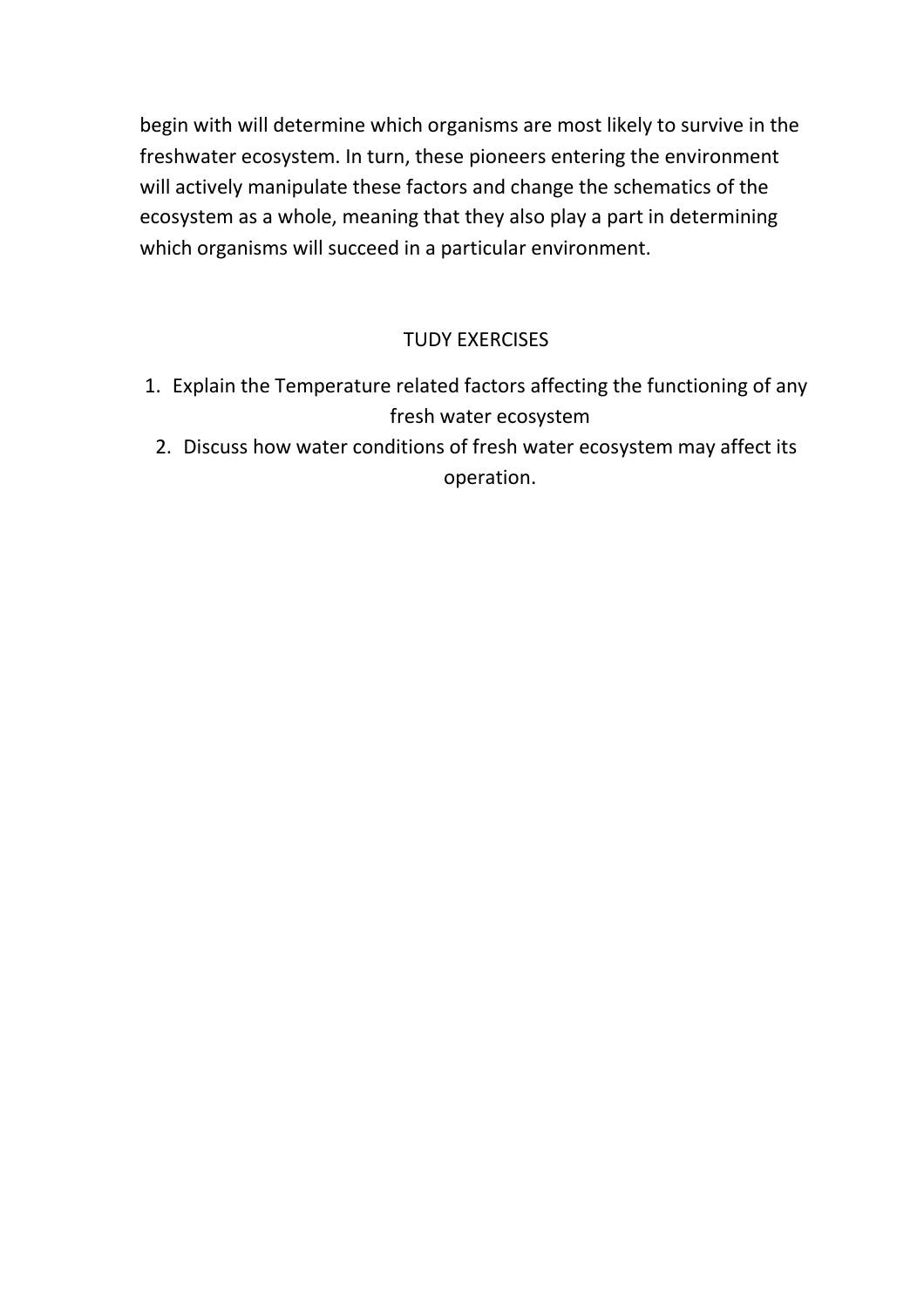# **LESSON SIX**

## **LIFE IN AQUATIC ECOSYSTEMS**

Organisms living in aquatic ecosystems are dependent on the resources of their environment. Biological communities—including the types of animals present and their relative abundance—are also shaped through the interactions with other organisms. This section explores in greater detail the relationships between living organisms and the relationship of living creatures with their environment, which include the following;

- The Building Blocks of Life
- Energy and Food
- Food Chains and Food Webs
- Biomass and Production

#### **The Building Blocks of Life**

 All living organisms need water, energy, carbon, nutrients and oxygen to stay alive, grow and reproduce. Living organisms differ in their specific requirements (e.g., by life stage or activity) and in the processes they use to secure these essentials.

• Water

 Living organisms are primarily composed of water and cannot function without it, although the resting stages for some organisms can survive with very little of this substance. In aquatic habitats, water is a source of oxygen (i.e., dissolved oxygen) and food (e.g., suspended particles of organic matter).

• Energy

Almost all energy used by organisms is derived, directly or indirectly, from the sun; the exception includes some bacteria that derive energy from chemical sources (e.g., by oxidizing inorganic compounds such as sulphide). Plants use energy from sunlight to manufacture a range of sugars by the chemical process of photosynthesis. When animals eat plants, they make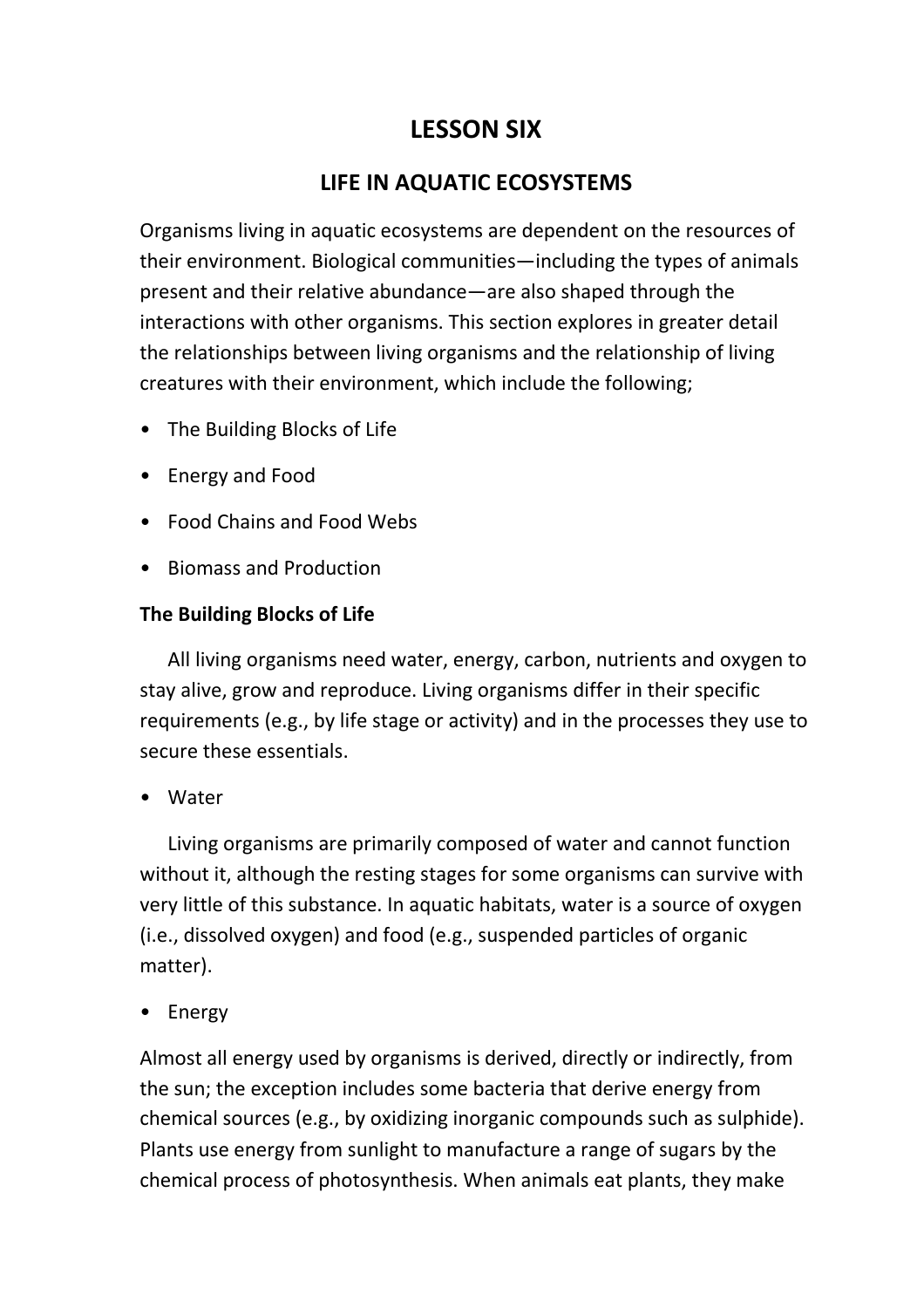use of the energy 'fixed' by the plant. Organisms who cannot manufacture their own food using the sun's energy must consume other organisms to obtain carbon, energy and nutrients.

• Carbon

Carbon is a building block in the sugars, proteins, and fats that make up the tissues of all organisms. In plants, carbon dioxide and water, together with energy derived from sunlight, are incorporated into sugar molecules during photosynthesis. The sugars are stored in the plant body in the form of starch, but can be combined with other chemicals to form different types of molecules (such as protein). A schematic diagram of the carbon cycle is shown on the right.

• Nutrients

Nitrogen and phosphorus are the most important nutrients for the growth of algae and aquatic plants, as they are often in short supply relative to the needs of these organisms. Other nutrients, such as potassium, iron, sulphur, and selenium, are also required, though these are usually abundant relative to the amount that algae and plants require.

Within aquatic environments, nutrients are derived from the erosion of minerals and soils within the basin, organic matter, or from human inputs. The addition of nutrients to aquatic systems—for example, from industrial outputs, sewage or agricultural runoff—can have major impacts on aquatic systems, sometimes leading to eutrophication (excess nutrients leading to excessive plant growth).

• Oxygen

Oxygen is a basic requirement for most organisms, although there are some microorganisms that can grow in (or even require) environments without oxygen, while others can tolerate very low levels. Organisms that spend their entire life in water 'breathe' oxygen dissolved in the water.

### **Energy and Food**

Every organism must acquire energy to live, grow and reproduce. In aquatic ecology, biologists often classify organisms according to how they obtain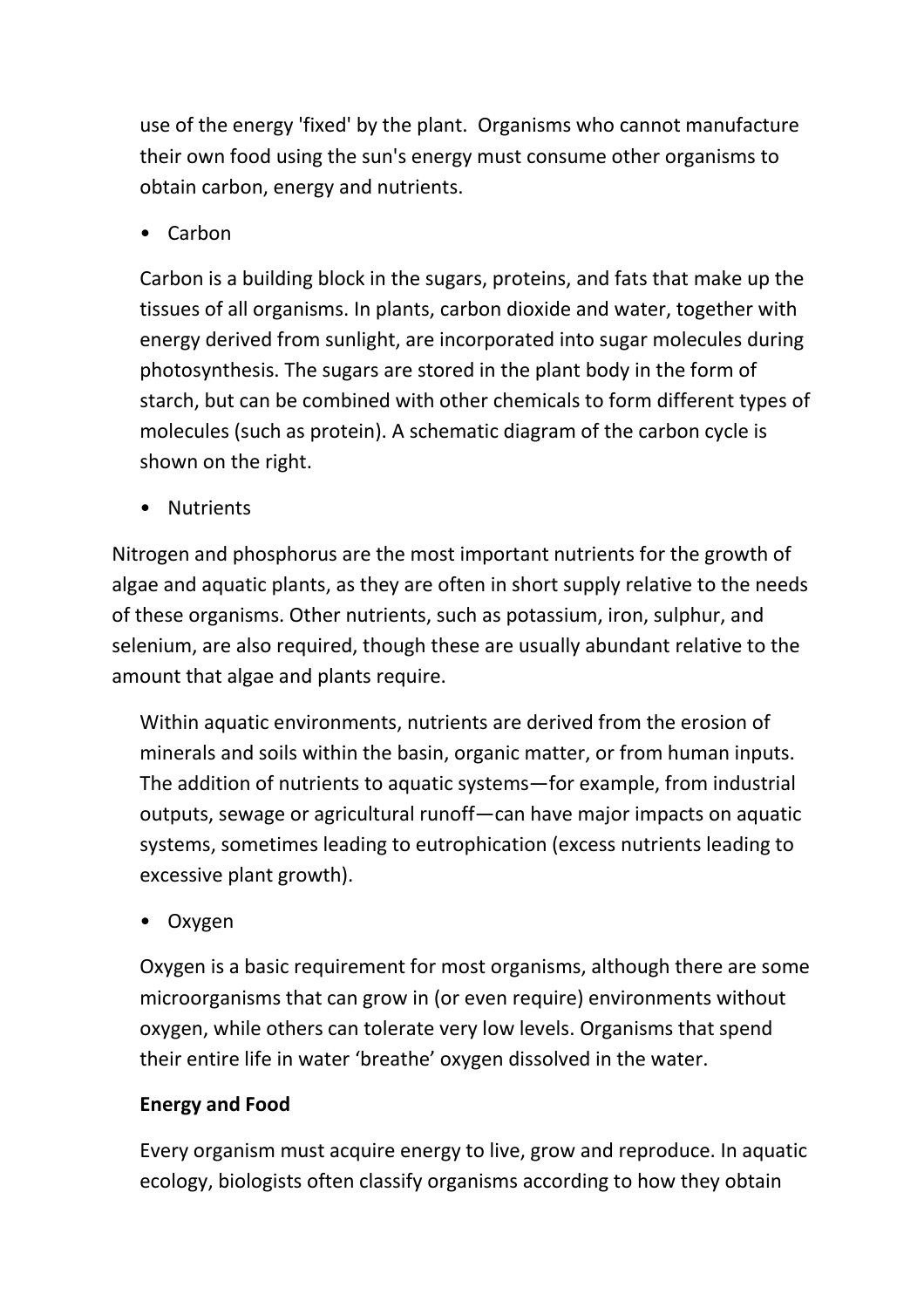energy. Because sunlight is the ultimate source of energy used by organisms on the earth's surface, a basic distinction lies between those who use its energy directly—autotrophs—and those who receive it indirectly by consuming other organisms—heterotrophs.

### Autotrophs

Autotrophs, or producers, are organisms that can manufacture their own organic material from inorganic sources. Most autotrophs carry out this process using photosynthesis, the process by which plants and algae use solar energy to combine carbon dioxide with water to produce starch, sugars and oxygen. Photosynthesis is the most important biological process on the planet, and its products drive the biological activity of nearly all ecosystems, including aquatic environments. The oxygen produced is available to be used by other organisms, making photosynthesis an important controller of carbon dioxide and oxygen in the environment.

Photosynthesis in aquatic systems is carried out by a wide variety of autotrophs, which range in size from microscopic single-celled organisms to large aquatic plants called macrophytes. Autotrophs are primary producers, because they produce the first level of organic carbon from inorganic compounds. Ultimately, all other types of organisms (heterotrophs) are dependent on the organic carbon produced by autotrophs

Because photosynthesis depends on sunlight, the distribution of autotrophs is reliant in part on the amount of light available in an aquatic ecosystem. In shallow, stony rivers, periphyton (or biofilm) – especially diatoms and cyanobacteria – are the main source of primary production, but shade from riparian vegetation can limit photosynthesis; nutrients may also be in short supply in these habitats. In wider rivers, reduced shading from riparian vegetation allows the river surface to receive more light. However, in deep or turbid sections, light penetration may be insufficient to sustain growth of autotrophs.

### Heterotrophs

Heterotrophs, or consumers, are organisms that must obtain energy by consuming other organisms (autotrophs or other heterotrophs) as food.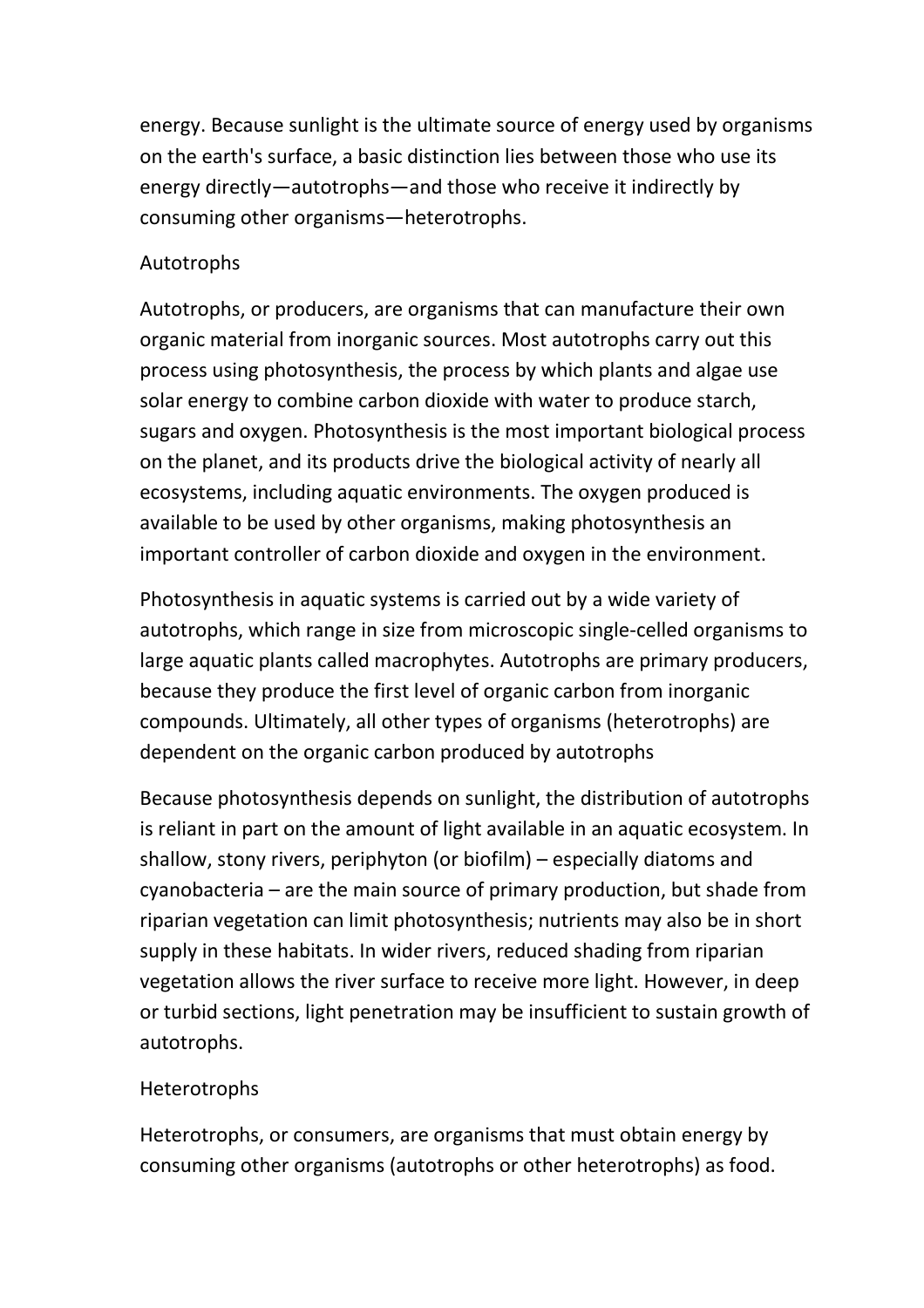From the perspective of energy flow in ecological systems, heterotrophs can be classified according to what they eat:

• Herbivores are called primary consumers because they eat only plants.

• Carnivores are called secondary consumers because they feed on other animals.

• Omnivores feed both on autotrophs and on other heterotrophs; that is, they eat both plants and animals. Many aquatic organisms, including fish, are omnivorous.

• Detritivores consume dead organic matter (detritus). Detritivores include many bacteria and fungi, invertebrates such as worms and insects, and some scavenging vertebrates. Aquatic insects, for instance, shred dead leaves, but also consume bacteria and fungi growing on the leaves.

Heterotrophs can also be classified according to how they obtain food energy (i.e., functional feeding groups), and by their specific roles in the aquatic ecosystem (Cummins and Klug 1979):

• The grazer-scraper category includes herbivores that feed on periphyton and biofilm. Shredders are detritivores feeding on coarse organic particles, especially leaf litter derived from the riparian zone.

• Collectors eat fine organic particles and can be subdivided according to whether the food particles they collect are suspended in the water (e.g., filtering-collectors or filter-feeders), or have been deposited on the substratum (collector-gatherers).

• Deposit-feeders ingest fine bottom sediments and the organic material that they contain.

• Predators are species that eat other animals.

### STUDY EXERCISES

- 1. Briefly explain the essential elements of an aquatic ecosystem
- 2. Explain the basic functions of autotrophs in an aquatic ecosystem
	- 3. Attempt a simple classification of heterotrophs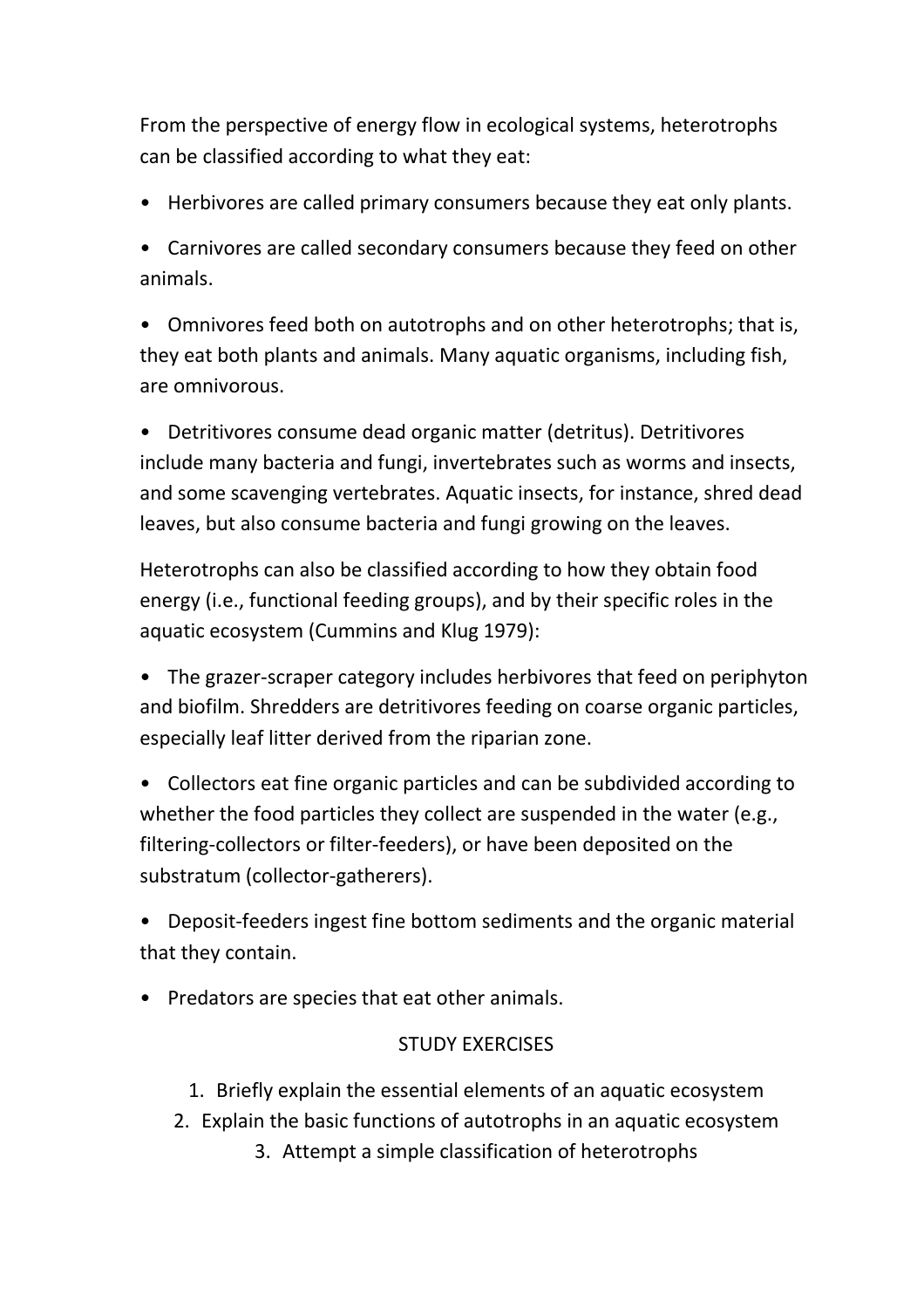# **LESSON SEVEN**

#### **FRESH WATER COMMUNITIES 1**

The study of ecology in freshwater is usually divided into two main categories, lentic (still) and lotic (running) water. These two bodies of water also have a bearing on which organisms are likely to occupy the area. An attempt is made here to discuss the nature of these two categories of fresh water, and also, investigate how they affect the life which lives in them. This lesson examines the still water communities while the next lesson will be devoted for the running water communities. A third category of fresh water ecology, known as wetlands, is also identified. It relates to areas where the soil is saturated or inundated for at least a substantial part of the year. Freshwater ecosystems cover 0.80% of the Earth's surface and inhabit 0.009% of its total water. They generate nearly 3% of its net primary production, and contain 41% of the world's known fish species.

#### **Freshwater Communities and Lentic Waters:**

Lentic (still water) communities can vary greatly in appearance and size, from a small temporary puddle to a large lake, and is capable of supporting life to some extent. The type of life which is supported will depend greatly on the biotic and abiotic components of the freshwater ecosystem explained earlier.

The creation of many of today's long standing freshwater lentic environments are a result of geological changes over a long period of time, notably human activities such as mining and road construction, glacial movement, erosion, and volcanic activity. The consequence of these actions results in troughs in the landscape where water can accumulate and be sustained over time. The size and depth of a still body of water are major factors in determining the characteristics of that ecosystem, and will continually be altered by some of the causes mentioned above over a long period of time.

One of the important elements of a still water environment is the overall effect that temperature has on it. The heat from the sun takes longer to heat up a body of water as opposed to heating up dry land. This means that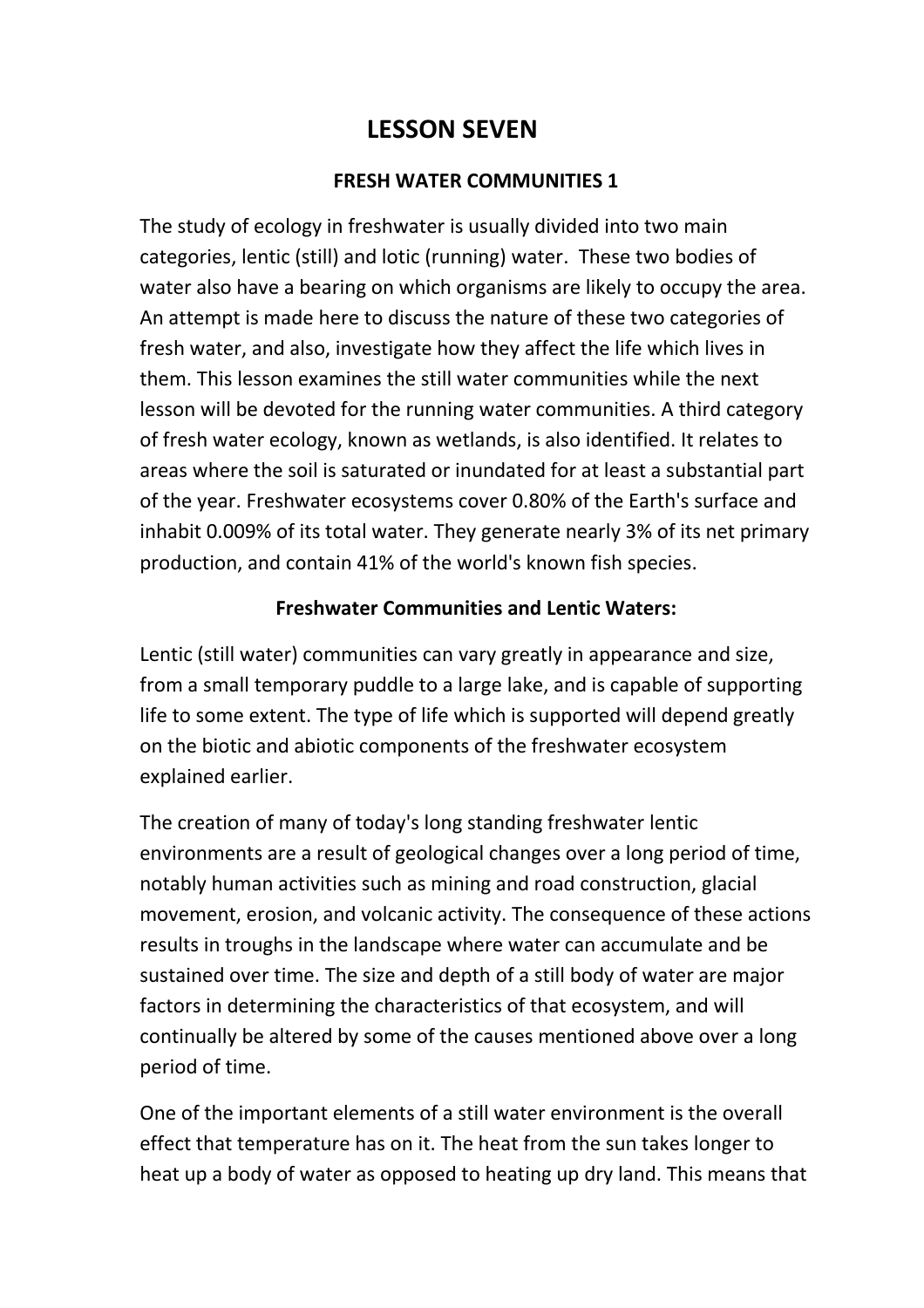temperature changes in the water are more gradual, particularly so in more extensive areas of water. When this freshwater ecosystem is habitable, many factors will come into play, and eventually determine the overall characteristics of the environment which organisms will have to adapt to.

As with osmosis, temperature will even out across a particular substance over time, and this applies to a still body of water. Sunlight striking the water will heat up the surface, and over time will create a temperature difference between the surface and basin in the body of water. This temperature difference will vary depending on the overall surface area of the water and its depth.

With time, two distinctly different layers of water become established, separated by a large temperature difference and providing unique ecological niches for organisms. This process is called stratification, where the difference in temperature between surface and water bed are so clear that they can easily be distinguished apart. The surface area is referred to as the epilimnion, which is warmed water as a result of direct contact with sunlight. The lower layer on the other hand is known as the hypolimnion, is found below the water surface and due to increased depth, receives less heat from the sun and therefore results in the colder water underneath.

Previous sections have elaborated on the importance of light to the freshwater community. Some factors can affect the amount of light received by autotrophic organisms (organisms that perform photosynthesis) can affect their level of photosynthesis and respiration, hence affect their abundance and therefore, subsequent species that rely on them.

Man has continuously polluted water sources, especially since the industrial revolution. Litter for example, and especially non-biodegradable litter, will block out light for light dependant organisms. An oil spillage will also have the same effect, perhaps more extreme as the oil will situate itself on the surface of the water and block out light.

Organic material and sediment can enter the still water environment via dead organisms in the area, and water flowing into the area from hills and streams. Buoyant material will also block out light required by the primary producers of the ecosystem.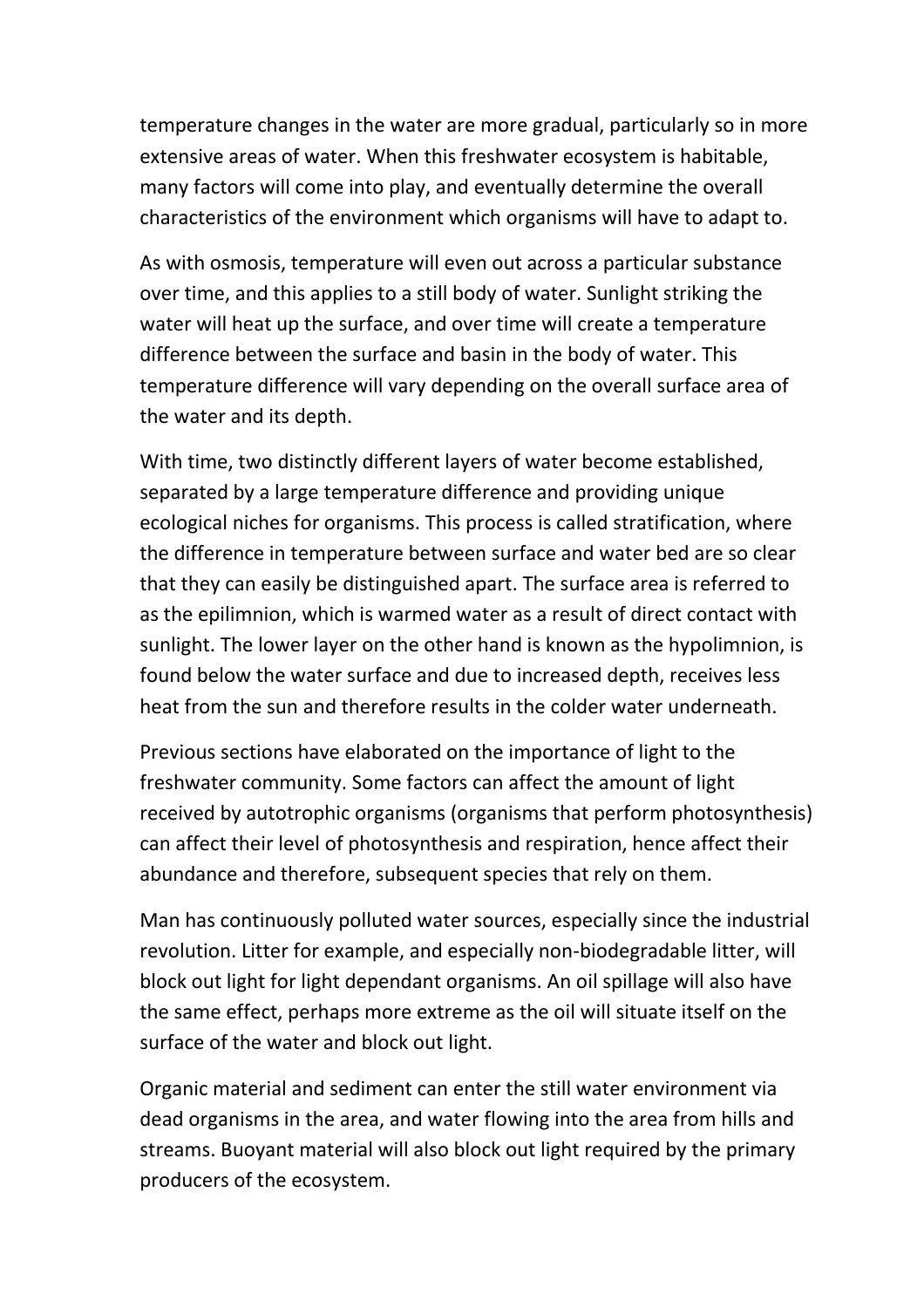The friction caused by moving water against the water bed and its banks will result in disturbing loose sediment. Depending on the weight of this sediment, heavier particles will slowly sink back to the bottom of the body of water while lighter materials will remain suspended in the water. The lightest material will rise to the surface, resulting in less light available to organisms underneath the surface.

Naturally, the consequences of the above will result in less light for organisms that rely on photosynthesis as a means of food, and subsequently, organisms that feed on these autotrophic organisms will soon find that their food source is less freely available.

Another major factor affecting still water communities is the oxygen concentration of the surrounding area. Oxygen concentration is primarily affected by three factors

- The surface area which the body of water is exposed to the open air environment
- The circulation of water, mainly due to temperature variations in different areas of the water body (convection currents)
- Oxygen created as a result of respiration, consumption, and the oxygen consumed by animals and bacteria.

As mentioned earlier, temperature can also affect the concentration of oxygen available, which in turn, means that the depth of the water will therefore also have an effect. In turn, carbon dioxide levels, which are closely related to the oxygen levels available, will be required by organisms undergoing photosynthesis. The availability of these will affect the organisms in the ecosystem. Their relationships with temperature will also affect their availability.

Evidently, some of these factors vary through different conditions, and changes in one of the factors usually results in changes in the others. This is also the case of pH, for example, as an increase in carbon dioxide results in a drop in the value of pH.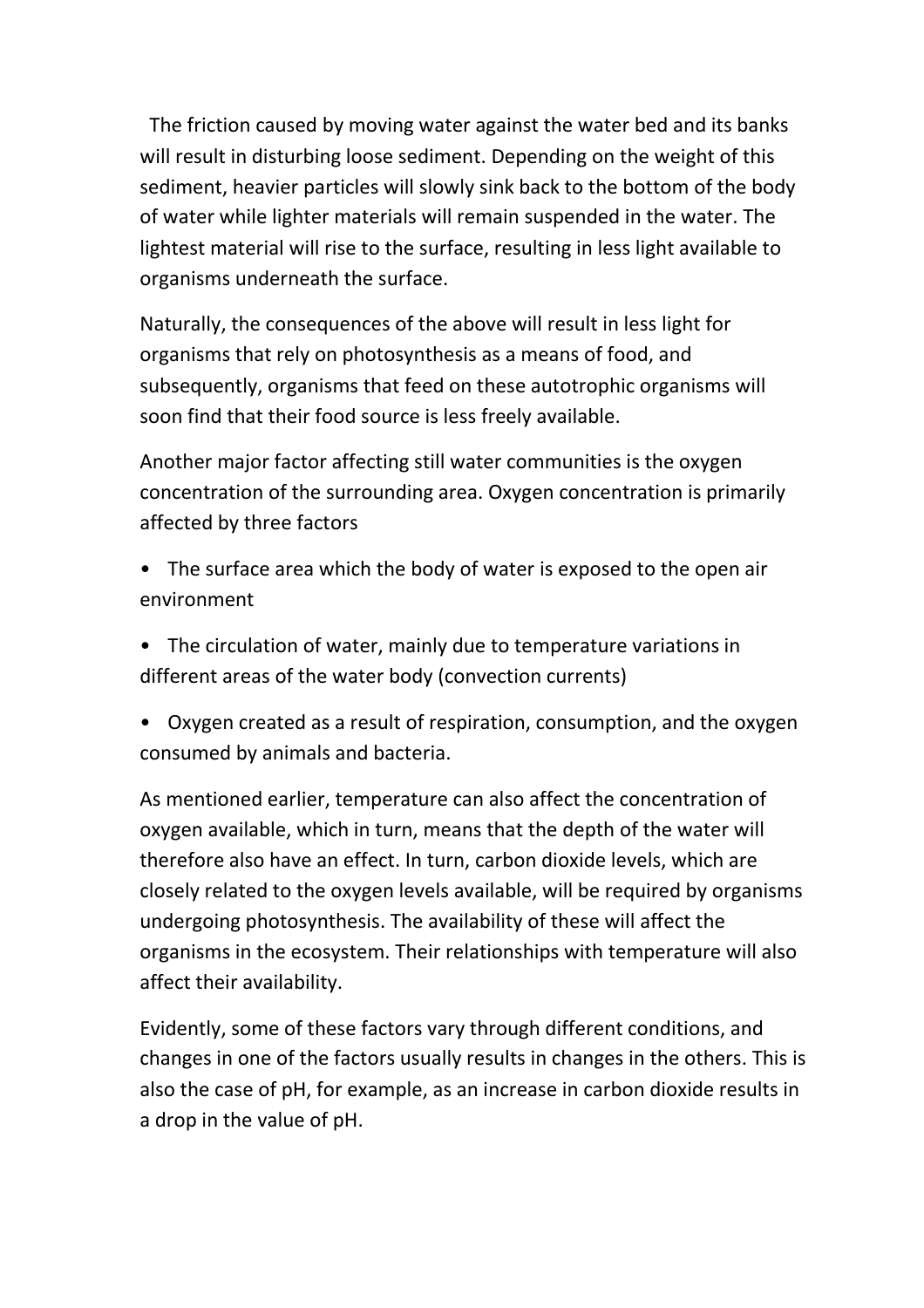With this information, we can now understand how organisms survive in these habitats in relation to these conditions described.

### **Still Water Animals:**

Through millions of years of evolution, animals living in an aquatic environment have diversified to occupy the ecological niches available in the ecosystem. In studying the habitats of these particular organisms, three main areas of the freshwater environment can be distinctly classified.

• The Profundal Region – This refers to an area of still water that receives no sunlight, and therefore lacks autotrophic creatures. The animals in this zone rely on organic material as a means of food, which is sourced from the more energy rich areas that are above this region.

• The Pelagic Region - The pelagic region can be found below the surface water, and is defined by the light that is available to it. The pelagic region does not include areas near the shore or sea bed.

• The Benthic Region - The benthic region incorporates the entire freshwater environment in contact with land, barring the shallow shore areas. The benthic region is capable of hosting a large volume of organisms, as nutrient and mineral rich sediments are available as a food source while part of the benthic region can occupy the euphotic zone, the area of water where light is available. This will allow an ecological niche for autotrophic organisms which in turn can be a food source for herbivores.

Another distinctive niche for the animal community is that above (epineuston) and below (hyponeuston) the water surface. Epineustic animals receive food from the surrounding hydrosere vegetation, where small animals fall into the water from vegetation and are preyed upon by these epineustic animals.

Below these surface dwelling animals are a collection of animals called the nekton, which live in the pelagic and profundal regions, though rise to the pelagic regions to feed upon these epineustic animals. Fish are included in this nekton community, which play a vital cog in these freshwater communities. Some of these fish are only temporary members of the community, as they move between fresh and salt water. Anadromous fish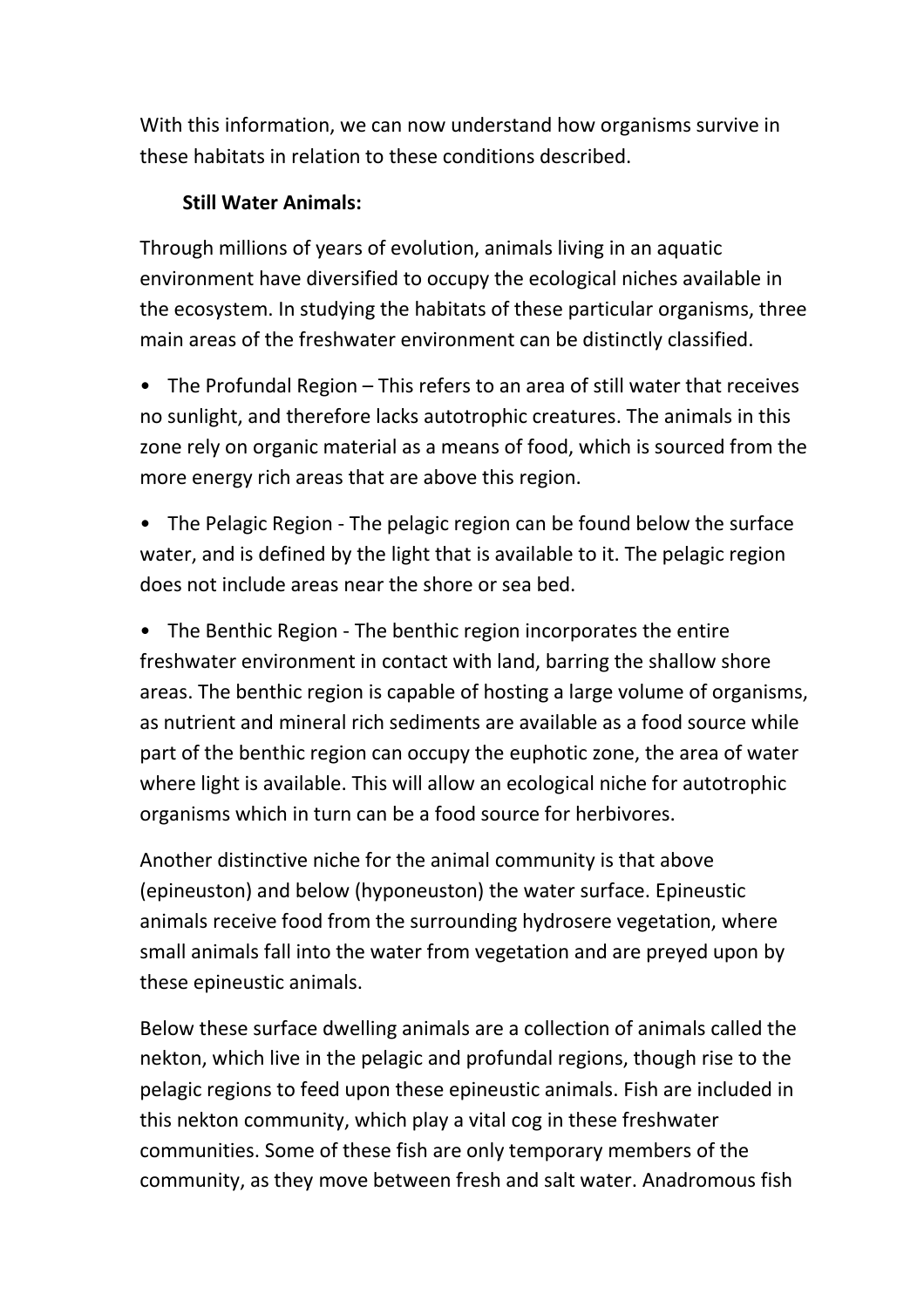spawn in freshwater, but live much of their lives in salt water. Catadromous fish are the opposite of this, and spend much of their lives in the freshwater community. Each way, the fish present in the environment at any time form the link between the upper and lower layers of the freshwater community.

Previous sections have described how plants are the primary producers of the freshwater community, harnessing new energy from the sun into the environment. The next page looks at some of the animals that rely on these plants in the community, and animals that survive in the depths of the water and along the water shore and bed.

## **Freshwater Lentic Communities and Animals:**

Plants that live partially or completely submerged in water are deemed hydrophytes. A form of symbiosis occurs with these hydrophyte plants, which provide means for algae and other organisms to survive in the surrounding environment. This is because the hydrophytes provide the conditions for the likes of algae and bacteria to survive in the environment. In return, herbivorous animals tend to feed on this rich blanket of algae as opposed to the plants themselves, thereby protecting them from being consumed.

Animals in this environment feed on these algae, and also upon the detritus matter (the rich organic material found on the water bed). It is an area of abundant organic material because the plants that survive in this area provide a source of food, and also a source of shelter which can provide protection from predators or a location to hatch offspring in a closed protected area.

This energy rich environment and suitable conditions allows a wide range of aquatic animals to successfully breed and survive in the area .Particularly, herbivores thrive in these niches of the community, as there is a rich sources of food (plants) growing from the nutrient rich soil.

### **Still Freshwater and Plants**

Plants in the freshwater community provide a means of food for herbivores, and harness new energy into the community as a whole via photosynthesis from available sunlight. Plants are usually the pioneers of a new ecosystem,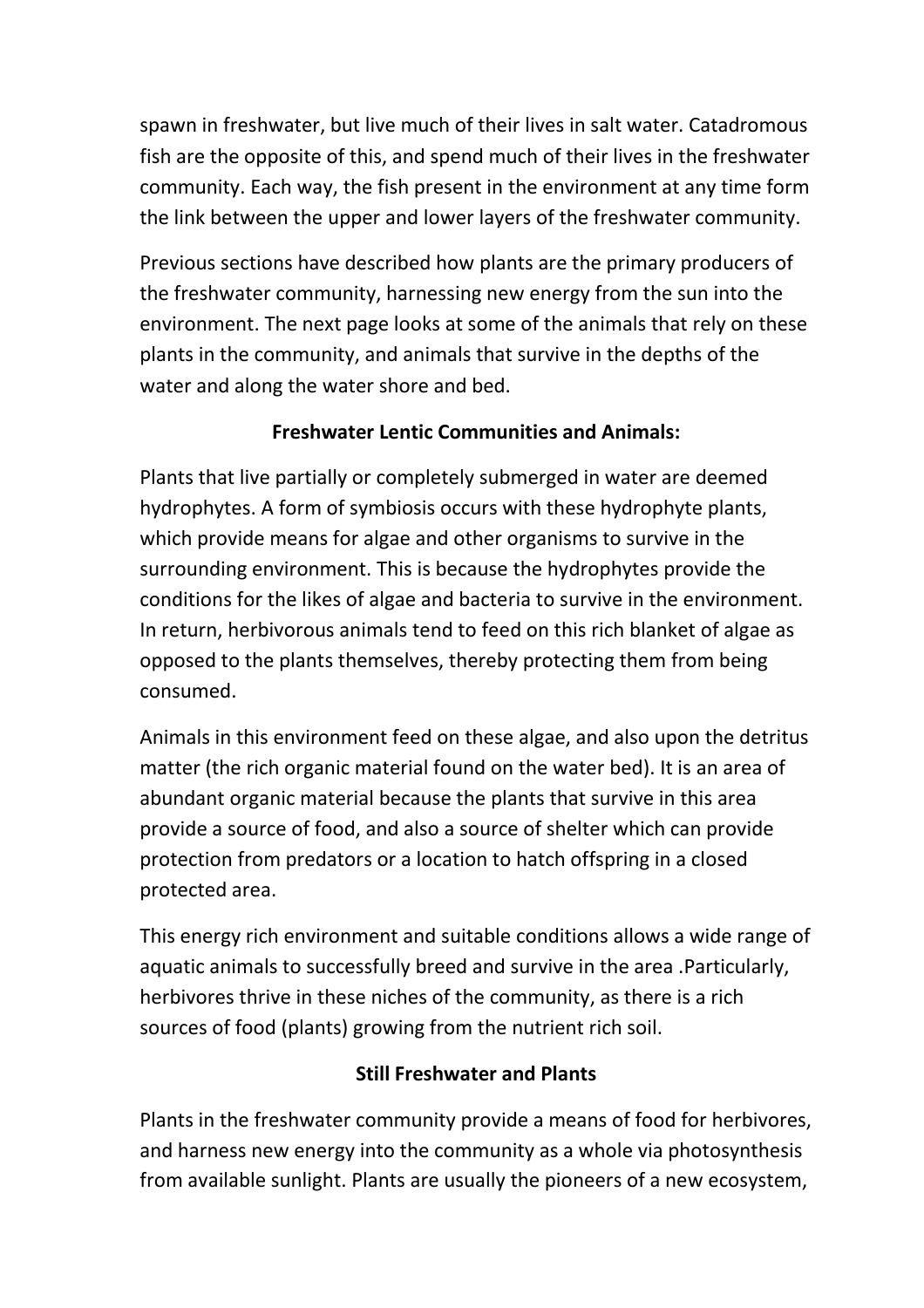and therefore a bustling freshwater environment will have an abundance of plants.

The ecological niche alongside the still water banks is occupied by plants called hydroseres, which are partially or totally submerged by water along the banks. Some of these hydroseres are rooted in the water, though some of their leaves penetrate the water surface, while others float on the surface, one side in contact with the water, the other side in contact with the open air environment. In essence, hydroseres possess evolutionary adaptations and dithering respiration rates from land plants that have allowed them to adapt in live in such an environment. Such evolutionary adaptations in plants have resulted in changes in their physical structure to suit the environment, and therefore making freshwater plants distinctly unique in appearance.

An example of these adaptations is the lack of rigid structures in freshwater plants. This is due to the density of the water (much higher than that of an open air environment), which 'pushes' against the plant in its daily life. This allows such plants to be more flexible against oncoming water tides, and prevents damage to the plant.

As plants require a minimum concentration of gases in their diet such as carbon dioxide, they also require a degree of buoyancy so that contact can be made with the open air environment. Adaptations may include;

- Air Spaces Air spaces in the plant will decrease density and increase buoyancy.
- Broad Leaves Broader leaves will spread their weight more evenly across the water surface allowing them to float.
- Waxy Cuticle On the upper half to allow water to run off the surface to prevent the weight of the water dragging the leaves under the surface.

As these plants are either partially or totally submerged in water, their transpiration rate is very different from that of land plants. Such adaptations allow the freshwater community plants to cope with these conditions and thrive. However, alterations to the transpiration rate of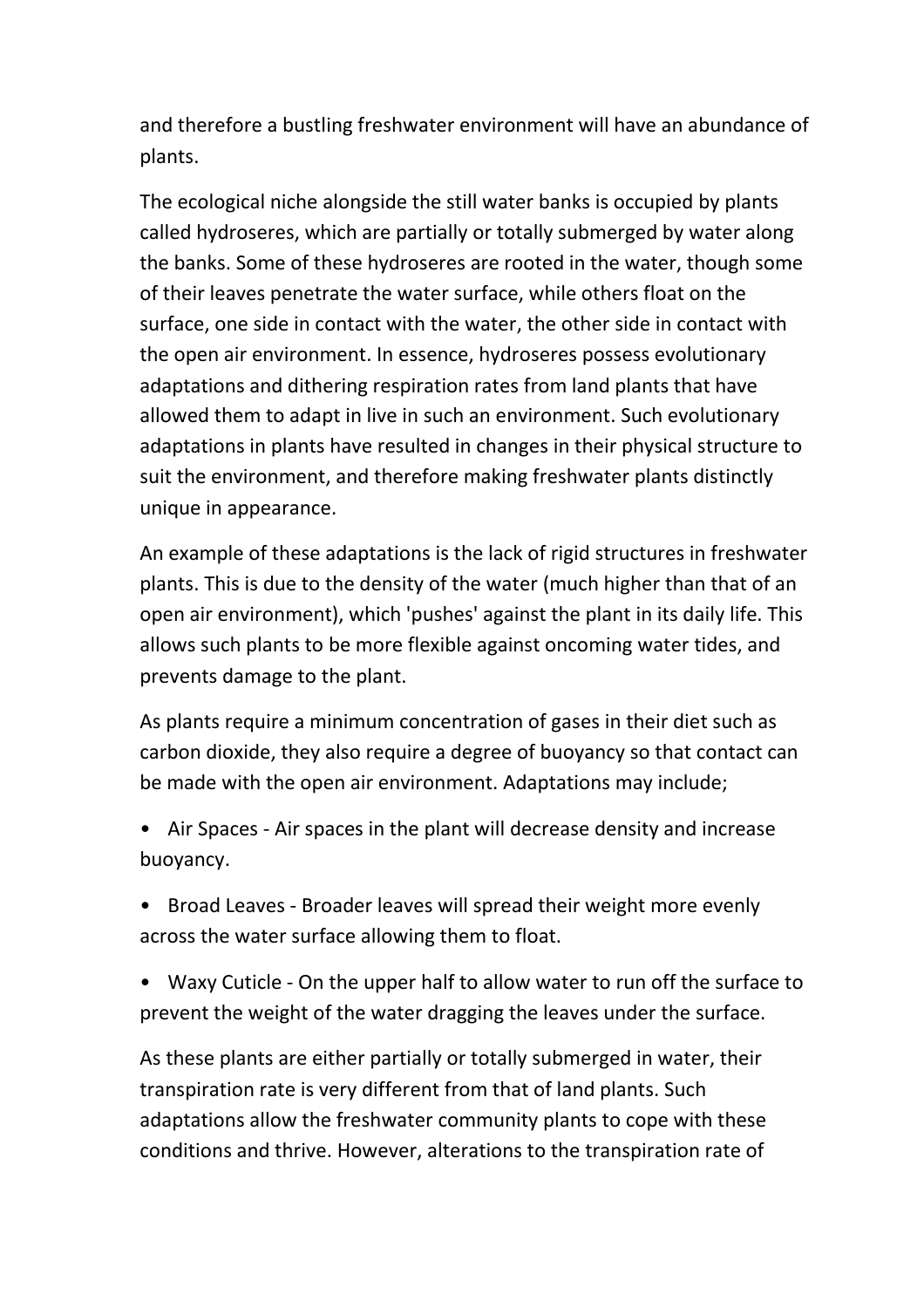these plants have proved essential, as without these adaptations they would not be able to maintain their water balance.

### **STILL WATER COMMUNITY PLANTS**

#### **Freshwater Plants and Water**

As mentioned about still water plants, the method of transpiration as a whole is altered in freshwater plants, due to the abundance of water in their external environment, or in the case of some, uptake of water from a wet environment, but loss of water via their leaves in the open air environment.

An example of transpiration problems for such plants is as follows;

• The plant lives in a marshy environment, where roots uptake water from soaked ground, allowing plenty of water to be up taken and transported up and across the plant.

• The difference in water concentration between the plants' leaves and the open air environment is so great that much of the water absorbed is lost to the external environment, meaning the plant loses water rapidly.

• Such a problem is solved by evolutionary adaptations as described in the plant water regulation page. These adaptations essentially address the issue of re-balancing the critical deviations between the water that is absorbed and lost in a plant.

### **Freshwater Plants and Nutrients**

In addition to the need for plants to maintain a suitable water concentration in plant cells, they also require various nutrients which are found in the nutrient rich soil and the surrounding waters. In addition to the carbon, hydrogen and oxygen required for photosynthesis, plants require a range of macro-elements, notably magnesium (Mg), nitrogen (N), phosphorous (P) and potassium (K). Some of these elements, notably the gases, are readily available in the atmosphere, while carbon dioxide is produced from decomposing organic matter. Other elements are readily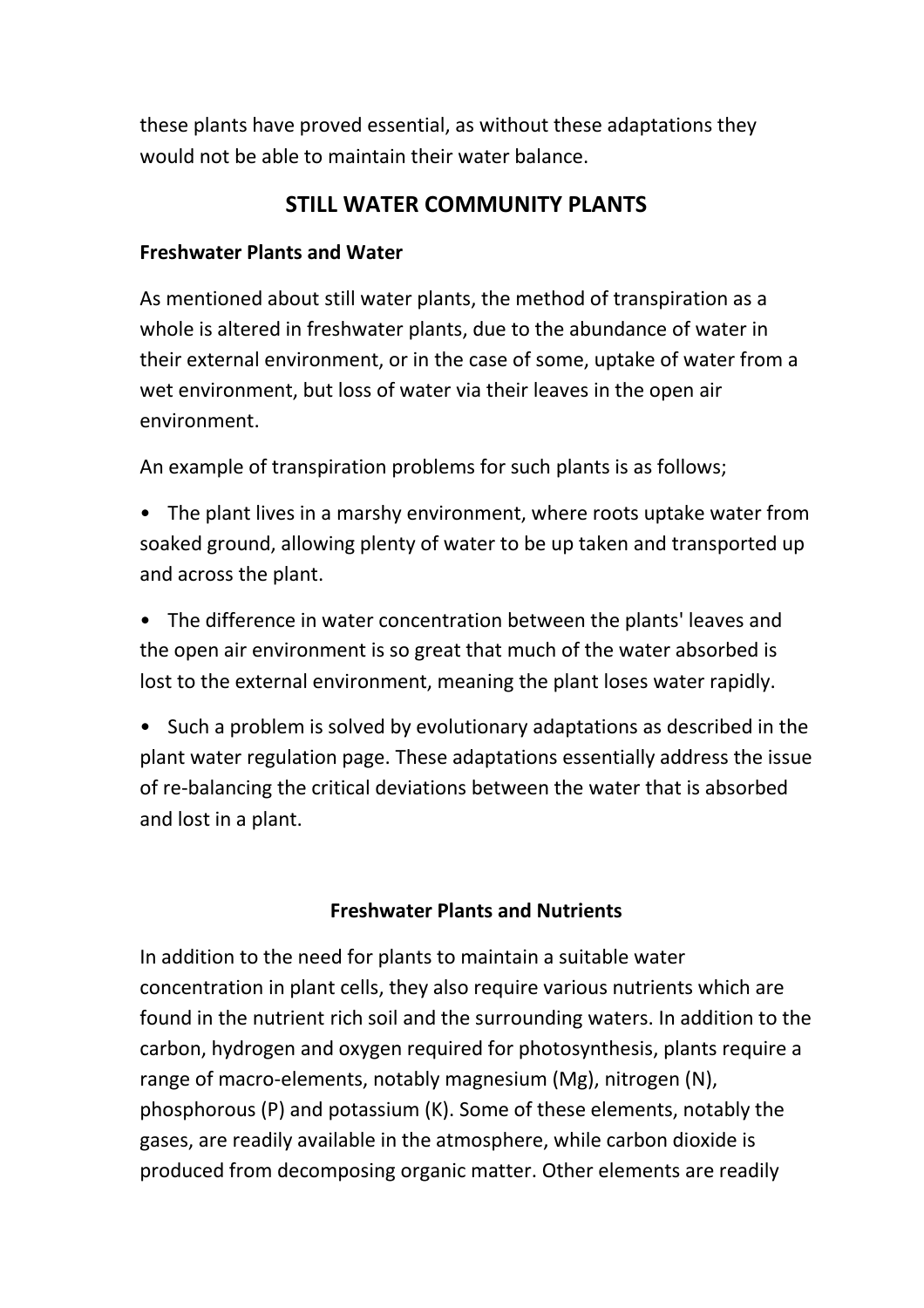available in the soil, with nutrients becoming available from decomposing matter adding to the fertility of the surrounding soil. Oxygen becomes available from the photosynthetic activities of plants, which provide the link between oxygen and carbon dioxide concentrations in the area.

Availability of such elements will affect the productivity of the plants in the freshwater ecosystem, and the combined productivity of the ecosystem as a whole. Evidently, the environmental factors of the freshwater ecosystem has great bearing on how plants survive in the community

### STUDY EXERCISES

- 1. Highlight the major factors that affect the concentration of oxygen in lentic fresh water communities.
- 2. Identify the various zones of fresh water communities
- 3. Explain the ecological niches occupied by animals in still fresh water communities
- 4. Explain the significance of plants in still fresh water ecosystem
- 5. Highlight the various ways of adaptation by plants in fresh water ecosystems.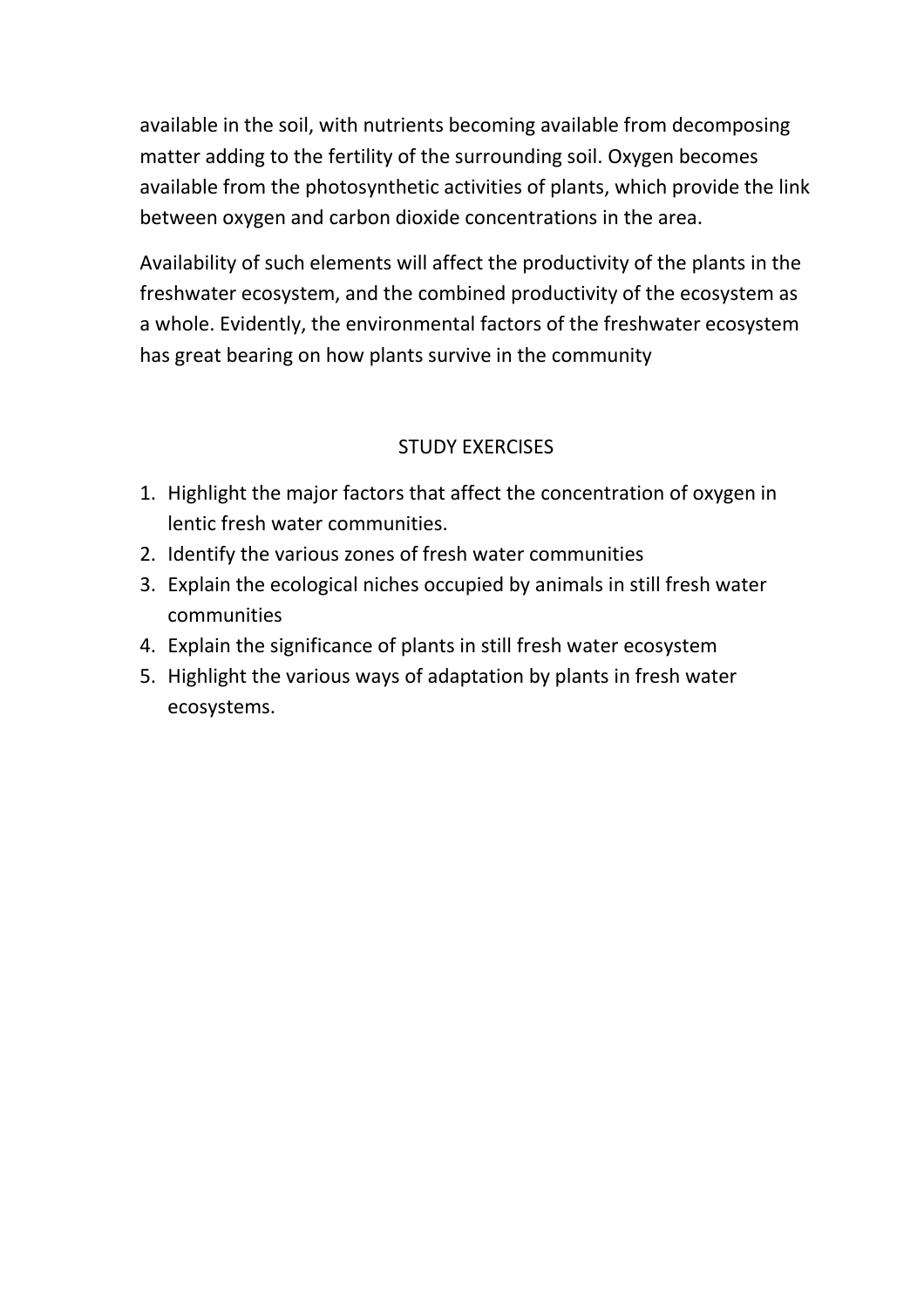# **LESSON EIGHT**

## **FRESH WATER COMMUNITIES 11**

This lesson is a continuation of the previous one which examined the fresh water communities in still waters. The lesson therefore takes a look at the running water ecosystems.

## **RUNNING WATER**

### **Water Sources**

Running water freshwater communities are also known as lotic communities. Lotic communities are formed by water being introduced to the freshwater body from a variety of sources, such as;

- Rainfall A percentage of water in the running water community will be present as a result of rainfall directly entering it.
- Surface Water Deriving from previous rainfall, water will flow and eventually join the running water community.
- Underground Water Water absorbed into the soil, which can also resurface and enter the surface water body.
- Water Table Deep underground, there is a reservoir of water, known as the 'water table', which can also provide water for the running water community.

There are also many other, less significant ways through which water can enter the stream; for example, due to human interference such as an outlet pipe, or water transpired by plants in the nearby area. The accumulation of this water from the areas mentioned above also introduces essential minerals and nutrients that are ideal for plant growth, the primary producers of a community. With that in hand, alongside an abundance of water, pioneers can occupy the running water environment.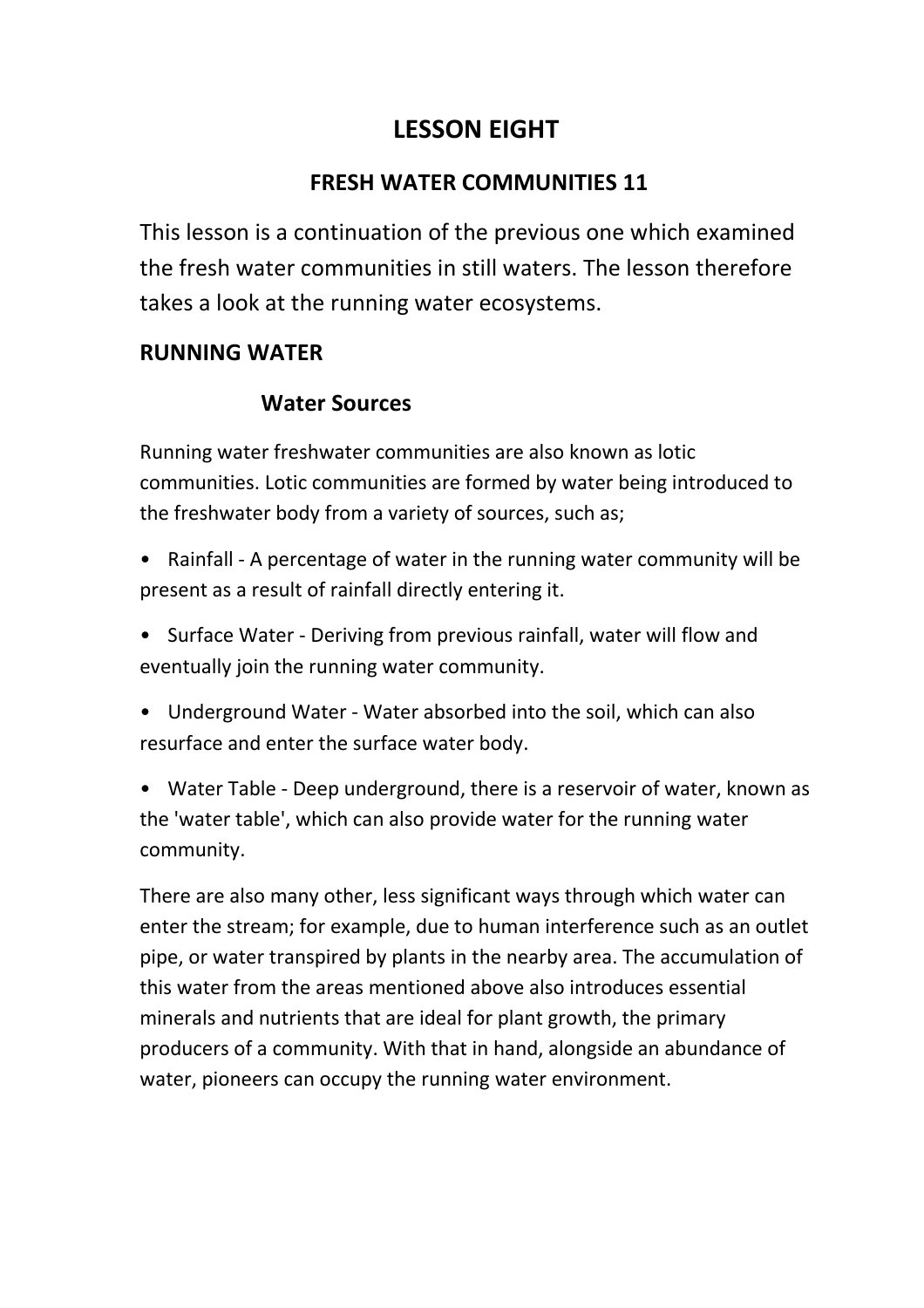### **Affecting Factors**

One of the main differences between lotic and a lentic community is the fact that the water is moving at a particular velocity in lotic communities. This can have great bearing on what organisms occupy the ecosystem and what particular ecological niche they can exist in. Running water can bring many factors into play affecting the lives of the organisms in this particular environment. Such factors may include the following;

• Movement of minerals and stones caused by the velocity and volume of the water, thereby constantly changing the stream characteristics. The faster and higher volume of water present will result in a direct increase in amount and size of particles shifted downstream.

• Standing waves are used by salmon at the bottom of waterfalls to spurn them upstream. At the same time, they cause small air pockets caused by oxygen replacing the splashing water, which results in a small micro-habitat becoming available suited to particular organisms

• Erosion is caused by the running water breaking down the river bank and beds, causing the geography of the river to change over a long period of time. This means that hydroseres previously occupying the river bank may find themselves distanced from the running water for example, and over time this would mean the overall ecosystem characteristics would change.

Such factors play a vital role in determining the overall chemical, physical and biological face of the running water ecosystem. We shall now look at these physical and chemical differences that make up a running water ecosystem which will inevitable affect the biological make-up of the freshwater ecosystem.

### **Running Water Freshwater Communities**

This section continues from the previous one introducing lotic (running water) communities. The following are some of the physical and chemical factors that provide the framework of a running water community in which organisms in their favoured ecological niches occupy.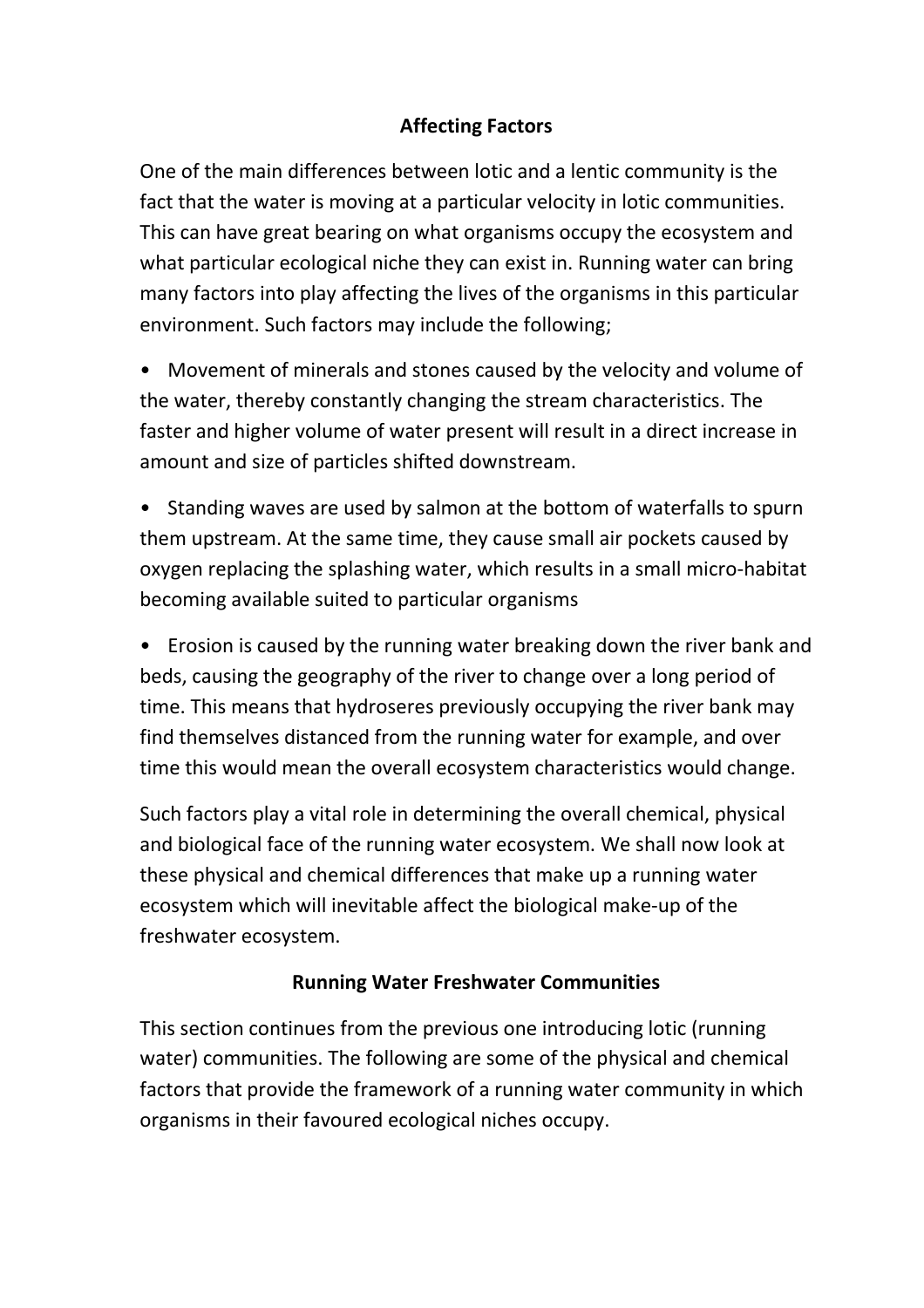• Temperature - The difference between running water and still water temperature is that running water communities' temperature varies more rapidly but over a smaller range. In Summer, water from the source of the river is usually colder than the water found at the delta because it has not been exposed to the warm air heated by the sun. The reverse occurs in Winter where water is warmer until exposed to the colder air.

• Light - On the whole, less light penetrates a running water body due to ripples in the water, debris blocking out sunlight to lower layers as well as overhanging shrubs that perhaps are taking advantage of a tributary water source. These are all examples of how the intensity of light reaching the lotic community can be affected, and in turn, directly affects the rate of photosynthesis done by plants in the community.

• Chemical Composition - Many factors can alter the chemical composition of the freshwater environment, including precipitation, the percolation of water via vegetation and sea spray to name a few. All in all, various elements and compounds are required by organisms in their daily activities and fluctuations or even an absence of such elements and compounds results in a direct effect on the lives of such organisms.

• Organic Matter - Organic matter (previously external to the running water environment) can also play a part in altering the ecosystem. This mostly occurs due to overhanging vegetation, although organic matter can be drawn into the ecosystem by the various sources mentioned above.

Such factors all play a part in the lives of animals and plants occupying the lotic environment

### **Lotic Communities and Algae**

Generally the diversity of plant species in a lotic community is small compared to that of a still water (lentic) community, although small parts of the lotic community host similar conditions to that of a lentic community. Most plants have gone through evolutionary adaptations to cope with the force and different conditions that running water brings. Such adaptations have allowed a number of species to successfully take advantage of the lotic community as their ecological niche.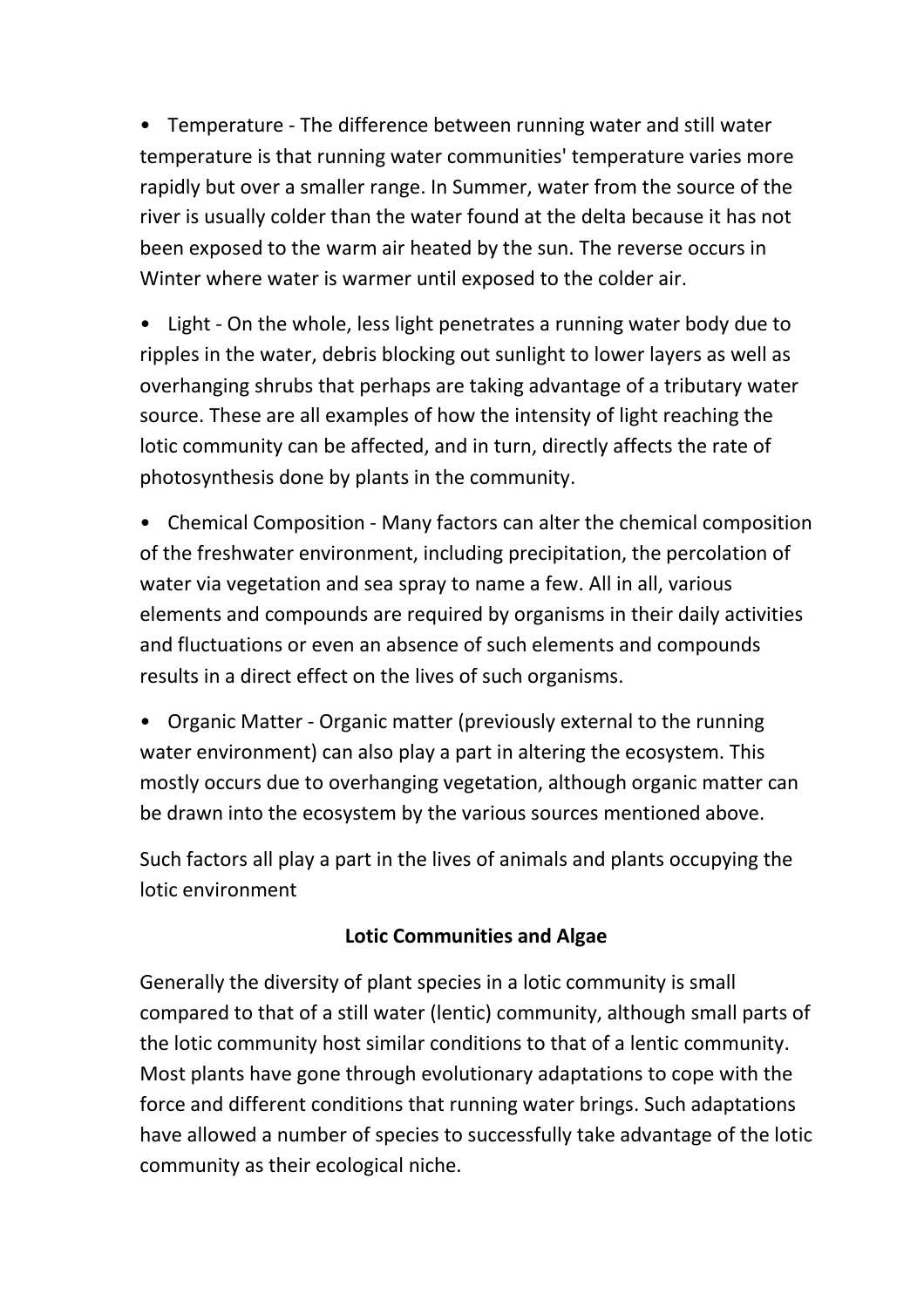As these conditions are harsher for a typical species of plant, more notably larger plants, smaller species have found the conditions of the lotic community more favourable. This is due to the fact that they are more flexible in regards to the physical conditions of the water. Algae can grow in all sorts of different places and surfaces, and therefore are a successful constituent of the running water ecosystem. Most of these algae have developed evolutionary adaptations over time that prevents the water current sweeping them away.

There are many species of algae, all of which are capable of growing and reproducing at a quick rate. This consequence results in competition for niches in the freshwater environment, and in light of this, colonies of algae can heavily occupy one area at one moment in time and weeks later they can be succeeded by other species which can succeed in more favourably conditions.

Algae are also the primary producers of this community, since they harness new energy into the ecosystem from the sun which provides the primary consumers with a valuable food source. Algae communities are always found in the lotic community, and are variable on a short-term basis.

### STUDY EXERCISES

1. Briefly discuss the various sources of water that constitute lotic water communities

2. Explain the factors affecting organisms in lotic water ecosystems

3. Examine the factors that provide framework for running water communities.

4. Discuss the significance of algae in lotic waters.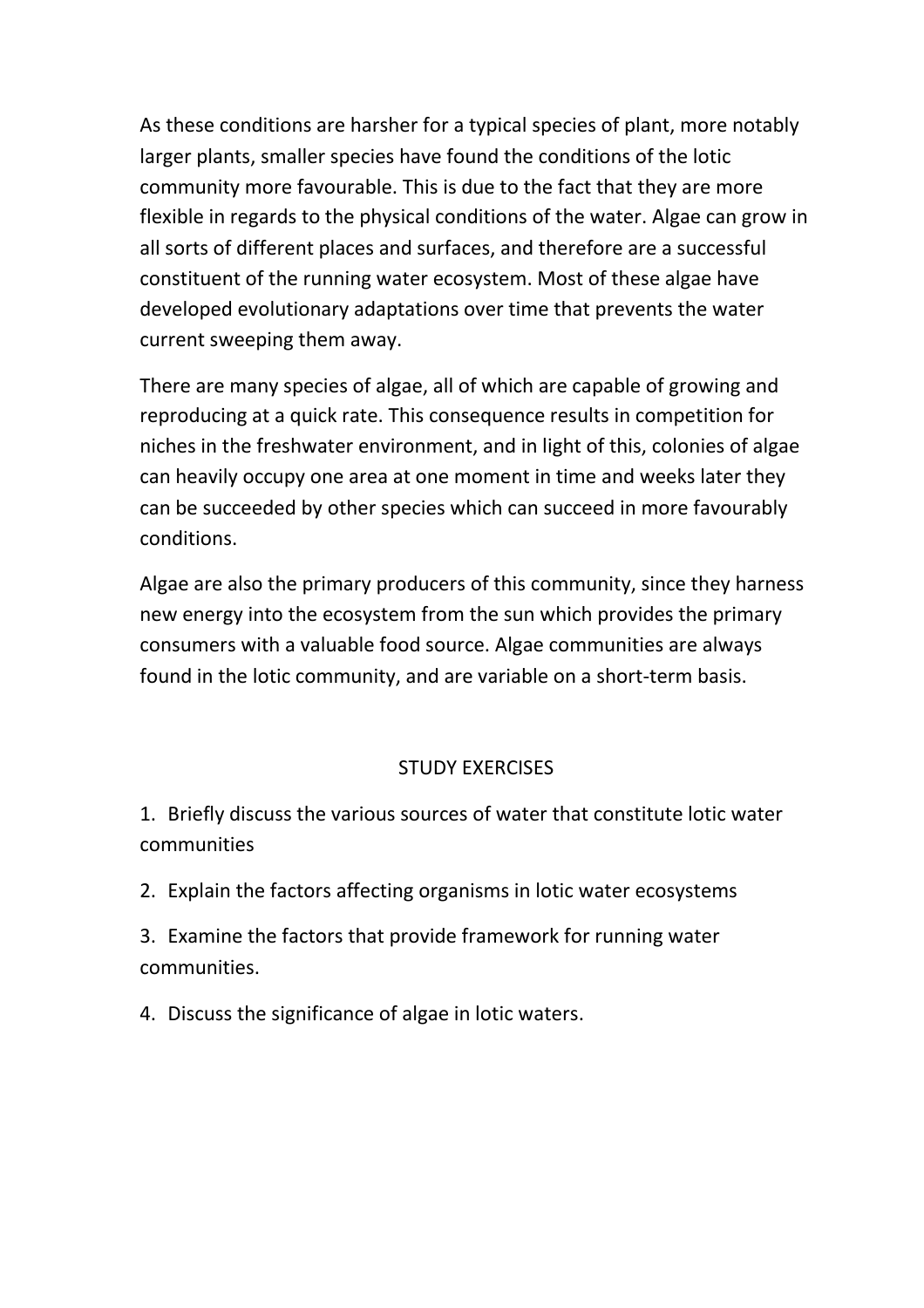## **LESSON NINE**

#### **LOTIC WATER COMMUNITIES ANIMALS**

As mentioned in the previous lessons, the running water environment offers numerous microhabitats that simulate favourable conditions for many types of animals to successfully succeed the freshwater lotic community. As with plants, animals in this ecosystem have also undergone evolutionary adaptations to better suit this running water environment. As with plants and their rooting structure, animals have also adapted to cope with the current of the stream.

Some of these animals are sessile, meaning they are immobile and fixed to the one place. These animals are usually small, and include the protozoans and some freshwater sponges. These animals either remain attached to the mass of a plant or the water bank surface or rock. They usually obtain their food via tentacles which branch out into the flowing water and form a catchment area that can trap microscopic organisms (such as plankton) that is floating downstream.

As much as these sessile animals have developed adaptations to prevent being washed downstream, they are not thought to be one of the important pillars of the freshwater community. Over time when biotic and abiotic factors affect the landscape of the ecosystem over time, the location of these animals may not be as favourable as it once was, and they are unable to correct this due to their immobile nature. With this in light some animals have developed adaptations that allow them to travel through the water without being inhibited in same spot.

These animals have developed some of the following adaptations over time that helps them cope with prevailing conditions:

• Suckers - These suckers attach themselves to a surface that leeches them into position and can also assist movement in any given direction.

• Hooks / Claws – The animals have developed very sharp claw – like objects that can dig into any given object and allow the animal to cling to a position or claw their way around the surface.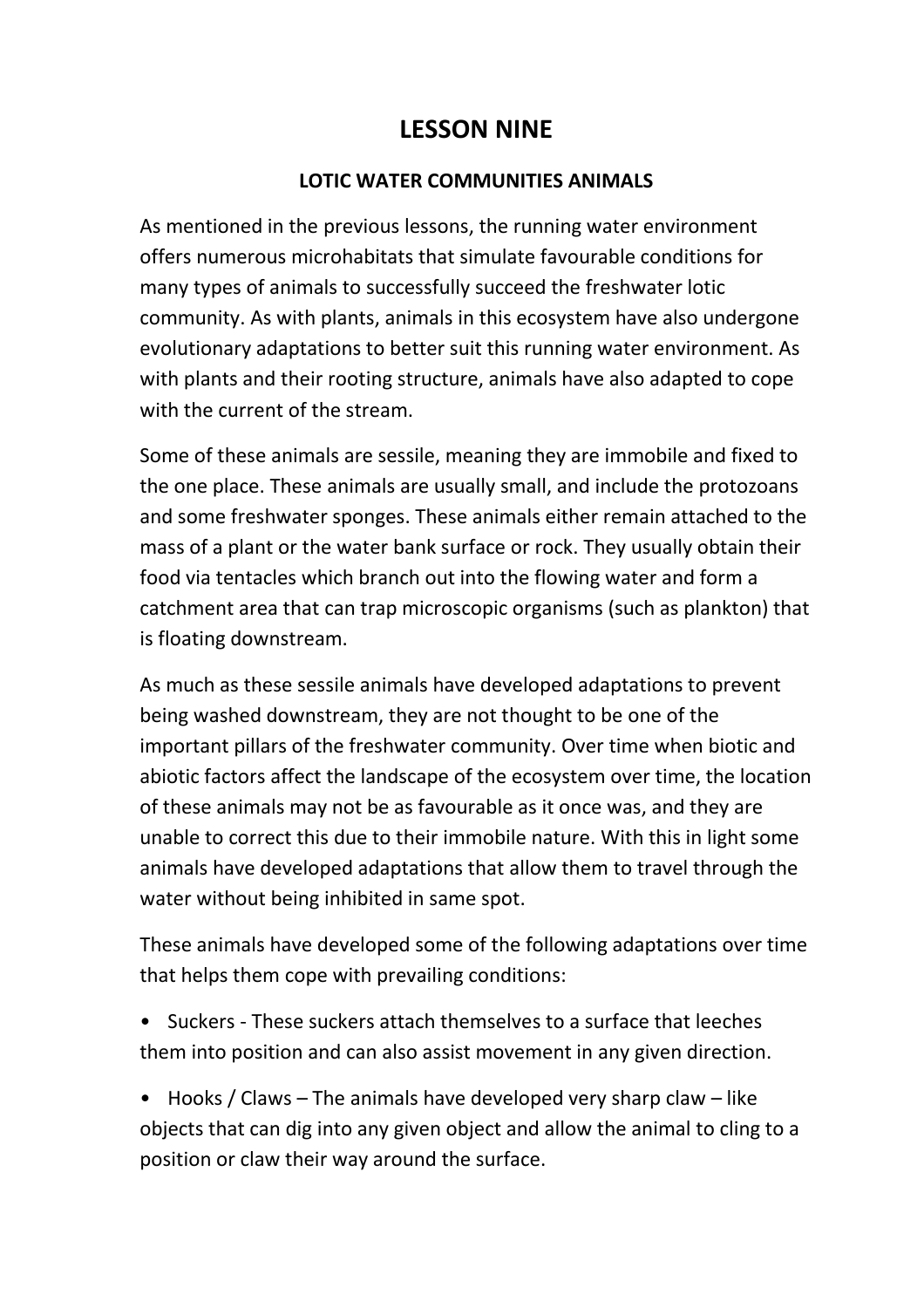• Body flattening - This adaptation can allow the animal in the water bear less of the brunt of the force of water moving downstream, therefore reducing it as an inhibitor of their movement. This also allows these animals to enter confined areas (such as under stones) that may present a useful environment for them to live in.

• Streamlining - Just like man-made transport, animals that have underwent streamlining adaptations on their external appearance means that less resistance is presented by the running water when the animal attempts to move.

• Flight - Some animals have adaptations allowing them to fly, removing themselves from the force of the current at ground level and enabling them to move upstream more easily if need be.

## **Freshwater Communities and Plankton**

Plankton are microscopic organisms that live suspended in the water environment, and form a very important part of the freshwater community. Their movement is aided by convection or wind induced currents. In almost every habitat of a freshwater ecosystem, thousands of these organisms can be found, and due to their small size and simplicity, they are capable of occupying large expanses of water and multiplying at an exponential rate.

Plankton can be subdivided into two categories.

• Phytoplankton - Phytoplankton are microscopic plants which obtain their energy through the process of photosynthesis. However, some species of bacteria are also capable of photosynthesis and also fall under this taxonomic category. They are important to the ecosystem because they are part of the primary producing community and assist in recycling elements such as carbon and sulphur which are required elsewhere in the community.

• Zooplankton - Zooplankton consist mainly of crustaceans and rotifers, and on the whole are relatively larger than their phytoplankton counterparts.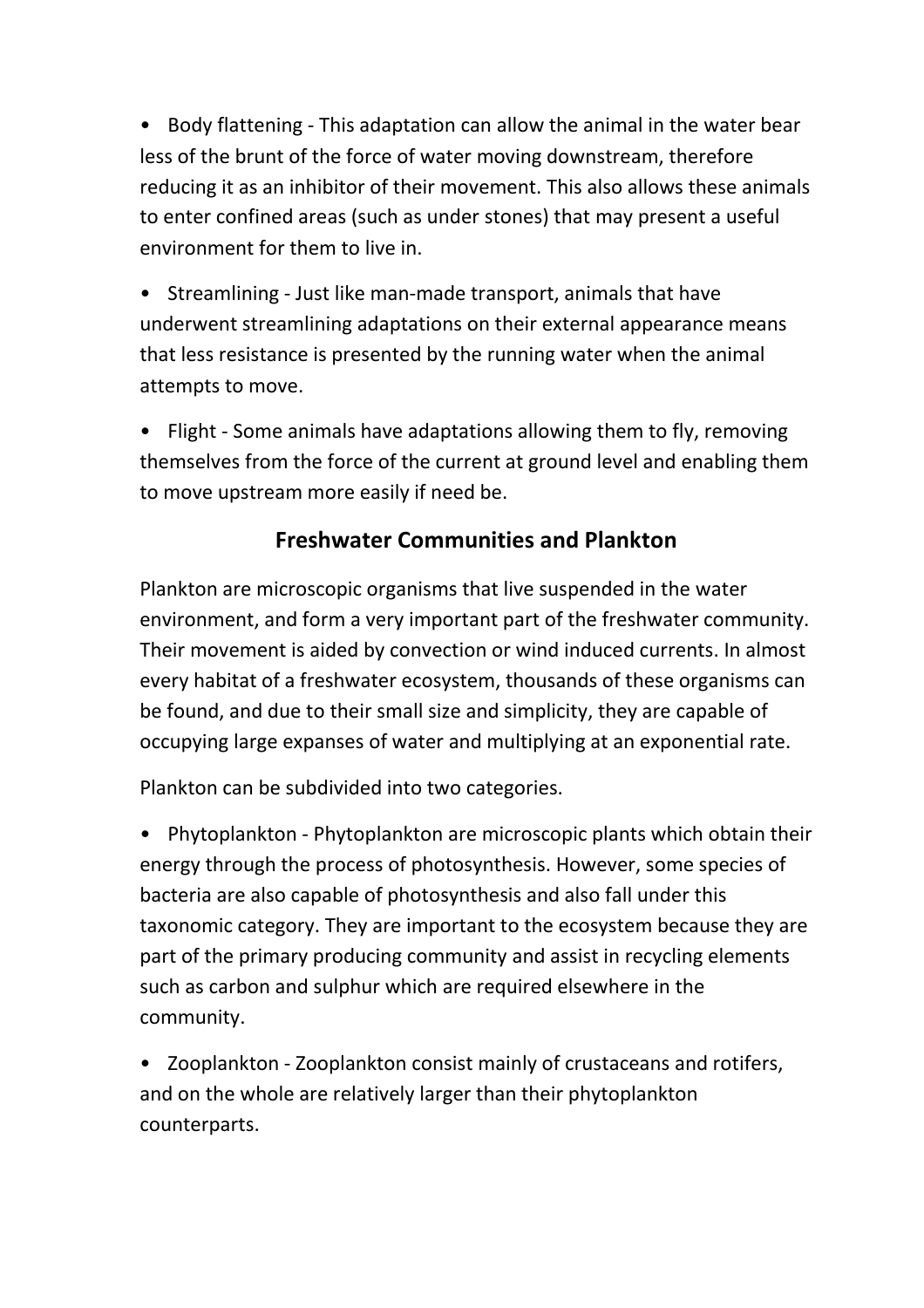Plankton are relatively unspecialised as their environment does not resist the large populations that can exist within the ecosystem. Physiologically, there are many evolutionary adaptations that can be found that assist in the buoyancy of plankton which prevent their deaths by allowing them to be suspended in the water away from harm.

They can be found in large amounts in small areas, and as they are consumed in large numbers by herbivores and carnivores, they reproduce asexually to maintain their population. This is opposed to sexual reproduction with other organisms, which would take longer although it would increase genetic variation within the species.

### **Factors Affecting Plankton Distribution**

 Many factors can affect the distribution of plankton in an ecosystem, which has a detrimental effect on the rest of the ecosystem, because as mentioned, they form an essential part of the ecosystem. Phytoplankton harness new energy from sunlight and provide many other organisms as a means of food due to this while zooplankton are also an important source of food for many species. In light of this, a knock on effect of starvation would occur if there is a lack of plankton in a particular environment.

Phytoplankton are more abundant in areas with a high intensity of light, as they can convert this light energy into chemical energy while higher temperatures increase growth and multiplication of both phytoplankton and zooplankton. Elementary, the amount of available nutrients in the environment plays a significant role in the distribution and density of phytoplankton.

### STUDY EXERCISES

- 1. Explain the various methods of animal adaptation in lotic water communities
- 2. Briefly discuss plankton as it occurs in lotic water communities.
- 3. Discuss the factors that may determine the distribution of plankton distribution in lotic water communities.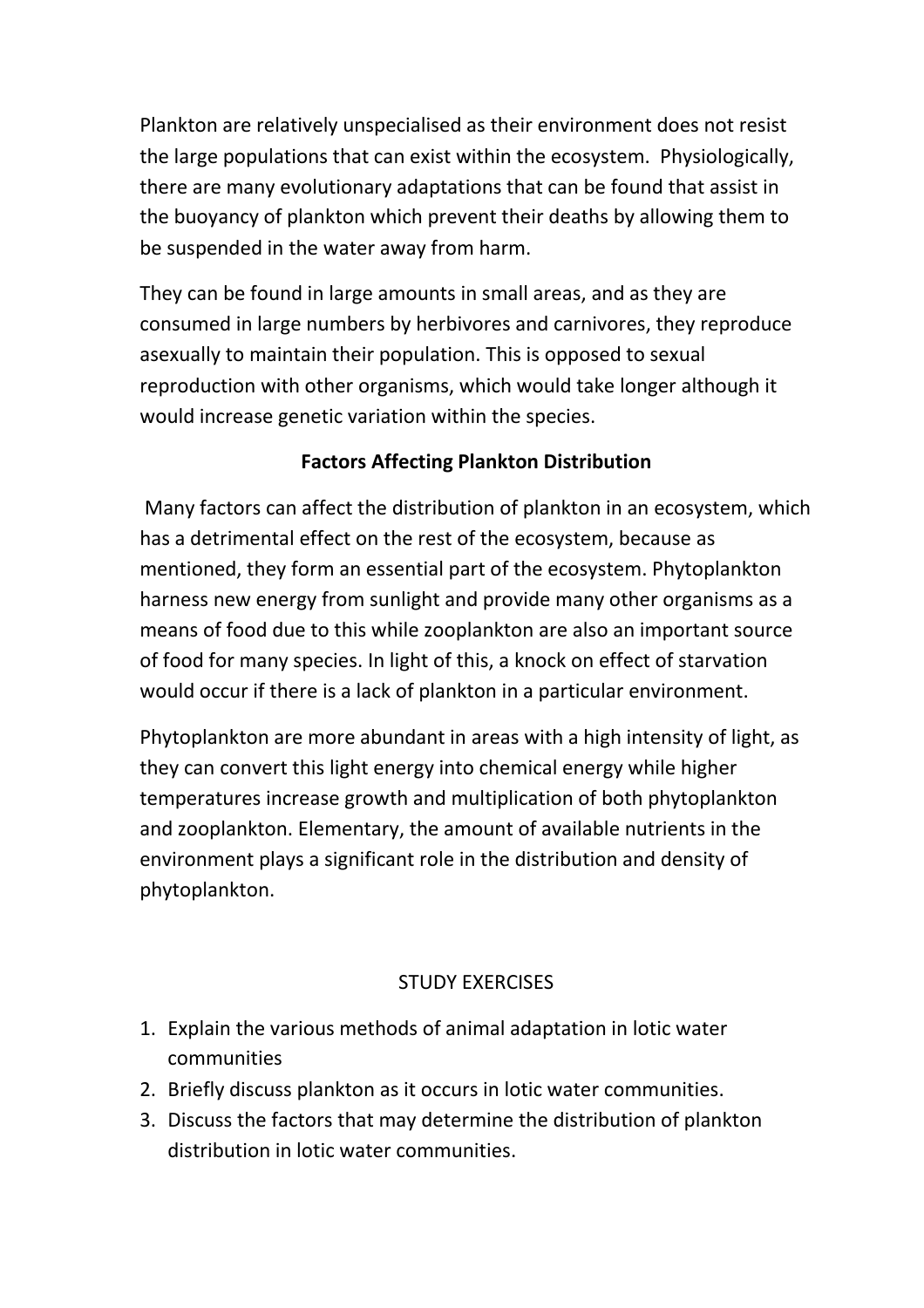# **LESSON TEN**

#### **HUMAN INFLUENCE ON FRESHWATER ECOSYSTEMS**

As with all ecosystems, the existence and operations of human society inevitably have an effect on the way of life in a freshwater community. Particularly in the Western society, where a huge amount of resources are harnessed from the land to fund lifestyle, there is a resulting effect on the ecosystems of the planet.

For each action that man takes in this lifestyle, there is a resultant effect on the ecosystem, and the following looks at some scenarios where human action results in a response from the ecosystem, either physically or chemically, which in the long run affects the lives of organisms that live in these communities;

• Hot water is used in many industries to cool machinery. This water is often removed via a discharge pipe into the river. This increase in temperature can affect the level of oxygen freely available to organisms, which, in turn affects respiration and essentially their way of life. Due to this temperature change, life in the fresh water ecosystem is affected.

• Removal of foliage next to a freshwater ecosystem allows more running water to enter its capacity. In light of this, periods of heavy rainfall can result in the water levels fluctuating greatly, which in turn can also affect the temperature of the water quite considerably not to mention all the new chemical agents that would enter the stream from this extra water.

• Recreational use of water bodies such as canoeing also has an impact on fresh water ecosystems. Litter introduced through this activity can remain on the surface of water and block out sunlight required by the primary producers for photosynthesis. If these primary producers' way of life is affected in such a way that their population level decreases, there is a knock on effect to all those organisms that rely on these primary producers for survival.

• At a molecular level, chemicals discharged into the water, notably from industries or pesticides from farmland can affect the freshwater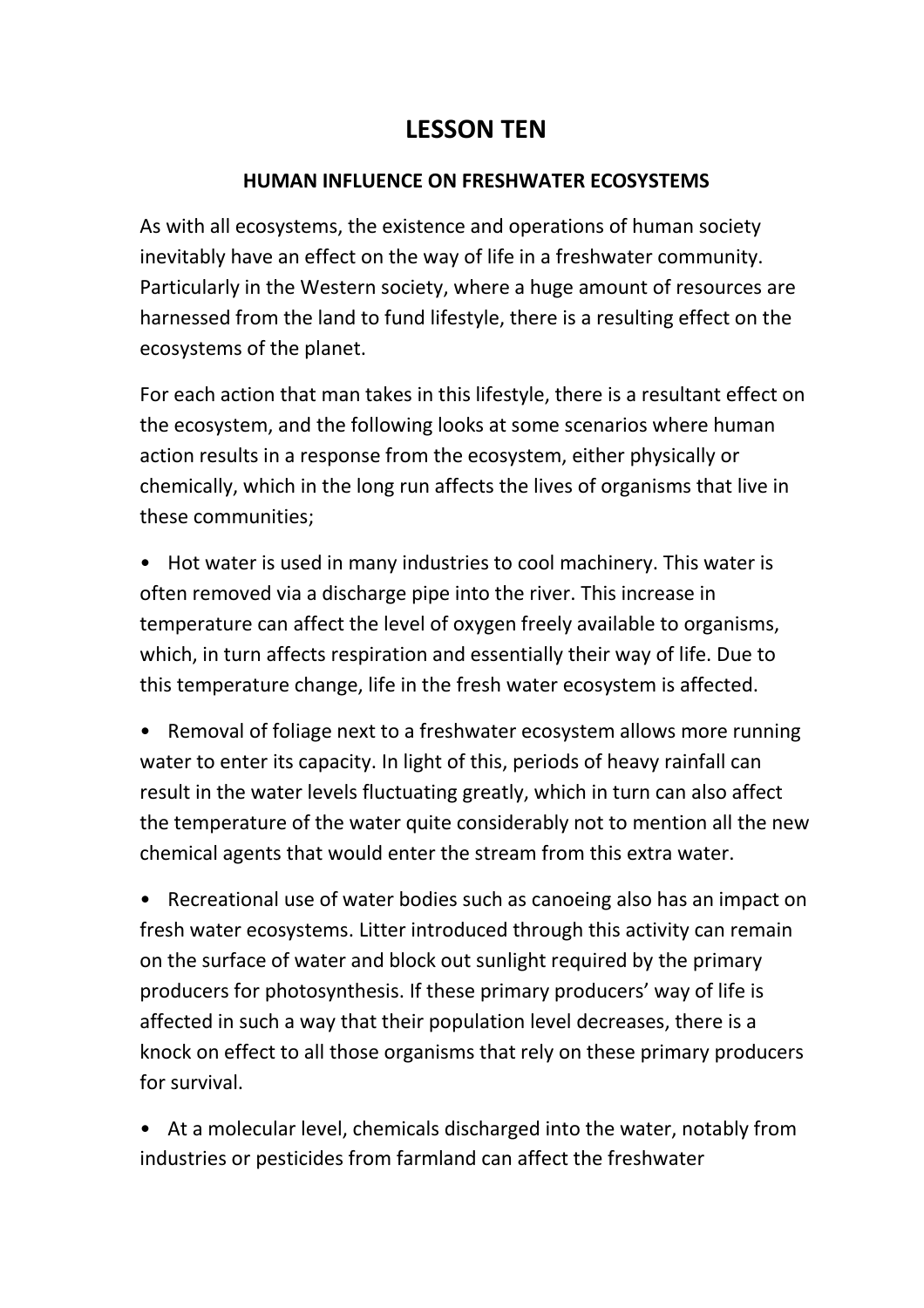environment considerably. Higher concentrations of particular chemicals (perhaps toxic) mean a lower concentration of essential chemicals required by the organisms of the ecosystem. If this scenario prevails, the fresh water organisms would not perform respiration and function at an optimum level, thus reducing overall biomass in the ecosystem.

- Fishing activities have been recognised to have great effect on fresh water ecosystems. These activities, apart from directly having a toll on the existing species within the ecosystem, have often been accompanied with the introduction of some materials into the water. These materials have often been discovered to impact negatively on the entire ecosystem functioning and stability. In places where trawlers are used for fishing activities, the trawl nets are dragged along the seabed sweeping up all the fish in their path, while at the same time smashing ancient corals, ripping up sponges and destroying the other marine life which makes up these fragile deep sea communities that have taken thousands of years to develop.
- Other human activities such as construction, building, cultivation and deforestation also have far reaching implications on adjacent fresh water ecosystems. These activities increase the debris and other eroded materials in the fresh water, which also affects the available oxygen for organisms in the water bodies. This also affects the overall composition and quality of the water, and thus the general livelihood of the organisms.

As is already known, there are many environmental factors that arise due to the usage of water in one way or another by our species. The most important fact to take from this is that when we use water in the above examples, we are upsetting the fine balance of the ecosystem as a whole, thus enabling far reaching disruptions in the lifestyles of other organisms living in that particular ecosystem.

In conclusion therefore, we can summarise that human effects on aquatic ecosystems can result from pollution, changes to the landscape or hydrological systems, and larger-scale impacts such as global climate change. The complexity of aquatic ecosystems and the linkages within them can make the effect of disturbances on them difficult to predict. These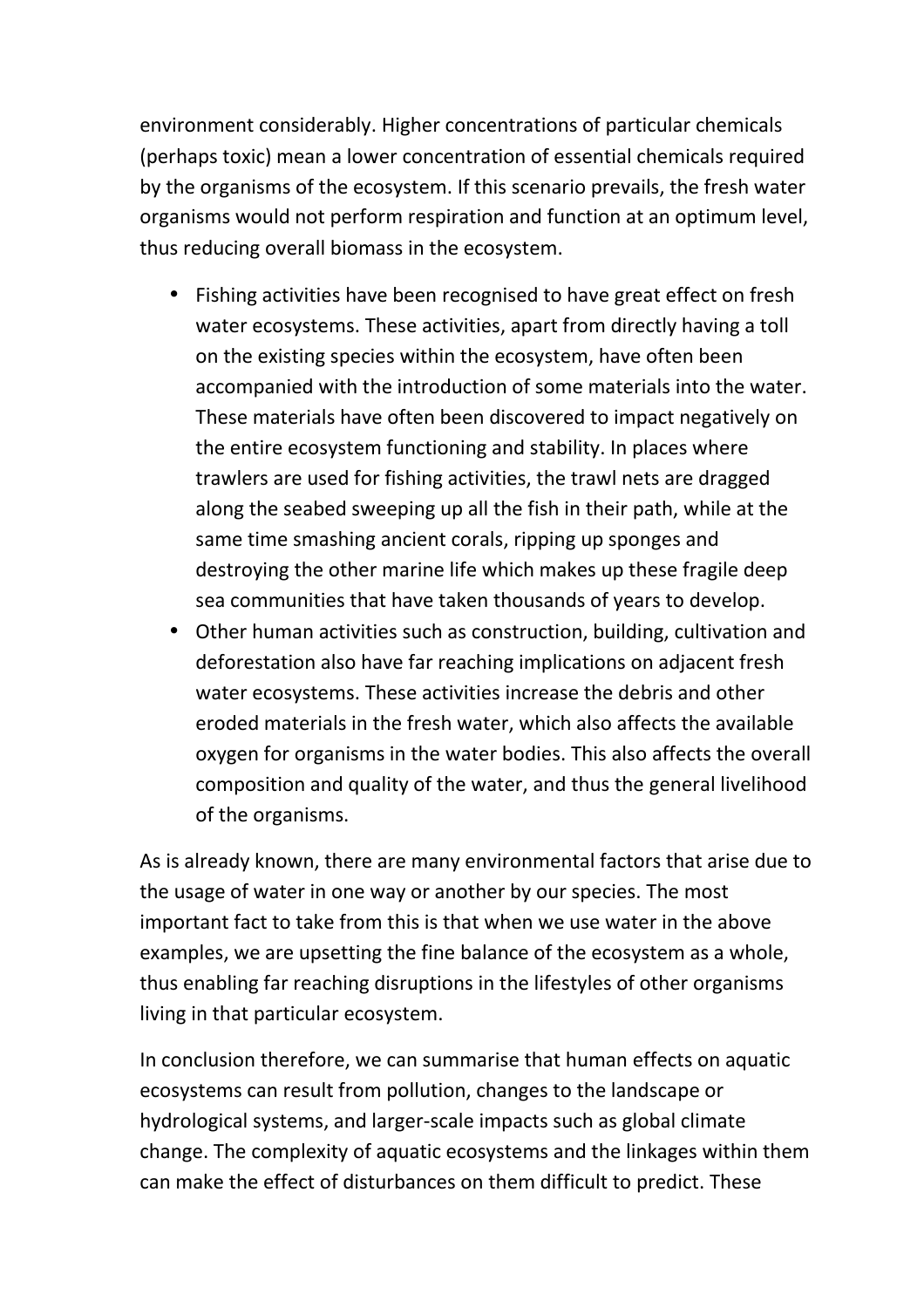linkages mean that damage to one component of the ecosystem can lead to impacts on other ecosystem components. Increasing our understanding of aquatic ecosystems can lead to better practices that minimize impacts on aquatic environments. In light of this, and with more consideration towards our environment, conservation measures should be used to ensure little or no detrimental damage is caused to these environments, while at the same time man can continue to harness the water as a valuable resource.

### **MANAGEMENT OF FRESH WATER ECOSYSTEMS**

This involves the activities of man that are aimed at ensuring the protection and conservation of fresh water ecosystems and communities in general. Such activities are always the deliberate efforts of man which not only improve the condition of the fresh waters, but are also geared towards conserving the entire communities. These activities of man include the following;

### • Aquatic Weed Management

This refers to the deliberate activities embarked upon by man, which are aimed at controlling weeds and other aquatic plants. This is often done in all types of aquatic ecosystems.

### • Farm Ponds

This relates to all attempts that are meant to enhance the effective and sustainable existence and operations of aquatic communities. This activity involves the construction, fertilization, recirculation, and general management of ponds and other water reservoirs.

• **Fish Production** 

Aquaculture is a human activity that involves the management of fish farms. This activity which aims at improving the production of different categories of fish also ensures the general management of the entire ecosystems in which the fish and other aquatic organisms survive. The production of fish has gained population in many countries including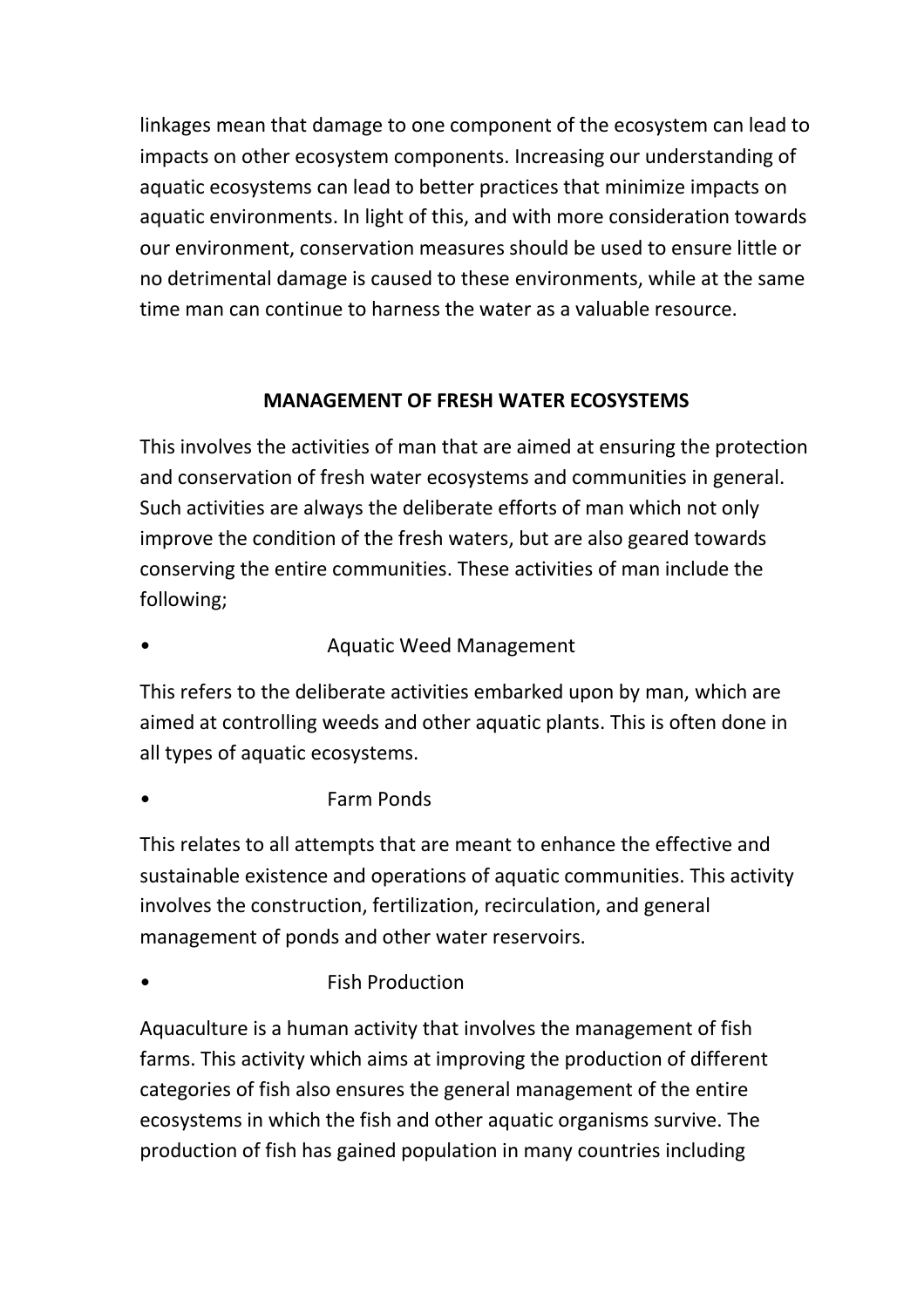Nigeria, also involves the conservation of the ponds or water bodies in which the fish is reared.

### • Pond and Lakefront Revegetation

In many areas, deliberate attempts are made to enhance the landscape management, revegetation of adjacent aquaculture farms. This activity also improves on the conditions the adjacent terrestrial ecosystem, and ultimately restricts the possibility of contamination of the aquatic community.

### **Recreation**

Fresh water management has been extended to the creation of artificial lakes or ponds for the purpose of recreation. Since such Ponds are deliberately conserved and protected, the aquatic communities are by implication being protected from wanton human influences.

#### • **• • Controlled fishing**

In realisation of the increased intensity of fishing activities in many parts of the world, attempts have been made to put in place some policies, and sometimes legislations, to guard against destruction of fish and their habitats. This is especially prominent in Nigeria and other developing countries where the use of chemicals and other toxic materials for fishing is rampant.

### STUDY EXERCISES

- 1. Discuss the various ways through which man may interfere with fresh water communities
	- 2. Explain the possible strategies for the management of fresh water ecosystems